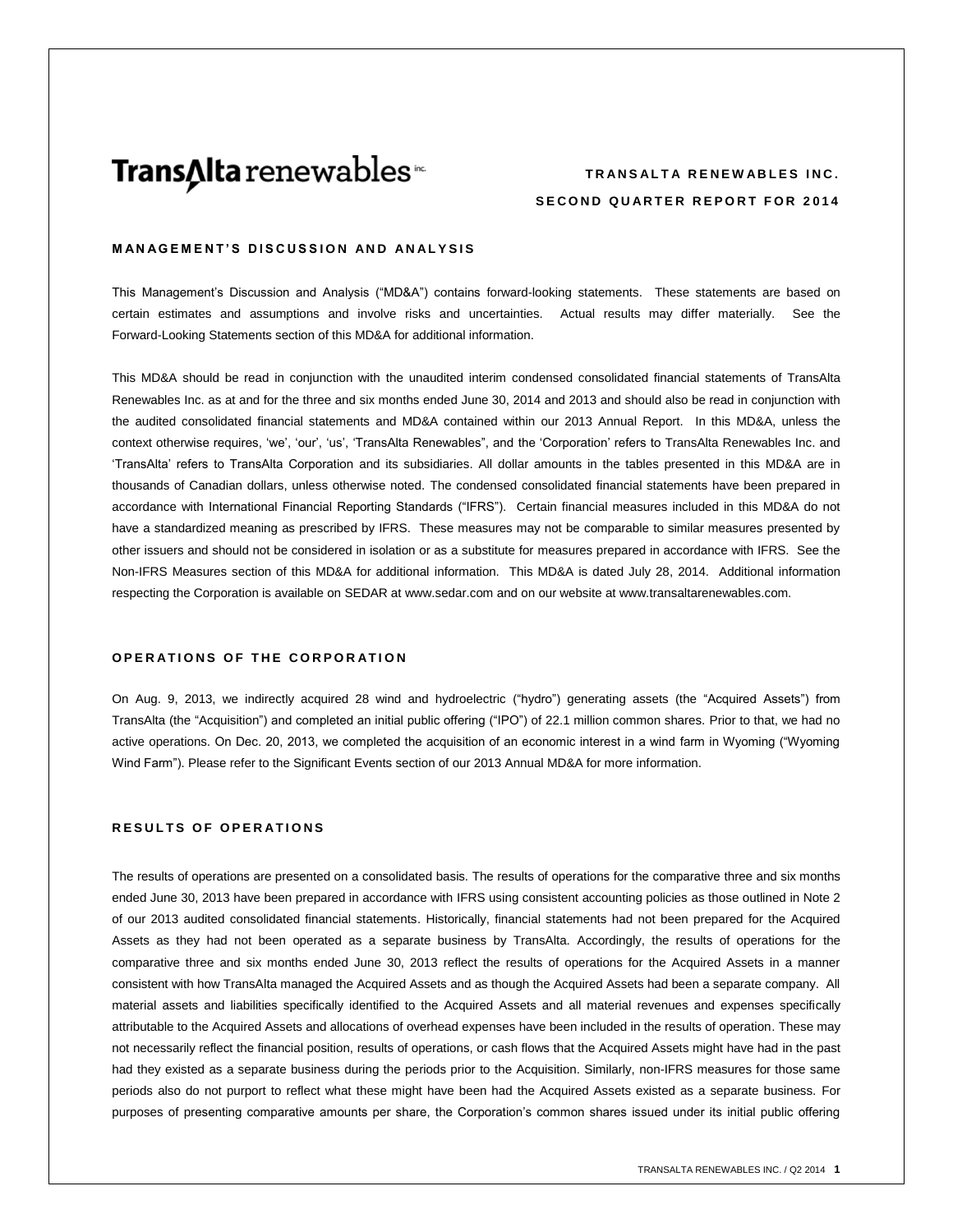have been assumed to be outstanding as of the beginning of each period presented. We have no dilutive or potentially dilutive instruments.

# **H I G H L I G H T S**

## **Consolidated Highlights**

| 3 months ended June 30 |        | 6 months ended June 30 |         |
|------------------------|--------|------------------------|---------|
| 2014                   | 2013   | 2014                   | 2013    |
| 743                    | 732    | 1,724                  | 1,500   |
| 50,013                 | 70,940 | 117,978                | 131,857 |
| 14,860                 | 34,597 | 48,018                 | 62,071  |
| 16,719                 | 34,597 | 54,242                 | 62,071  |
| 5,890                  | 19,512 | 27,024                 | 33,516  |
| 35,194                 | 55,193 | 90,856                 | 101,577 |
| 26,950                 | 47,764 | 73,304                 | 86,955  |
| 35,782                 | 45,738 | 80,992                 | 98,966  |
| 22,936                 | 44,423 | 39,771                 | 81,325  |
|                        |        |                        |         |
| 0.05                   | 0.17   | 0.24                   | 0.29    |
| 0.05                   | 0.17   | 0.24                   | 0.29    |
| 0.23                   | 0.42   | 0.64                   | 0.76    |
| 0.20                   | 0.39   | 0.35                   | 0.71    |
| 0.19                   |        | 0.38                   |         |
|                        |        |                        |         |

| As at                       | June 30, 2014 | Dec. 31, 2013 |
|-----------------------------|---------------|---------------|
| Total assets                | 1.976.821     | 2.013.638     |
| Total long-term liabilities | 812.908       | 846.724       |

#### **Second Quarter Highlights**

 Comparable Earnings Before Interest, Taxes, Depreciation, and Amortization ("EBITDA") and Funds from Operations ("FFO") decreased \$20.0 million and \$20.8 million, respectively in the quarter, primarily due to a \$16.9 million impact of lower prices under the TransAlta PPAs compared to previous merchant prices in Western Canada and the incremental cost of the G&A Reimbursement Fee, in line with the terms of the contracts established as part of the IPO in August, 2013. Lower wind volumes in Eastern Canada, lower water resources and higher outages at hydro facilities in Western Canada also impacted EBITDA, partially offset by dividend income from our investment in the Wyoming Wind Preferred Shares.

*\_\_\_\_\_\_\_\_\_\_\_\_\_\_\_\_\_\_\_\_\_\_\_\_\_\_\_\_\_*

*<sup>(1)</sup> Includes production from our economic interest in the Wyoming Wind Farm for the three and six months ended June 30, 2014 of 79 GWh and 242 GWh, respectively (2013 – nil).*

*<sup>(2)</sup> These items are Additional IFRS Measures. Refer to the Additional IFRS Measures section of this MD&A for further discussion of these items.*

*<sup>(3)</sup> These items are not defined under IFRS. Presenting these items from period to period provides management and investors with the ability to evaluate*  earnings trends more readily in comparison with prior periods' results. Refer to the Non-IFRS Measures section of this MD&A for further discussion of these<br>items, including, where applicable, reconciliations to measures ca

*<sup>(4)</sup> A non-controlling interest exists in the Kent Hills wind farm which is not presented as a part of net earnings attributable to common shareholders.*

*<sup>(5)</sup> Amounts are presented in whole numbers to the nearest two decimals.*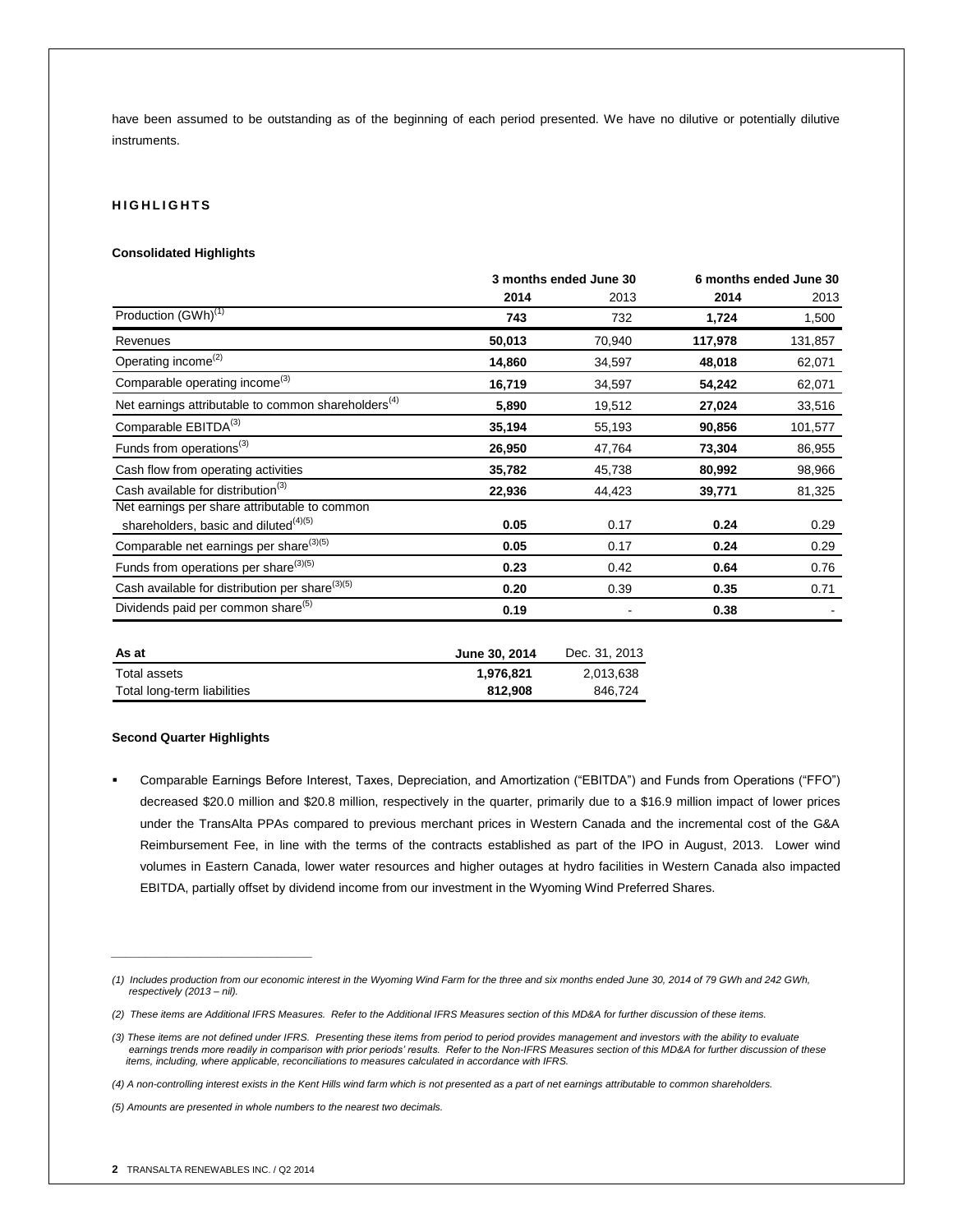- Reported and comparable net earnings attributable to common shareholders were \$5.9 million (\$0.05 per share) down from \$19.5 million (\$0.17 per share) in 2013, primarily due to the decrease in comparable EBITDA and increase in net interest expense, partially offset by lower income tax expense.
- Production increased 11 gigawatt hours ("GWh") to 743 GWh compared to 2013, primarily due to our economic interest in the Wyoming Wind Farm, partially offset by generally lower wind volumes and lower water resources, and higher outages at hydro facilities in Western Canada.

# **Year-To-Date Highlights**

- Comparable EBITDA decreased \$10.7 and FFO decreased \$13.7 million, compared to 2013, primarily due to a \$17.8 million impact of lower prices under the TransAlta PPAs compared to previous merchant prices in Western Canada and the incremental cost of the G&A Reimbursement Fee, in line with the terms of the contracts established as part of the IPO in August, 2013. Excluding the effects of the change in the contracts established under the IPO, comparable EBITDA and FFO increased \$7.1 million and \$4.1 million, respectively. This increase is primarily due to a full six months of production at New Richmond which commenced operations on March 13, 2013, higher wind volumes and contract price escalation at other Eastern Canada facilities, and dividend income from our investment in the Wyoming Wind preferred shares, partially offset by lower wind volume, water resources and higher outages at hydro facilities in Western Canada.
- Reported and comparable net earnings attributable to common shareholders were \$27.0 million (\$0.24 per share) down from \$33.5 million (\$0.29 per share) in 2013, primarily due to the decrease in comparable EBITDA and an increase in net interest expense, partially offset by lower tax expense.
- Production increased 224 GWh hours to 1,724 GWh compared to 2013, primarily due our economic interest in the Wyoming Wind Farm, a full six months of production at New Richmond, and higher wind volumes at other Eastern Canada facilities, partially offset by lower wind volumes in Western Canada, lower water resources, and higher outages at hydro facilities in Western Canada.

# **S I G N I F I C A N T E V E N T S**

# *Secondary offering of TransAlta Renewables shares by TransAlta*

On April 29, 2014, TransAlta completed a secondary public offering of 11,950,000 common shares of the Corporation at a price of \$11.40 per common share. As a result of the offering, TransAlta's ownership interest has been reduced from approximately 80.7 per cent to approximately 70.3 per cent. We did not receive any of the proceeds from the sale of common shares, as these shares were owned and held by TransAlta.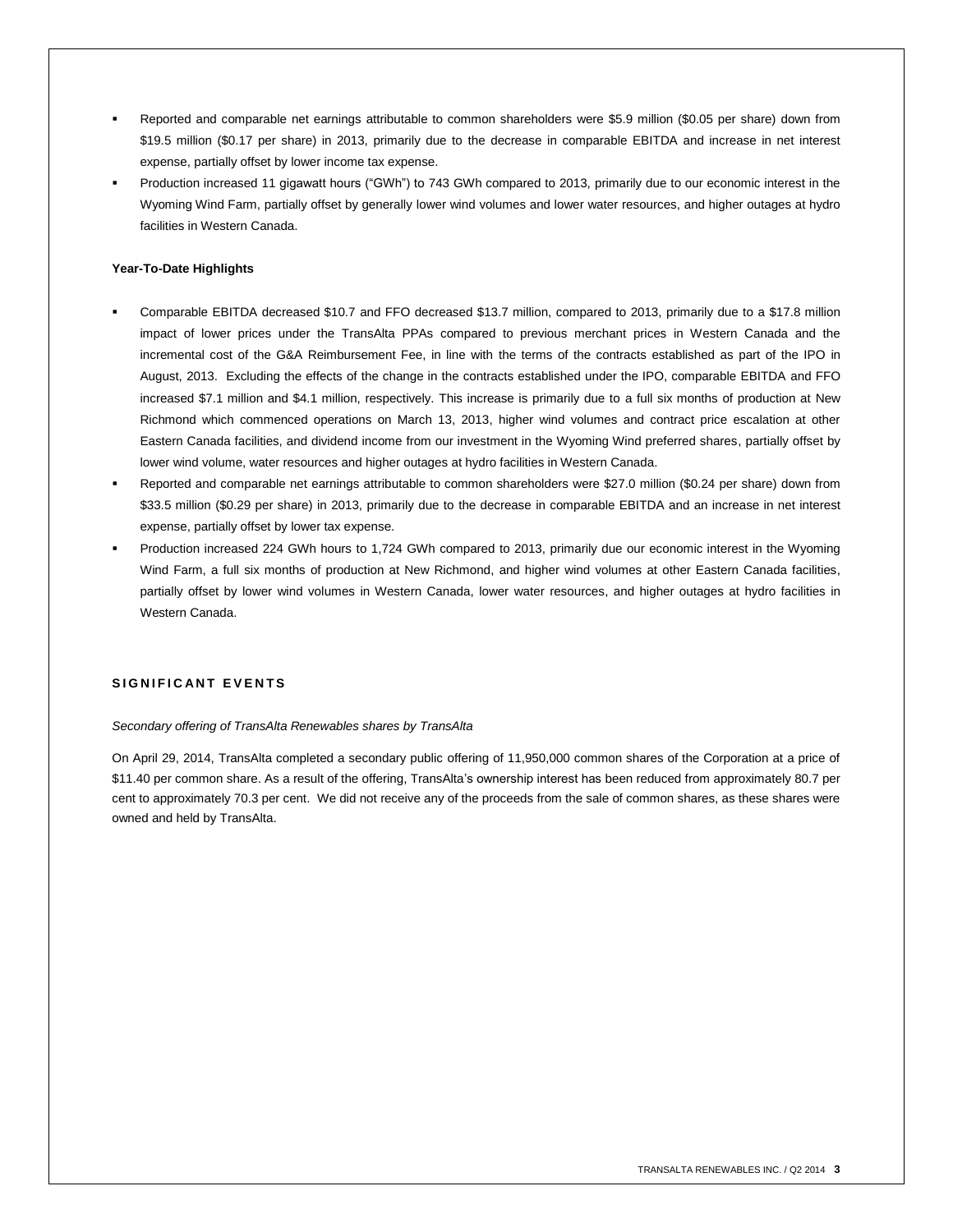# **O P E R A T I O N A L R E S U L T S**

*TransAlta Renewables owns and operates wind farms and hydro facilities in Western and Eastern Canada and holds an economic interest in the Wyoming Wind Farm. At June 30, 2014, our generating assets had 1,283 megawatt ("MW") of gross generating capacity(1) in operation (1,255 MW(1) net ownership interest). The full capacity of the facilities in which we have an interest is 1,376 MW(1).*

The results of operations are as follows:

|                                                     | 3 months ended June 30 |        |          | 6 months ended June 30 |
|-----------------------------------------------------|------------------------|--------|----------|------------------------|
|                                                     | 2014                   | 2013   | 2014     | 2013                   |
| Revenues                                            | 40,516                 | 59,329 | 94,605   | 112,330                |
| Government incentives                               | 4,619                  | 5,267  | 11,165   | 12,005                 |
| Lease revenue <sup>(2)</sup>                        | 4,878                  | 6,344  | 12,208   | 7,522                  |
| <b>Total revenue</b>                                | 50,013                 | 70,940 | 117,978  | 131,857                |
| Royalties and other                                 | 3,495                  | 3,766  | 7,494    | 7,326                  |
| Comparable gross margin <sup>(3)</sup>              | 46,518                 | 67,174 | 110,484  | 124,531                |
| Operations, maintenance, and administration         | 11,364                 | 10,137 | 22,228   | 19,311                 |
| Taxes, other than income taxes                      | 1,819                  | 1,844  | 3,624    | 3,643                  |
| Dividend income from investment in preferred shares | (1, 859)               |        | (6, 224) |                        |
| Comparable EBITDA(3)                                | 35,194                 | 55,193 | 90,856   | 101,577                |
| Depreciation and amortization                       | 18,475                 | 20,596 | 36,614   | 39,506                 |
| Comparable operating income <sup>(3)</sup>          | 16,719                 | 34,597 | 54,242   | 62,071                 |
| Production (GWh) <sup>(4)</sup>                     | 743                    | 732    | 1,724    | 1,500                  |
| Gross installed capacity (MW) <sup>(1)</sup>        | 1,283                  | 1,139  | 1,283    | 1,139                  |
| Net installed capacity $(MW)^{(1)}$                 | 1,255                  | 1,111  | 1,255    | 1,111                  |

Comparable gross margin for the three months ended June 30, 2014 decreased by \$20.7 million compared to the same period in 2013, primarily due to a \$16.2 million impact of lower prices under the TransAlta PPAs compared to previous merchant prices in Western Canada, in line with the terms of the contracts established as part of the IPO in August, 2013. Lower wind volumes in Eastern Canada, lower water resources, and higher outages at hydro facilities in Western Canada also impacted gross margin.

For the six months ended June 30, 2014, comparable gross margin decreased by \$14.0 million compared to the same period in 2013, primarily due to a \$16.0 million impact of lower prices under the TransAlta PPAs compared to previous merchant prices in Western Canada, in line with the terms of the contracts established as part of the IPO in August, 2013. Excluding the effects of the change in contracts established under the IPO, comparable gross margin increased \$2.0 million. This increase is primarily due to a full six months of production at New Richmond which commenced operations on March 13, 2013, higher wind volumes and contract price escalation at other Eastern Canada facilities, and dividend income from our investment in the Wyoming Wind preferred shares, partially offset by lower wind volume, water resources and higher outages at hydro facilities in Western Canada.

 $\overline{a}$ 

*<sup>(1)</sup> We measure capacity as net maximum capacity (see Glossary of Key Terms for definition of this and other key terms), which is consistent with industry standards. Capacity figures represent capacity in operation unless otherwise stated. Gross capacity reflects the basis of consolidation of underlying assets owned, plus those in which we hold an economic interest. Net capacity deducts capacity attributable to non-controlling interest in these assets.*

*<sup>(2)</sup> Under IFRS the agreements for the sale of electrical energy for the Akolkolex, Bone Creek, and New Richmond facilities are considered operating leases. Accordingly, revenues earned for sale of electrical energy produced by these facilities are reported as lease revenue.*

*<sup>(3)</sup> Comparable figures are not defined under IFRS. Refer to the Non-IFRS Measures section of this MD&A for further discussion of these items, including, where applicable, reconciliations to net earnings attributable to common shareholders and cash flow from operating activities.*

*<sup>(4)</sup> Includes production from our economic interest in the Wyoming Wind Farm for the three and six months ended June 30, 2014 of 79 GWh and 242 GWh, respectively (2013 – nil).*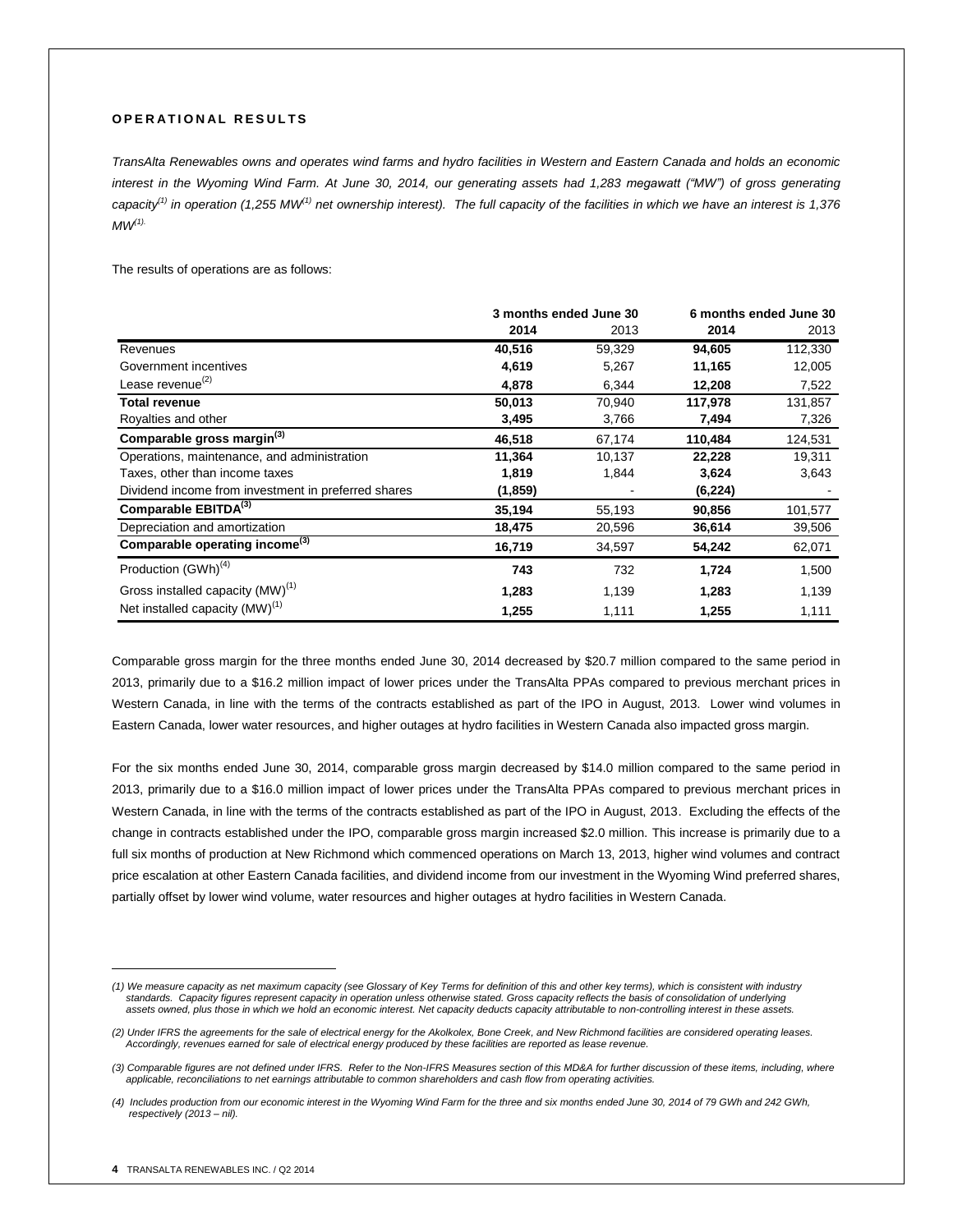Operations, maintenance, and administration ("OM&A") expense for the three and six months ended June 30, 2014 increased \$1.2 million and \$2.9 million, respectively, compared to the same periods in 2013, primarily due to a net increase in corporate costs under the G&A Reimbursement Fee that came into effect upon formation of the Corporation in August, 2013.

Dividend income from the investment in preferred shares associated with the Wyoming Wind Farm, acquired in December, 2013, for the three and six months ended June 30, 2014 is \$1.9 million and \$6.2 million, respectively.

**Revenues per** 

**Royalties and** 

# **Production and Gross Margins**

| 3 months ended June 30, 2014 | <b>Gross installed</b><br>capacity (MW) <sup>(1)</sup> | Production<br>$(GWh)^{(1)}$ | Revenues | <b>Royalties</b><br>and other | Gross margin | <b>INGAGIINGS NGI</b><br>produced<br>$MWh^{(2)}$         | <b>NUVAILIES AIIU</b><br>other per<br>produced MWh <sup>(2)</sup> | Gross margin per<br>produced MWh <sup>(2)</sup> |
|------------------------------|--------------------------------------------------------|-----------------------------|----------|-------------------------------|--------------|----------------------------------------------------------|-------------------------------------------------------------------|-------------------------------------------------|
| Western Canada wind          | 418                                                    | 218                         | 9,087    | 862                           | 8,225        | 41.68                                                    | 3.95                                                              | 37.73                                           |
| Eastern Canada wind          | 616                                                    | 328                         | 33,724   | 2,029                         | 31,695       | 102.82                                                   | 6.19                                                              | 96.63                                           |
| Hydro                        | 105                                                    | 118                         | 7,202    | 604                           | 6,598        | 61.03                                                    | 5.12                                                              | 55.91                                           |
|                              | 1,139                                                  | 664                         | 50,013   | 3,495                         | 46,518       | 75.32                                                    | 5.26                                                              | 70.06                                           |
| 3 months ended June 30, 2013 | Gross installed<br>capacity (MW) <sup>(1)</sup>        | Production<br>$(GWh)^{(1)}$ | Revenues | Royalties<br>and other        |              | Revenues per<br>Gross margin produced MWh <sup>(2)</sup> | Royalties and other<br>per produced<br>MWh <sup>(2)</sup>         | Gross margin per<br>produced MWh <sup>(2)</sup> |
| Western Canada wind          | 418                                                    | 228                         | 24,262   | 1,611                         | 22,651       | 106.41                                                   | 7.07                                                              | 99.34                                           |
| Eastern Canada wind          | 616                                                    | 356                         | 36,190   | 1,523                         | 34,667       | 101.66                                                   | 4.28                                                              | 97.38                                           |
| Hydro                        | 105                                                    | 148                         | 10,488   | 632                           | 9,856        | 70.86                                                    | 4.27                                                              | 66.59                                           |
|                              | 1,139                                                  | 732                         | 70,940   | 3,766                         | 67,174       | 96.91                                                    | 5.14                                                              | 91.77                                           |

| 6 months ended June 30, 2014 | <b>Gross installed</b><br>capacity (MW) <sup>(1)</sup> | Production<br>$(GWh)^{(1)}$ | Revenues | <b>Rovalties</b><br>and other | <b>Gross margin</b> | Revenues per<br>produced<br>$MWh^{(2)}$ | <b>Royalties and</b><br>other per<br>produced MWh <sup>(2)</sup> | Gross margin per<br>produced MWh <sup>(2)</sup> |
|------------------------------|--------------------------------------------------------|-----------------------------|----------|-------------------------------|---------------------|-----------------------------------------|------------------------------------------------------------------|-------------------------------------------------|
| Western Canada wind          | 418                                                    | 504                         | 22.715   | 2,157                         | 20.558              | 45.07                                   | 4.28                                                             | 40.79                                           |
| Eastern Canada wind          | 616                                                    | 839                         | 86.424   | 4,496                         | 81,928              | 103.01                                  | 5.36                                                             | 97.65                                           |
| Hydro                        | 105                                                    | 139                         | 8.839    | 841                           | 7.998               | 63.59                                   | 6.05                                                             | 57.54                                           |
|                              | 1,139                                                  | 1.482                       | 117.978  | 7.494                         | 110.484             | 79.61                                   | 5.06                                                             | 74.55                                           |

|                              |                                                 |                             |          | Royalties and other    |         |                                                          |                                    |                                                 |
|------------------------------|-------------------------------------------------|-----------------------------|----------|------------------------|---------|----------------------------------------------------------|------------------------------------|-------------------------------------------------|
| 6 months ended June 30, 2013 | Gross installed<br>capacity (MW) <sup>(1)</sup> | Production<br>$(GWh)^{(1)}$ | Revenues | Rovalties<br>and other |         | Revenues per<br>Gross margin produced MWh <sup>(2)</sup> | per produced<br>MWh <sup>(2)</sup> | Gross margin per<br>produced MWh <sup>(2)</sup> |
| Western Canada wind          | 418                                             | 590                         | 44.903   | 3,203                  | 41.700  | 76.11                                                    | 5.43                               | 70.68                                           |
| Eastern Canada wind          | 616                                             | 735                         | 74.452   | 3,301                  | 71.151  | 101.30                                                   | 4.49                               | 96.81                                           |
| Hydro                        | 105                                             | 175                         | 12.502   | 822                    | 11.680  | 71.44                                                    | 4.70                               | 66.74                                           |
|                              | .139                                            | 1.500                       | 131.857  | 7.326                  | 124.531 | 87.90                                                    | 4.88                               | 83.02                                           |

#### *Western Canada Wind*

Our Western Canada wind assets consist of 10 facilities with a total gross and net generating capacity of 418 MW.

Production for the three and six months ended June 30, 2014 decreased 10 GWh and 86 GWh, respectively, compared to the same period in 2013 due to lower wind volumes.

*\_\_\_\_\_\_\_\_\_\_\_\_\_\_\_\_\_\_\_\_\_\_\_\_\_\_\_\_\_\_\_ (1)Excludes production from the Wyoming Wind Farm.*

*<sup>(2)</sup>The amounts per MWh are presented in whole dollars to the nearest two decimals.*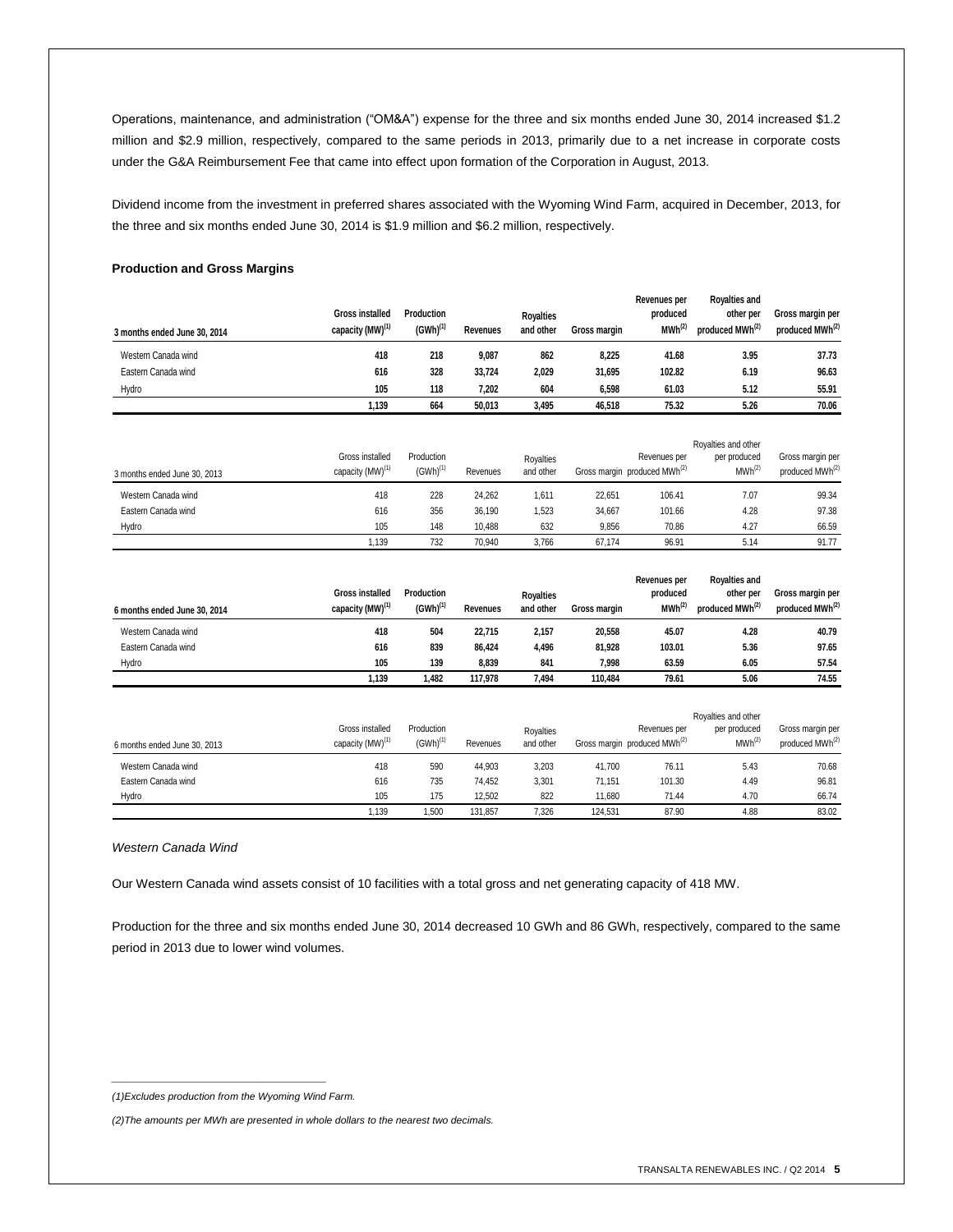Gross margin for the three months ended June 30, 2014 decreased \$14.4 million compared to the same period in 2013, primarily due to lower prices under the TransAlta PPAs compared to the previous merchant prices, partially offset by lower transmission costs.

For the six months ended June 30, 2014, gross margin decreased \$21.1 million compared to the same period in 2013, primarily due to lower prices under the TransAlta PPAs compared to the previous merchant prices, lower revenue and government incentives in relation to reduced production, and lower emission reduction credit sales, partially offset by lower transmission costs.

#### *Eastern Canada Wind*

Our Eastern Canada wind assets consist of 6 facilities with a total gross generating capacity of 616 MW (591 MW net ownership interest).

Production for the three months ended June 30, 2014 decreased 28 GWh compared to the same period in 2013, primarily due to lower wind volumes and planned maintenance at Melancthon.

For the six months ended June 30, 2014, production increased 104 GWh compared to the same period in 2013, primarily due to higher wind volumes and a full six months of production at New Richmond.

Gross margin for the three months ended June 30, 2014 decreased \$3.0 million compared to the same period in 2013, primarily due to lower production and higher royalties, partially offset by contract price escalations.

For the six months ended June 30, 2014, gross margin increased \$10.8 million compared to the same period in 2013, primarily due to higher production, contract price escalations, and a full six months of operations at New Richmond, partially offset by higher royalties.

#### *Hydro*

Our Hydro assets consist of 12 facilities with a total gross and net generating capacity of 105 MW.

Production for the three and six months ended June 30, 2014 decreased 30 GWh and 36 GWh, respectively, compared to the same periods in 2013, primarily due to lower water resources and higher outages in Western Canada.

Gross margin for the three and six months ended June 30, 2014 decreased \$3.3 million and \$3.7 million, respectively, compared to the same periods in 2013, primarily due to lower production and lower prices under the TransAlta PPAs compared to previous merchant prices.

#### **Economic Interest in Wyoming Wind Farm**

We have an economic interest in the 144 MW Wyoming Wind Farm which is fully operational and contracted under a long-term PPA until 2028 with an investment grade counterparty. As we have an economic interest, and not direct ownership, the operational results of the Wyoming Wind Farm are not consolidated into our results. However, the dividends we receive on our Wyoming Wind Preferred Shares are included in our consolidated results, and are based on the pre-tax earnings from the Wyoming Wind Farm.

For the three and six months ended June 30, 2014, dividends of \$1.9 million and \$6.2 million, respectively, were recognized as income during the periods. After considering the Wyoming Wind Acquisition Loan interest expense of \$0.9 million and \$2.1 million, the incremental contribution to earnings for the periods is \$1.0 million and \$4.1 million, respectively.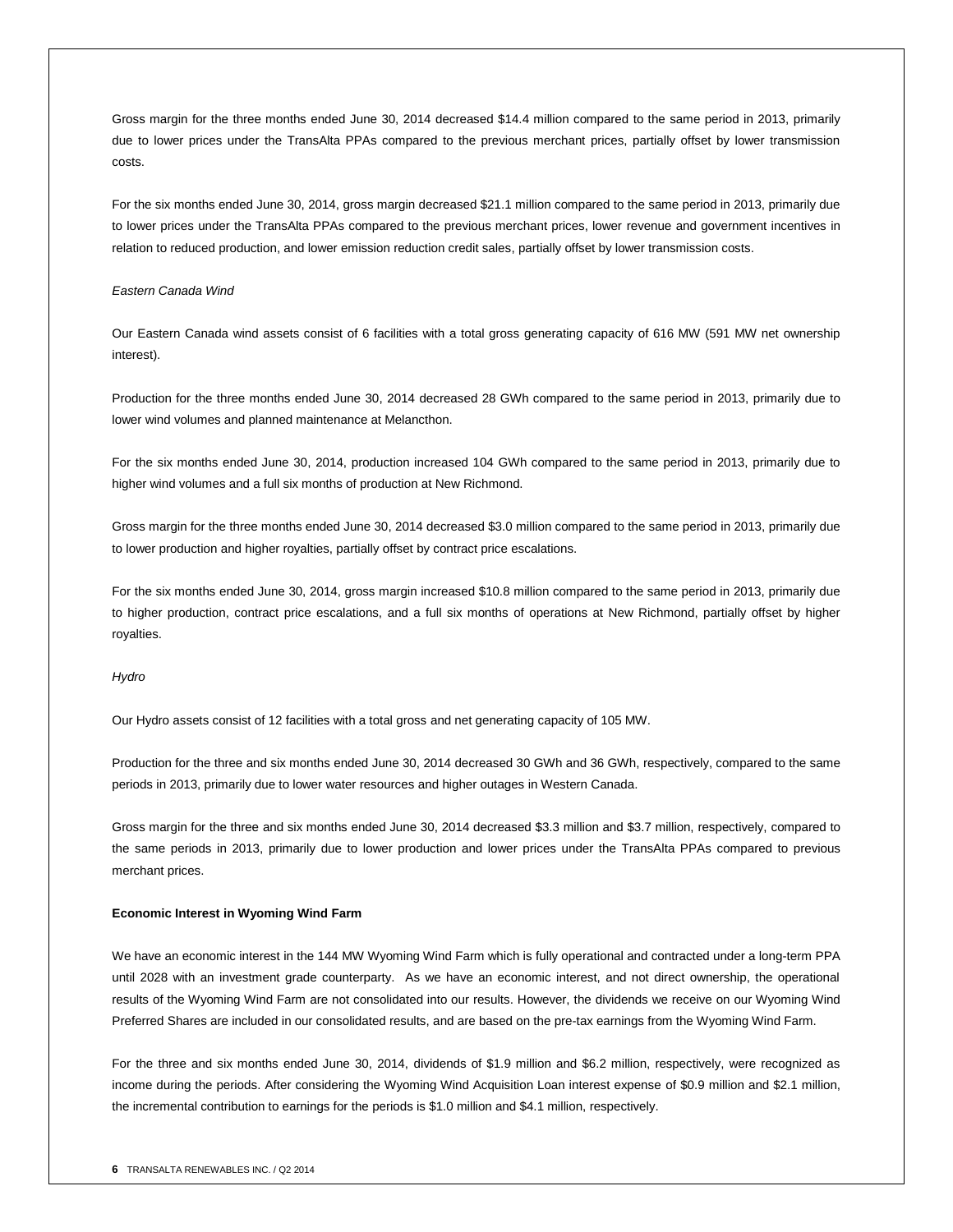For the three and six months ended June 30, 2014, production at the Wyoming Wind Farm was 79 GWh and 242 GWh, respectively.

# **NET INTEREST EXPENSE**

The components of net interest expense are shown below:

|                                                                   | 3 months ended June 30 |       |                | 6 months ended June 30 |
|-------------------------------------------------------------------|------------------------|-------|----------------|------------------------|
|                                                                   | 2014                   | 2013  | 2014           | 2013                   |
| Interest on debt                                                  | 8.869                  | 6,394 | 17.894         | 14.096                 |
| Interest on letters of credit and guarantees pledged by TransAlta |                        | 685   | 24             | 2,225                  |
| Capitalized interest                                              | -                      |       | $\blacksquare$ | (2, 147)               |
| Interest income                                                   | (2)                    | (2)   | (5)            | (6)                    |
| Interest expense                                                  | 8.870                  | 7.077 | 17,913         | 14,168                 |
| Accretion of provisions                                           | 238                    | 211   | 458            | 409                    |
| Net interest expense                                              | 9.108                  | 7.288 | 18,371         | 14,577                 |

The change in net interest expense for the three and six months ended June 30, 2014, compared to the same periods in 2013, is shown below:

|                                                                                     | 3 months ended | 6 months ended |
|-------------------------------------------------------------------------------------|----------------|----------------|
|                                                                                     | June 30        | June 30        |
| Net interest expense, 2013                                                          | 7.288          | 14.577         |
| Higher interest from addition of Amortizing Term and Wyoming Wind Acquisition Loans | 2.830          | 5,879          |
| Other                                                                               | (328)          | 115            |
| Lower interest on letters of credit and quarantees                                  | (682)          | (2,200)        |
| Net interest expense, 2014                                                          | 9.108          | 18,371         |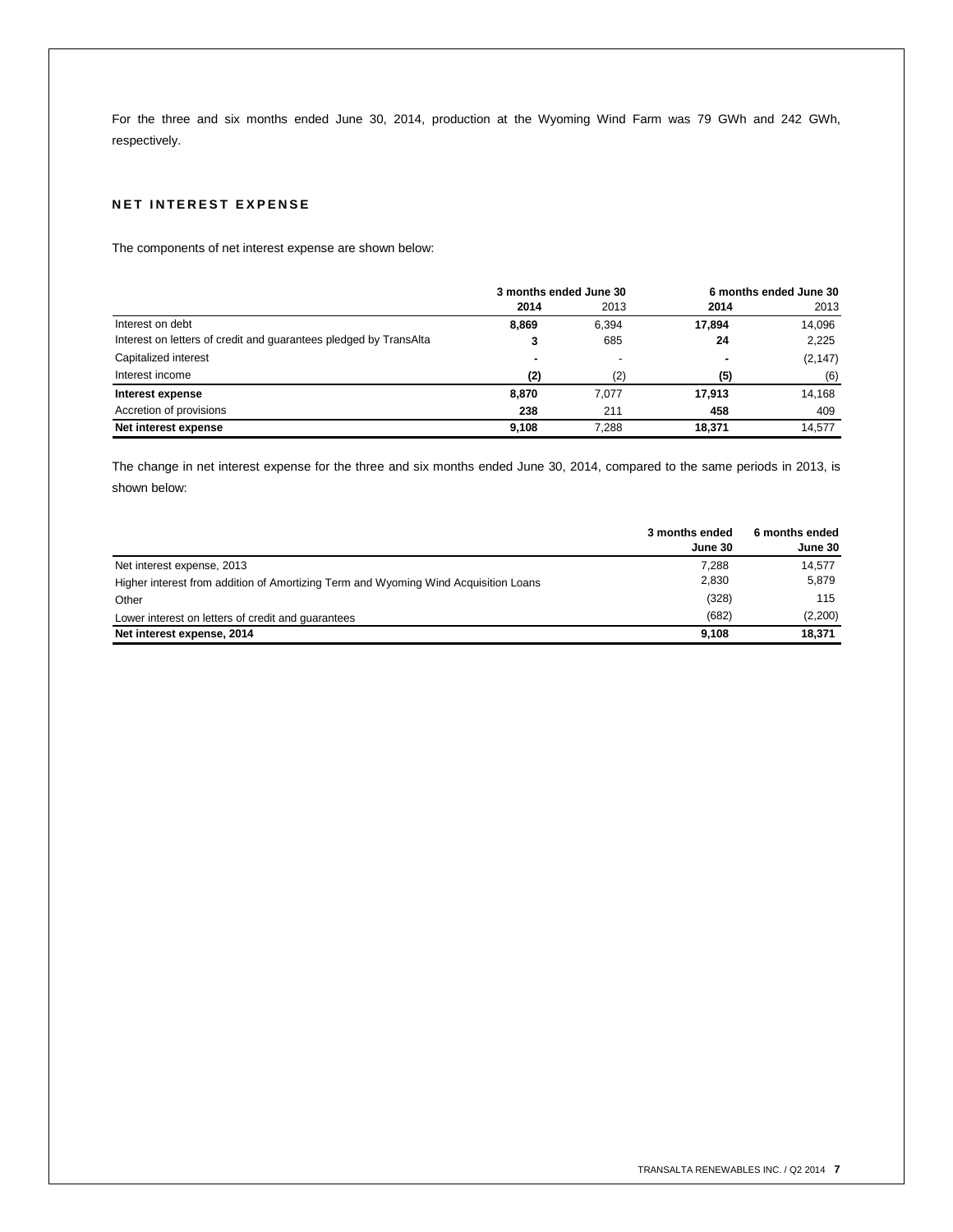# **I N C O M E T A X E S**

A reconciliation of income taxes and effective tax rates on earnings is presented below:

|                                                       | 3 months ended June 30 | 6 months ended June 30 |         |          |
|-------------------------------------------------------|------------------------|------------------------|---------|----------|
|                                                       | 2014                   | 2013                   | 2014    | 2013     |
| Earnings before income taxes                          | 7.461                  | 26,971                 | 35,645  | 46,396   |
| Income attributable to non-controlling interest       | (527)                  | (720)                  | (1,686) | (1, 339) |
| Earnings attributable to common shareholders          | 6.934                  | 26.251                 | 33.959  | 45.057   |
| Income tax expense                                    | 1.044                  | 6.739                  | 6.935   | 11,541   |
| Effective tax rate on earnings attributable to common |                        |                        |         |          |
| shareholders (%)                                      | 15                     | 26                     | 20      | 26       |

The income tax expense for the three and six months ended June 30, 2014 decreased compared to the same periods in 2013 due to lower earnings and certain earnings that are not subject to tax.

The effective tax rate on earnings attributable to common shareholders for the three and six months ended June 30, 2014 decreased compared to the same periods in 2013 due to certain earnings that are not subject to tax.

# **N O N - C O N T R O L L I N G I N T E R E S T**

Natural Forces Technologies Inc. owns a 17 per cent interest in the Kent Hills 1 and 2 wind farms, which have 150 MW of gross generating capacity.

Net earnings attributable to the non-controlling interest for the three months ended June 30, 2014 decreased \$0.2 million compared to the same period in 2013, primarily due to lower wind volumes.

Net earnings attributable to the non-controlling interest for the six months ended June 30, 2014 increased \$0.3 million compared to the same period in 2013, primarily due to higher wind volumes.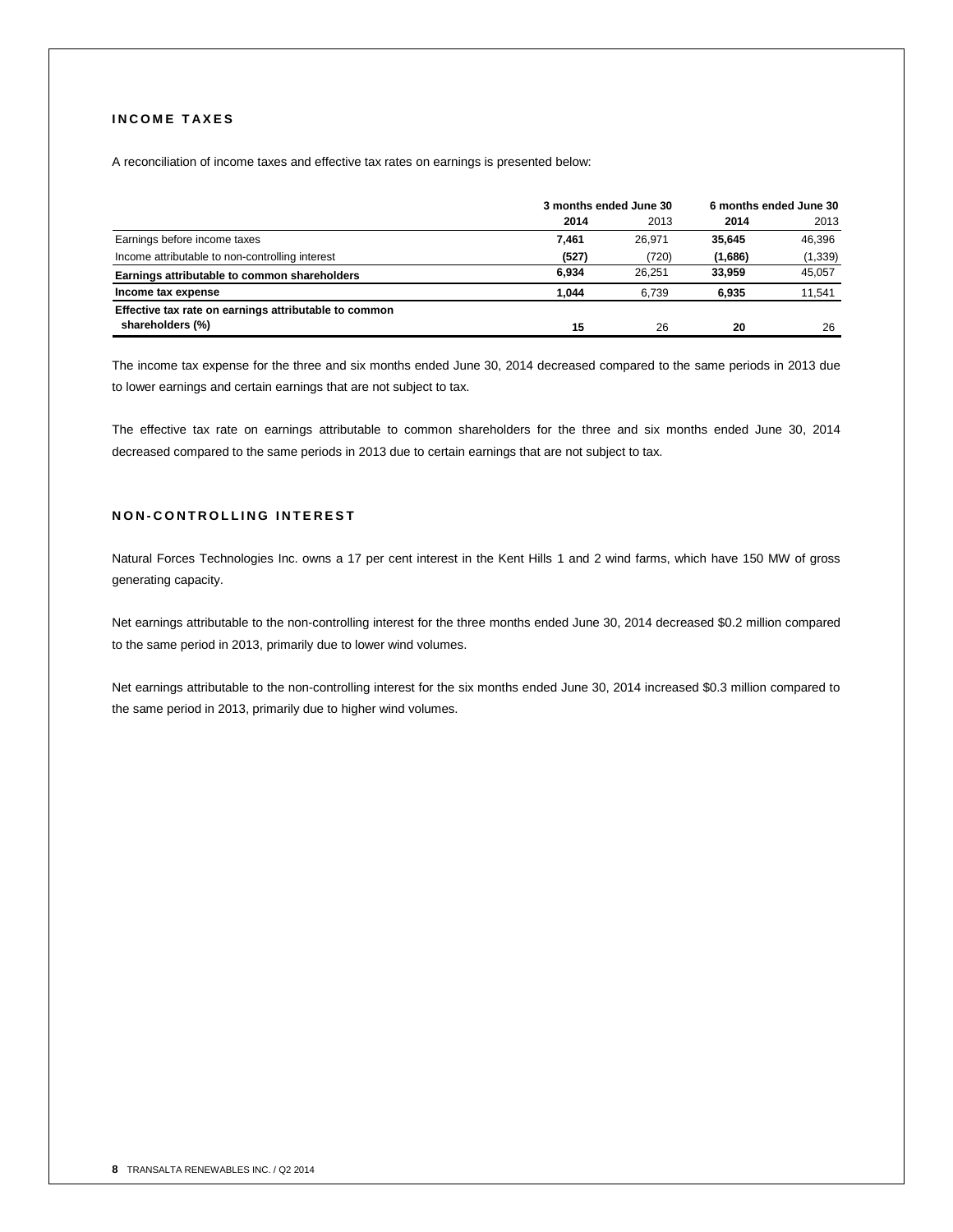# **FINANCIAL POSITION**

The following chart highlights significant changes in the Condensed Consolidated Statements of Financial Position from Dec. 31, 2013 to June 30, 2014:

|                                            | Increase/  |                                                                                       |
|--------------------------------------------|------------|---------------------------------------------------------------------------------------|
|                                            | (Decrease) | Primary factors explaining change                                                     |
| Cash and cash equivalents                  | 2,838      | Timing of receipts and payments                                                       |
| Accounts receivable                        | (14, 905)  | Timing of customer receipts                                                           |
| Prepaid expenses                           | 3,961      | Annual insurance and property tax premiums paid in the<br>period                      |
| Property, plant, and equipment, net        | (27,372)   | Depreciation, partially offset by additions                                           |
| Intangible assets                          | (3,259)    | Amortization                                                                          |
| Deferred income tax assets                 | 1,482      | Increase in tax loss carryforwards                                                    |
| Bank overdraft                             | (891)      | Addition of master banking agreement to allow offset                                  |
| Accounts payable and accrued liabilities   | (3, 128)   | Timing of payments                                                                    |
| Dividends payable                          | (14, 525)  | Payment of dividends declared on common shares                                        |
| Long-term debt (including current portion) | (25,482)   | Principal repayments on the amortizing term loan and<br>Wyoming Wind Acquisition Loan |
| Decommissioning and other provisions       | 3,387      | Asset obligation accretion and change in discount rate                                |
| Deferred income tax liabilities            | 7,891      | Decreases in tax loss carryforwards and increases in taxable<br>temporary differences |
| Equity attributable to shareholders        | (2, 347)   | Net earnings for the period, offset by dividends declared                             |
| Non-controlling interests                  | (1,299)    | Kent Hills earnings, net of distributions                                             |

# **FINANCIAL INSTRUMENTS**

Refer to *Note 13* of the Corporation's most recent annual consolidated financial statements and *Note 6* of our interim condensed consolidated financial statements as at and for the period ended June 30, 2014 for details on Financial Instruments. Also refer to the Financial Instruments section of our most recent Annual MD&A for additional details. Our risk management profile and practices have not changed materially from Dec. 31, 2013.

During the second quarter, the Corporation de-designated its cash flow hedge of the foreign-exchange exposure on the U.S.\$20 million debt. No significant reclassifications from accumulated other comprehensive income arise as a result of this discontinuation of hedge accounting. Prospective fluctuations in foreign exchange on this debt are expected to offset from the investment in preferred shares, net of the effects of the Wyoming Wind Acquisition Loan.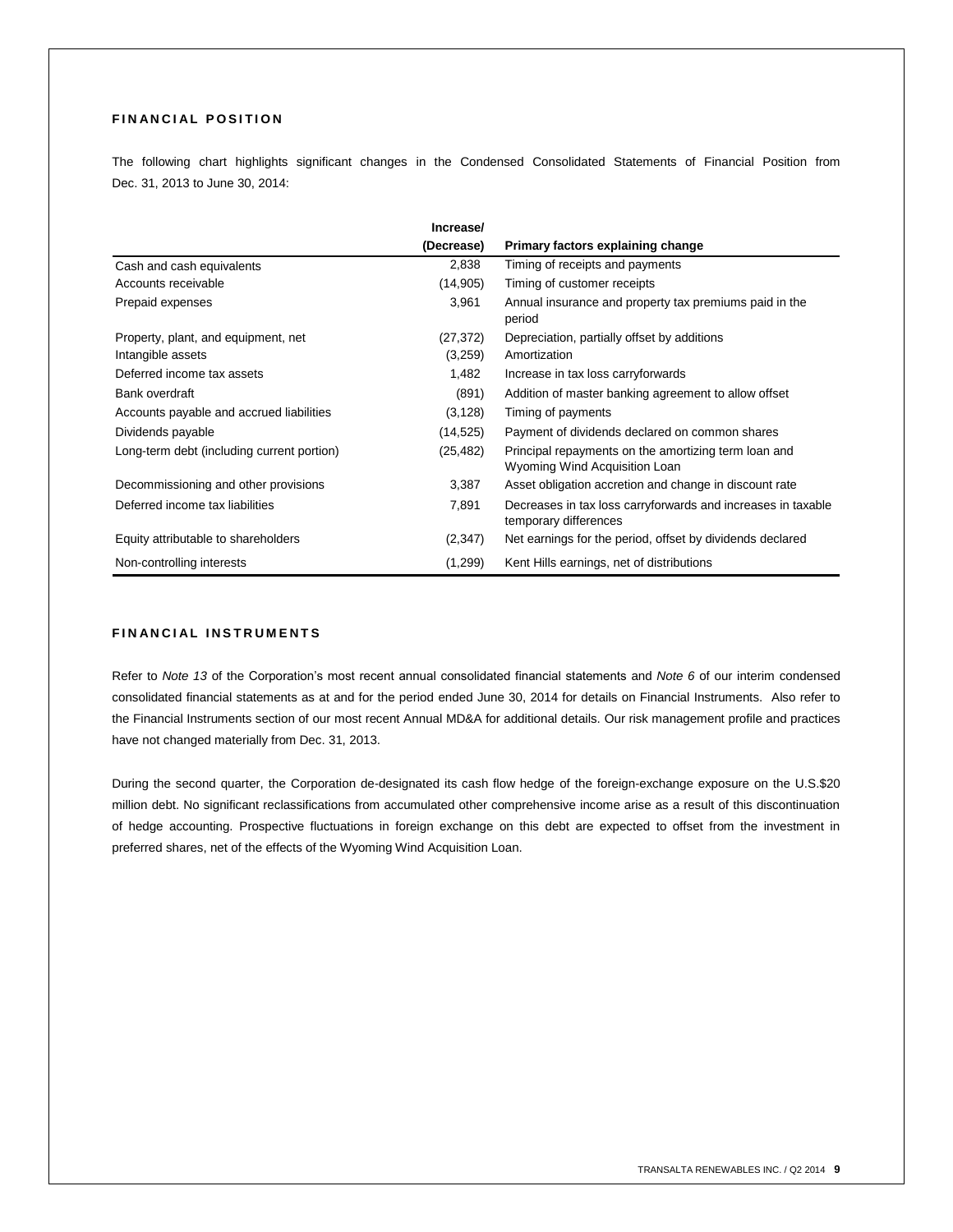# STATEMENTS OF CASH FLOWS

The following chart highlights significant changes in the Condensed Consolidated Statements of Cash Flows for the three and six months ended June 30, 2014 compared to the same periods in 2013:

| 3 months ended June 30                                                 | 2014      |       | 2013 Primary factors explaining change                                                                                                                                                                                                                                                                                                            |
|------------------------------------------------------------------------|-----------|-------|---------------------------------------------------------------------------------------------------------------------------------------------------------------------------------------------------------------------------------------------------------------------------------------------------------------------------------------------------|
| Cash and cash equivalents, beginning of period                         | 11,945    | 1,972 |                                                                                                                                                                                                                                                                                                                                                   |
|                                                                        |           |       |                                                                                                                                                                                                                                                                                                                                                   |
| Provided by (used in):                                                 |           |       |                                                                                                                                                                                                                                                                                                                                                   |
| Operating activities                                                   | 35,782    |       | 45,738 Lower cash earnings of \$20.8 million, offset by favourable<br>changes in working capital of \$10.9 million                                                                                                                                                                                                                                |
| Investing activities                                                   | (1,991)   |       | (13,838) Favourable change in non-cash investing working capital<br>balances of \$10.9 million and decrease in additions to<br>property, plant and equipment of \$1.4 million, partially offset<br>by an increase in additions to intangibles of \$0.3 million                                                                                    |
| Financing activities                                                   | (23, 620) |       | (31,778) Decrease in the repayment of net parental investment and<br>related party advances of \$30.7 million, partially offset by the<br>increase in dividends paid on common shares of \$22.1<br>million and increase in distributions paid to non-controlling<br>interest of \$0.5 million                                                     |
| Translation of foreign currency cash                                   | (22)      |       |                                                                                                                                                                                                                                                                                                                                                   |
| Cash and cash equivalents, end of period                               | 22,094    | 2,094 |                                                                                                                                                                                                                                                                                                                                                   |
|                                                                        |           |       |                                                                                                                                                                                                                                                                                                                                                   |
| 6 months ended June 30                                                 | 2014      |       | 2013 Primary factors explaining change                                                                                                                                                                                                                                                                                                            |
|                                                                        | 18,365    | 3,205 |                                                                                                                                                                                                                                                                                                                                                   |
| Cash and cash equivalents, net of bank overdraft,<br>beginning of year |           |       |                                                                                                                                                                                                                                                                                                                                                   |
| Provided by (used in):                                                 |           |       |                                                                                                                                                                                                                                                                                                                                                   |
| Operating activities                                                   | 80,992    |       | 98,966 Lower cash earnings of \$13.7 million and unfavourable<br>changes in working capital of \$4.3 million                                                                                                                                                                                                                                      |
| Investing activities                                                   | (3,043)   |       | (51,189) Decreases in additions to plant, property and equipment of<br>\$29.8 million and a favourable change in non-cash investing<br>working capital of \$20.8 million, partially offset by a decrease<br>in realized risk management gains of \$2.3 million                                                                                    |
| <b>Financing activities</b>                                            | (74, 212) |       | (48,888) Increase in dividends paid on common shares of \$44.0<br>million and the repayment of long-term debt of \$27.3<br>million, increase in distributions paid to non-controlling interest<br>of \$0.7 million, partially offset by a decrease in the repayment<br>of net parental investment and related party advances of<br>\$46.6 million |
| Translation of foreign currency cash                                   | (8)       |       |                                                                                                                                                                                                                                                                                                                                                   |
|                                                                        |           |       |                                                                                                                                                                                                                                                                                                                                                   |
| Cash and cash equivalents, end of year                                 | 22,094    | 2,094 |                                                                                                                                                                                                                                                                                                                                                   |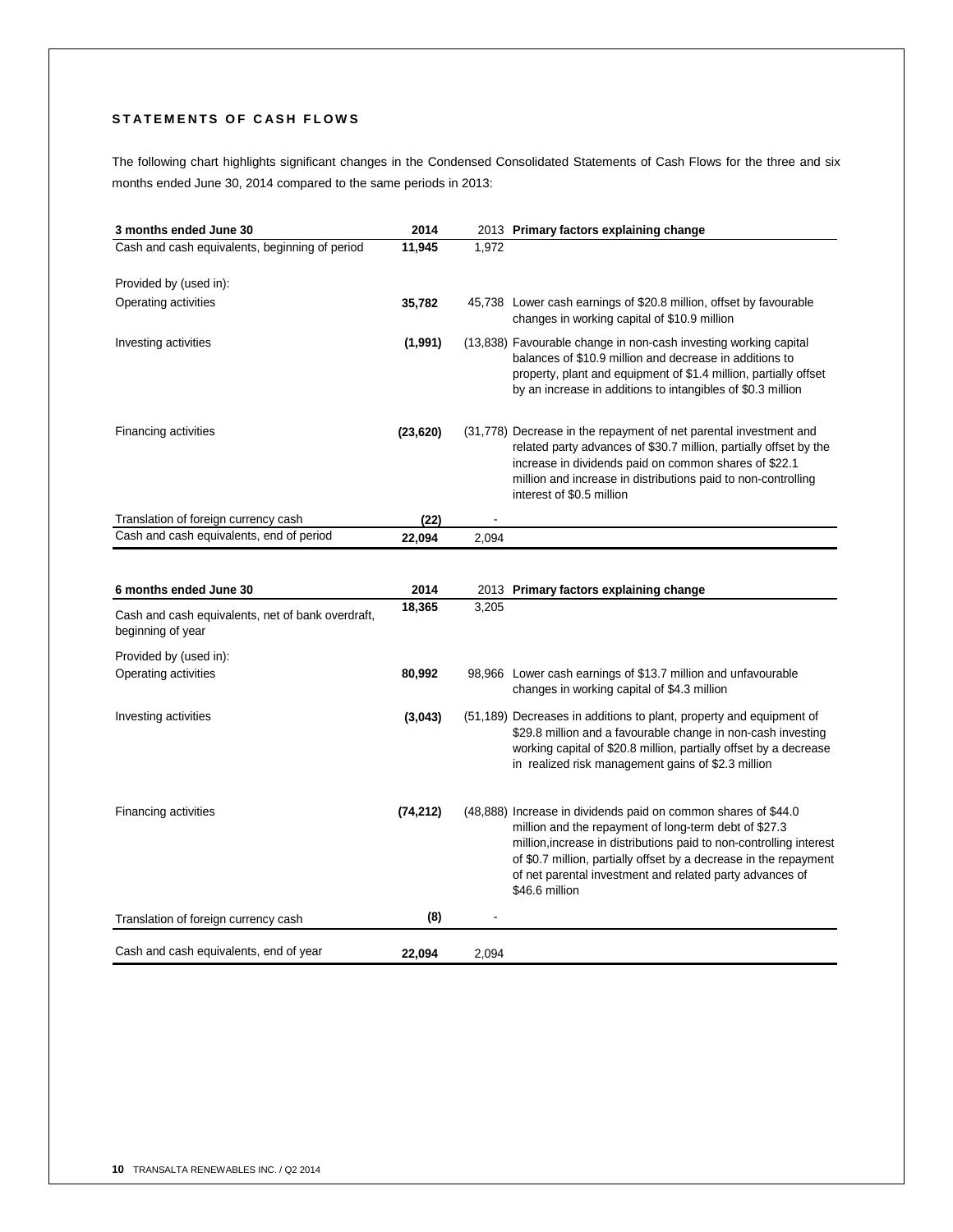# **L I Q U I D I T Y A N D C A P I T A L R E S O U R C E S**

Liquidity risk arises from our ability to meet general funding needs, engage in trading and hedging activities, and manage the assets, liabilities, and capital structure of the Corporation. Liquidity risk is managed by maintaining sufficient liquid financial resources to fund obligations as they come due in the most cost-effective manner.

Our liquidity needs are met through a variety of sources, including cash generated from operations and funding from TransAlta. Our primary uses of funds are operational expenses, capital expenditures, distributions to non-controlling interest, interest and principal payments on debt, and dividends.

# *Debt*

Long-term debt, including amounts owing to TransAlta, totalled \$658.7 million at June 30, 2014, compared to \$684.2 million Dec. 31, 2013. Long-term debt decreased from Dec. 31, 2013 primarily due to principal payments made during the period.

At June 30, 2014, \$282.2 million of our long-term debt was due to TransAlta (Dec. 31, 2013 - \$308.5 million).

## *Working Capital Credit Facility*

We have a \$100.0 million unsecured working capital credit facility with TransAlta available to us. The facility is available for general corporate purposes, including financing ongoing working capital requirements. At June 30, 2014, no amounts were drawn on the facility.

#### *Share Capital*

On June 30, 2014 and July 28, 2014, we had 114.7 million common shares issued and outstanding.

During the six months ended June 30, 2014, no common shares were issued.

On July 28, 2014, we declared dividends of \$0.06416 per common share payable on Sept. 30, 2014, Oct. 31, 2014 and Nov. 28, 2014.

# **201 4 O U T L O O K**

# *Business Environment*

#### **Economic Environment**

We expect moderate growth in Alberta and low growth in Eastern Canada in 2014. We monitor global events to assess their potential impact on the economy and our supplier and commodity counterparty relationships.

Counterparty credit risk is monitored and we operate in accordance with established risk management policies. We do not anticipate any material change to our existing credit practices and continue to deal primarily with investment grade counterparties.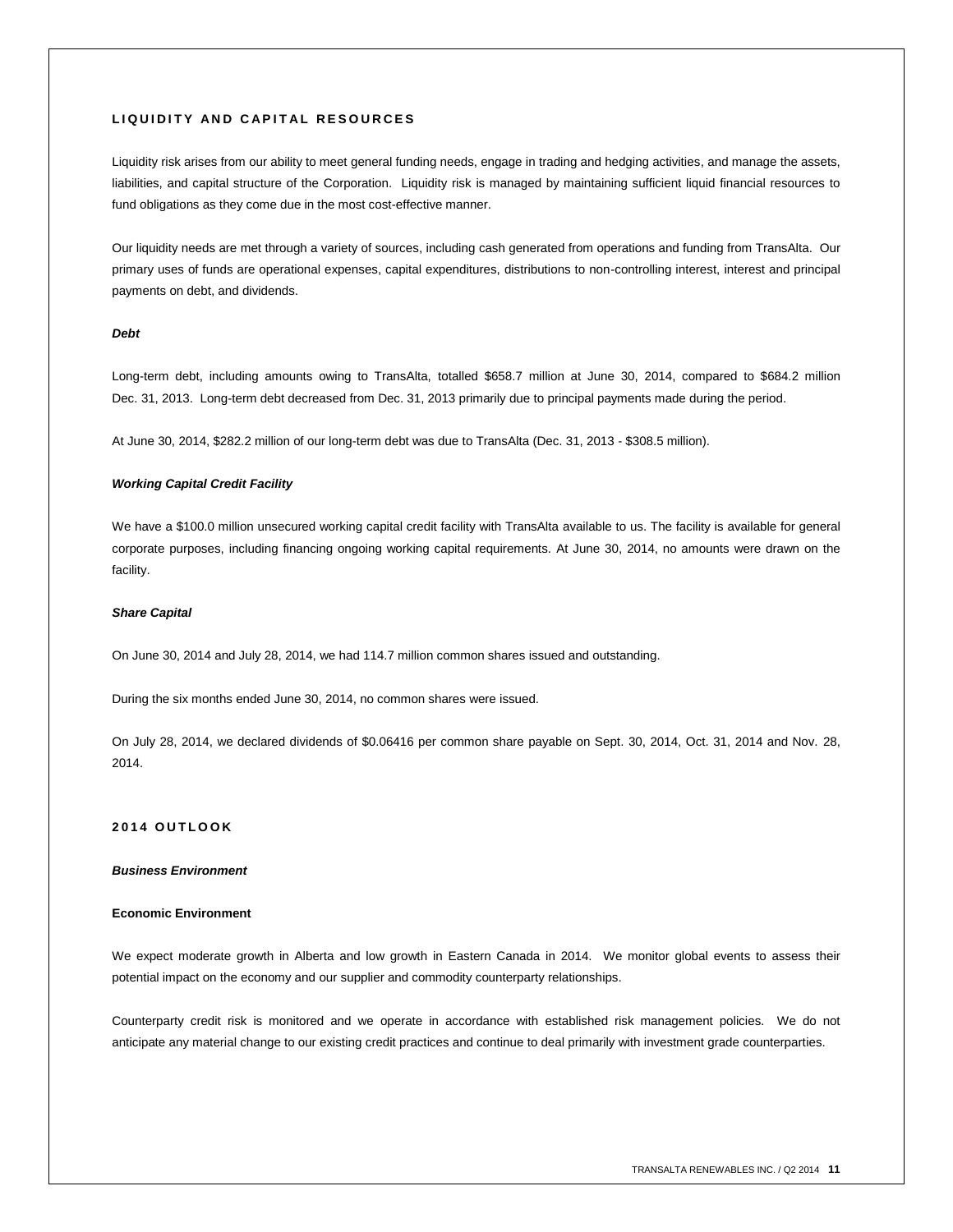#### **Environmental Legislation**

The siting, construction, and operation of electrical energy facilities requires interaction with many stakeholders. Recently, within the renewables industry, certain stakeholders have brought actions against government agencies and owners over alleged adverse impacts of wind projects. We are monitoring the activities and claims within the industry in order to assess the associated risks. Changes in current environmental legislation do have, and will continue to have, an impact upon our operations and our business. The regulatory framework applicable to electricity generation varies between regions. Over the past few decades, a number of regions have restructured their power markets, allowing power to be generated by independent power producers. Generally, there has been broad support from governments to facilitate growth in renewable power generation through the development of incentives and long-term revenue arrangements designed to encourage the adoption of renewable power.

In addition, government climate change policies and regulations can have an impact on our operations and business in that they frequently influence government support for renewables generation, or influence the price competitiveness of renewables generation in comparison to fossil-fuel based generation.

#### *Operations*

#### **Production**

Including production from the Wyoming Wind facility and a full year of contribution from all facilities, we expect production in 2014 to be in the range of 3,325 to 3,475 GWh. Production from owned facilities is in line with our expectations and long-term average of 3,060 GWh, which was disclosed in the IPO.

#### **Contracted Cash Flows**

Through the use of PPAs, including the TransAlta PPAs, all of our capacity is currently contracted and substantially all of our capacity is contracted over the next 10 to 20 years. In addition, for 2014, approximately 76 per cent and 95 per cent of the environmental attributes from our wind and hydro facilities, respectively, have been sold.

#### **Operations, Maintenance, and Administration Costs**

We expect OM&A costs for 2014 to increase primarily due to a full year of operations at New Richmond. However, we have longterm service agreements in place for many of our wind facilities, which allow us to stabilize costs. Over time, OM&A costs are also expected to increase due to inflation. Due to the acquisition of the economic interest in the Wyoming Wind Farm, the G&A Reimbursement Fee will increase by an additional \$0.4 million in 2014.

#### **Wyoming Wind Economic Interest**

We expect dividends on the Wyoming Wind Preferred Shares to be in the range of U.S.\$8.0 to U.S.\$9.0 million in 2014. Actual dividend amounts may vary from this range as the dividends are based on pre-tax earnings and free cash flow generated by the Wyoming Wind Farm.

#### **Exposure to Fluctuations in Foreign Currencies**

In 2014, we expect that we will be exposed to fluctuations in the exchange rate between Canadian and U.S. dollars as a result of our economic interest in the Wyoming Wind Farm, as both the Wyoming Wind Preferred Shares and the related dividends received are denominated in U.S. dollars. However, these exposures will be partially offset by the U.S.-denominated Wyoming Wind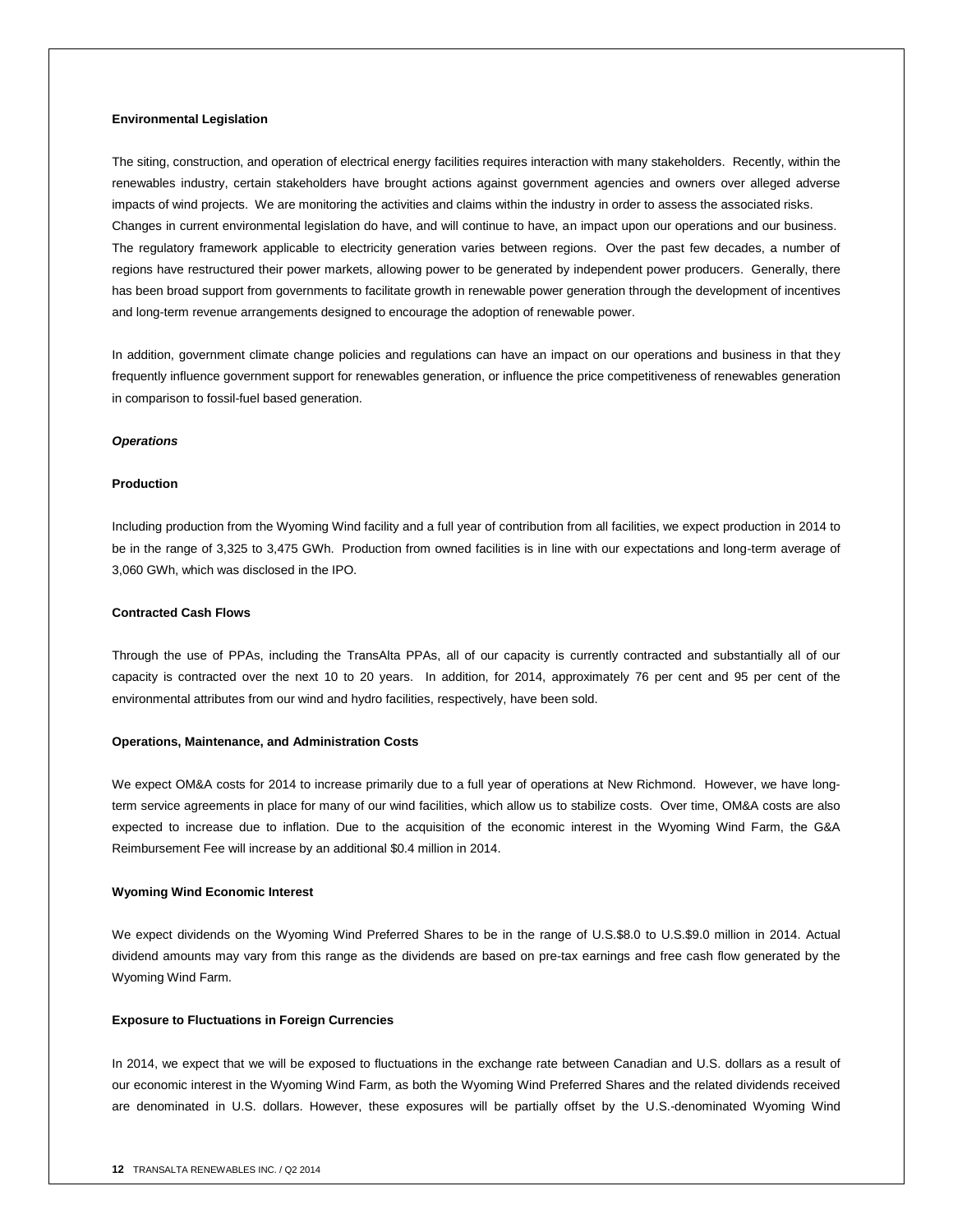Acquisition Loan and U.S\$20.0 million debenture and the related payment of U.S.-denominated interest, thereon.

All of our other assets are located in Canada, and as a result, there is minimal additional exposure to fluctuations in foreign currencies. We may acquire equipment from foreign suppliers for future capital projects, which could create exposure to fluctuations in the value of the Canadian dollar related to these currencies.

Our strategy is to minimize the impact, if any, of fluctuations in the Canadian dollar against the U.S. dollar, euro, and other currencies by entering into foreign exchange contracts, to the extent that foreign denominated expenses and revenues do not offset.

#### **Net Interest Expense**

We are not exposed to interest rate risk from long-term debt as all instruments bear interest at a fixed rate. Net interest for 2014 is expected to increase compared to 2013 due to interest on the most recent loans from TransAlta and lower capitalized interest.

#### **Liquidity and Capital Resources**

If there are low wind volumes, low hydro resources, or unexpected maintenance costs, we may need additional liquidity in the future. We expect to maintain adequate available liquidity under our working capital credit facility with TransAlta.

The Corporation manages liquidity risk associated with debentures due in 2015 and beyond through preparing and revising longterm external financing plans reflecting business plans and market availability of capital.

#### **Income Taxes**

The effective tax rate on earnings excluding non-comparable items for 2014 is expected to be approximately 20 to 25 per cent, which varies from the statutory tax rate of 25 per cent primarily due to certain earnings that are not subject to tax.

#### **Accounting Estimates**

A number of our accounting estimates, including those outlined in the Critical Accounting Policies and Estimates section of our most recent annual MD&A, are based on the current economic environment and outlook. As a result of the current economic environment, market fluctuations could impact, among other things, future commodity prices, foreign exchange rates, and interest rates, which could, in turn, impact future earnings and asset valuations for our asset impairment calculations.

#### *Capital Expenditures*

Our capital expenditures are primarily sustaining in nature.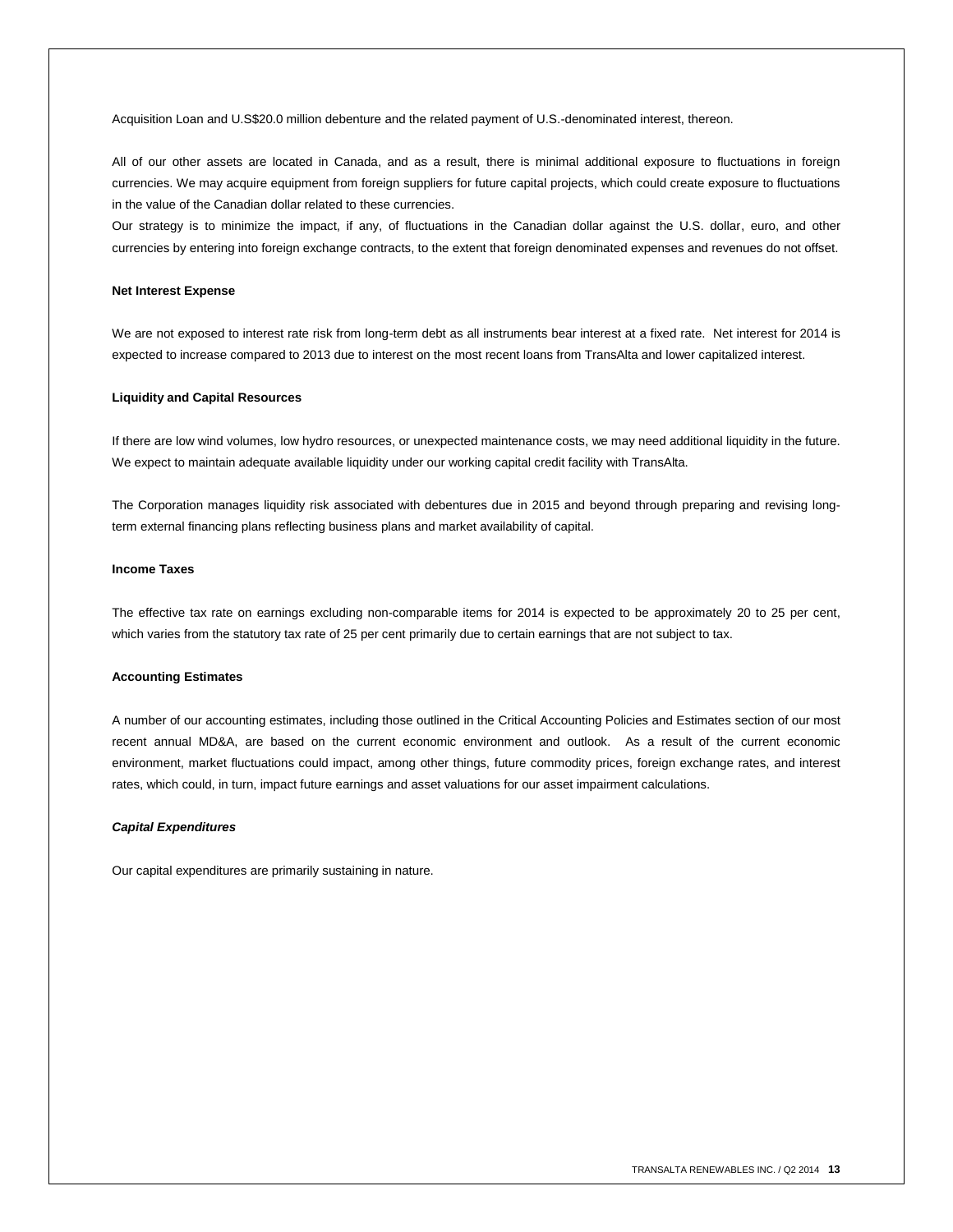# **Sustaining Capital**

Our sustaining capital is comprised of the ongoing capital costs associated with maintaining the existing generating capacity of our facilities. For 2014, our estimate for total sustaining capital expenditures, net of any contributions received, is allocated among the following:

|                                      |                                                           | Spend to     |                          |
|--------------------------------------|-----------------------------------------------------------|--------------|--------------------------|
|                                      |                                                           | $date^{(1)}$ | <b>Expected spend in</b> |
| Category                             | <b>Description</b>                                        | in 2014      | 2014                     |
| Routine capital                      | Expenditures to maintain our existing generating capacity | .565         | 4.898                    |
| Planned maintenance                  | Regularly scheduled maintenance                           | 1.962        | 6.282                    |
| <b>Total sustaining expenditures</b> |                                                           | 3,527        | 11.180                   |

## **Financing**

Financing for these capital expenditures is expected to be provided by cash flow from operating activities and existing borrowing capacity through TransAlta.

# **RELATED PARTY TRANSACTIONS AND BALANCES**

## *Post-Acquisition Relationship with TransAlta*

After the Acquisition, we entered into certain agreements and transactions with TransAlta. Please refer to the Related Party Transactions and Balances section of our most recent Annual MD&A for more information.

# **A. Related Party Transactions**

Amounts recognized from transactions with TransAlta or subsidiaries of TransAlta are as follows:

|                                                      | 3 months ended June 30 |                | 6 months ended June 30 |       |
|------------------------------------------------------|------------------------|----------------|------------------------|-------|
|                                                      | 2014                   | 2013           | 2014                   | 2013  |
| Revenue from TransAlta PPAs                          | 7,055                  | $\blacksquare$ | 15,006                 |       |
| Preferred share dividends                            | 1,859                  | $\blacksquare$ | 6.224                  |       |
| <b>G&amp;A Reimbursement Fee</b>                     | 2,619                  | $\blacksquare$ | 5.142                  |       |
| Interest expense on amortizing term loan             | 1,888                  | $\,$ $\,$      | 3,802                  |       |
| Interest expense on letters of credit and quarantees | 3                      | 685            | 24                     | 2,225 |
| Interest expense on Wyoming Wind Acquisition Loan    | 942                    |                | 2.077                  |       |

*(1) As at June 30, 2014*

*\_\_\_\_\_\_\_\_\_\_\_\_\_\_\_\_\_\_\_\_\_\_\_\_\_\_\_\_\_*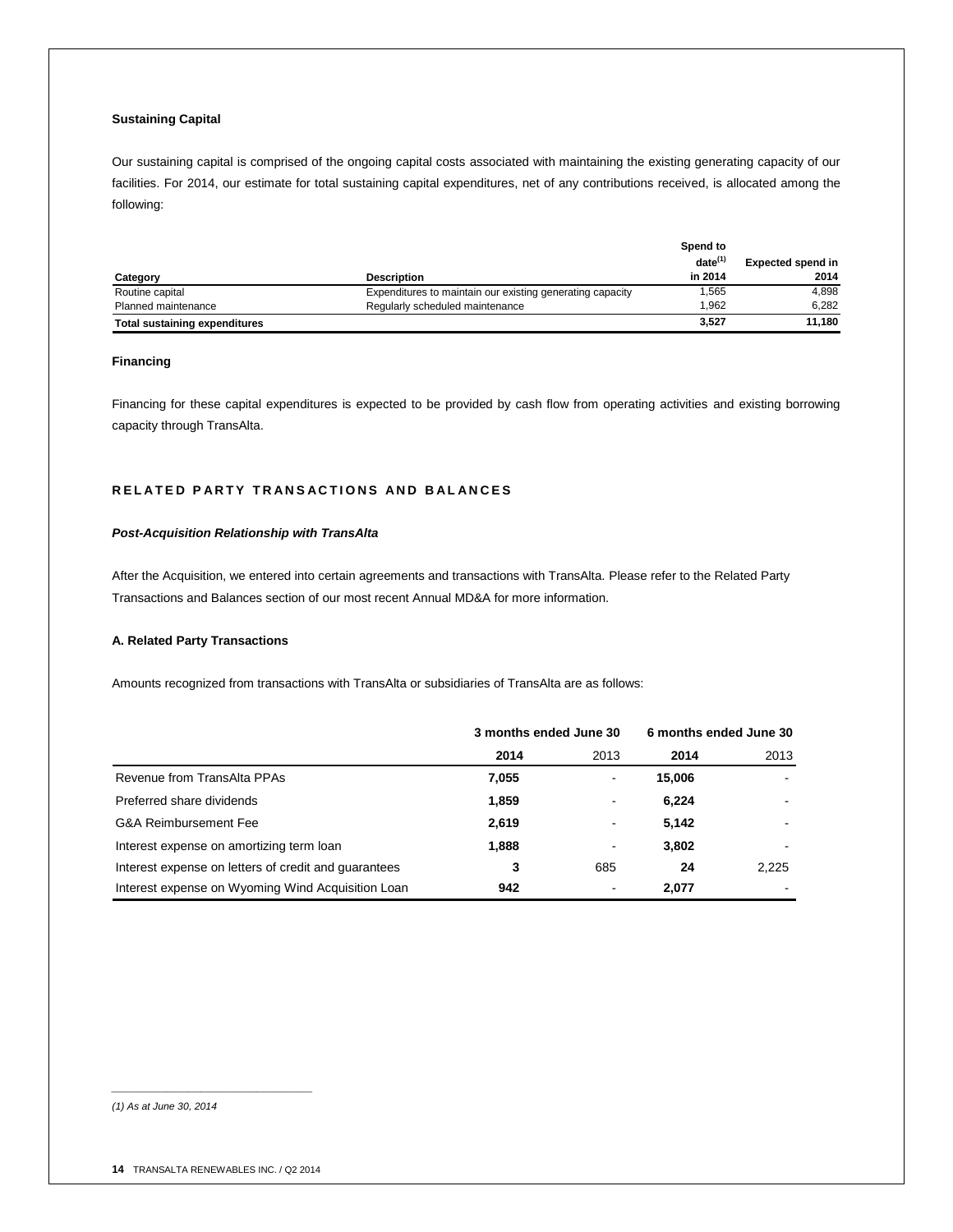# **B. Related Party Balances**

Related party balances include the following balances:

| As at                                                              | June 30, 2014 | Dec. 31, 2013 |
|--------------------------------------------------------------------|---------------|---------------|
| Trade accounts receivable                                          | 3,878         | 10,232        |
| Trade accounts payable                                             | 2,302         | 5,048         |
| Dividends payable                                                  | 10.344        | 23,600        |
| Interest payable                                                   | 2,925         | 3,311         |
| Investment in preferred shares                                     | 109,695       | 109,325       |
| Net risk management assets (liabilities)                           | 39            | (104)         |
| Amortizing term loan                                               | 189,322       | 200,000       |
| Wyoming Wind Acquisition Loan                                      | 92,881        | 108,528       |
| Letters of credit issued by TransAlta on behalf of the Corporation | 4,503         | 4,503         |
| Guarantees provided by TransAlta on behalf of the Corporation      | 226.500       | 226,500       |

All of these balances are with TransAlta or subsidiaries of TransAlta.

## *Pre-Acquisition Relationship with TransAlta*

The Acquired Assets have historically been managed and operated in the normal course of business by TransAlta along with other TransAlta operations and affiliates. Financial statements for periods prior to Aug. 9, 2013 were not historically prepared for the Acquired Assets as they had not been operated as a separate business. Please refer to the Related Party Transactions and Balances section of our 2013 Annual MD&A for more information.

#### **Allocation of Corporate Costs**

Certain shared costs have been allocated to the Acquired Assets and reflected as expenses in the pre-Acquisition period financial statements. Allocated corporate costs include TransAlta charges for, but not limited to: corporate accounting, human resources, government affairs, information technology, shared real estate expenses, legal, treasury, and pension and other post-employment benefits. These costs are included in OM&A expenses. The costs were allocated to the Acquired Assets based on GWh of production. Note that these expenses may have been different had the Acquired Assets been a separate entity during the periods presented. For the comparative three months and six months ended June 30, 2013, these pre-tax costs were \$1.9 million and \$3.3 million, respectively.

# **A D D I T I O N A L I F R S M E A S U R E S**

An additional IFRS measure is a line item, heading, or subtotal that is relevant to an understanding of the financial statements but is not a minimum line item mandated under IFRS, or the presentation of a financial measure that is relevant to an understanding of the financial statements but is not presented elsewhere in the financial statements. We have included line items entitled "gross margin" and "operating income" in our Condensed Consolidated Statements of Earnings for the three and six months ended June 30, 2014 and 2013. Presenting these line items provides management and investors with a measurement of ongoing operating performance that is readily comparable from period to period.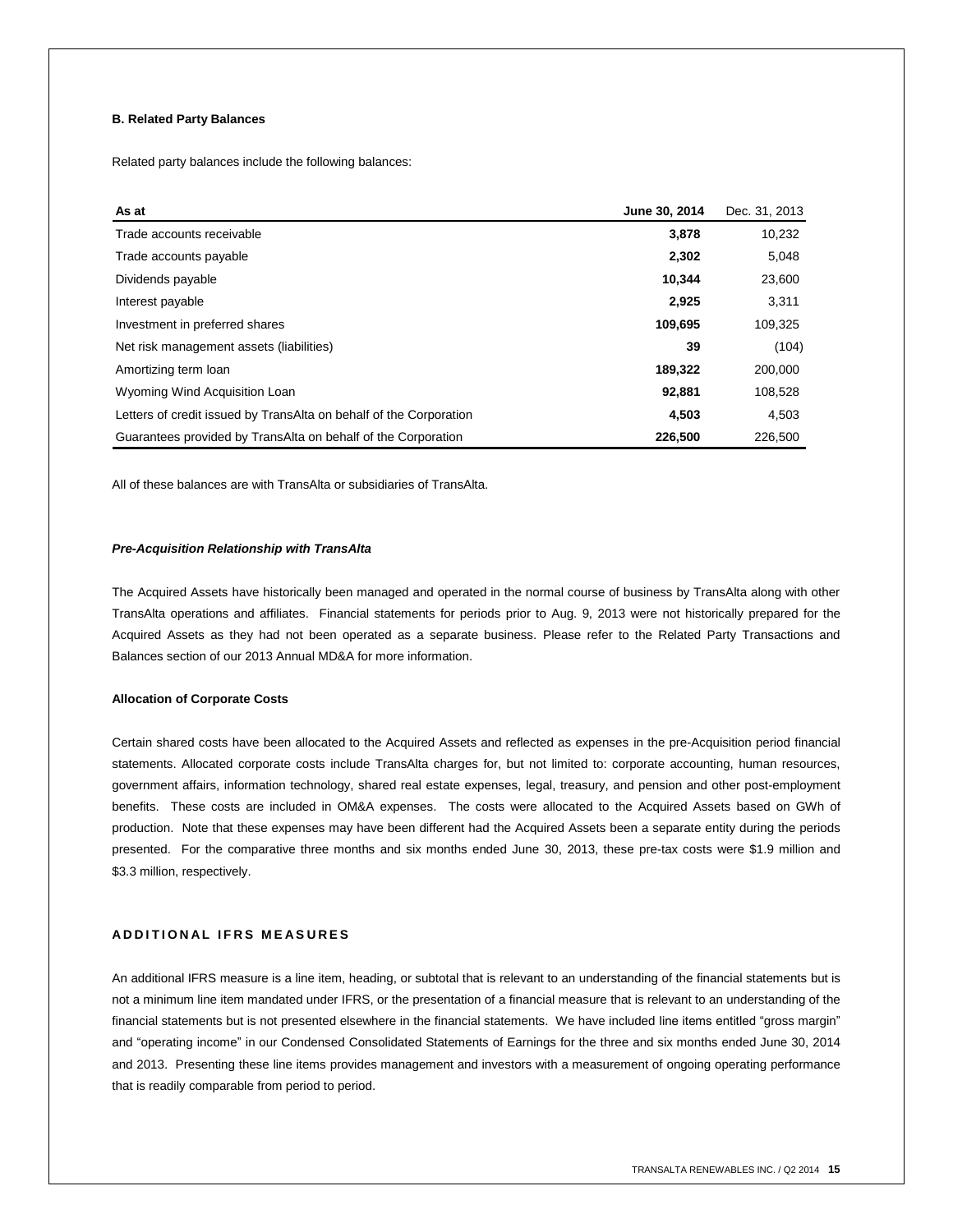# **N O N - I F R S M E A S U R E S**

We evaluate our performance using a variety of measures. Those discussed below, and elsewhere in this MD&A, are not defined under IFRS and, therefore, should not be considered in isolation or as an alternative to or to be more meaningful than net earnings attributable to common shareholders or cash flow from operating activities, as determined in accordance with IFRS, when assessing our financial performance or liquidity. These Non-IFRS measures are not necessarily comparable to a similarly titled measure of another company.

Typically, for comparability purposes, we exclude the impact of asset impairment charges and other adjustments to earnings, such as gains on sales of assets, as management believes these transactions are not representative of our business operations. We also exclude the income tax expense related to changes in corporate income tax rates as these amounts relate to the impact of the rate change on future income taxes as opposed to the impact on current earnings.

Earnings on a comparable basis per share are calculated using the weighted average common shares outstanding during the period.

Presenting comparable EBITDA from period to period provides management and investors with a proxy for the amount of cash generated from operating activities before net interest expense, non-controlling interest, income taxes, and working capital adjustments.

Comparable operating income and EBITDA also include the dividend income from the preferred share investment in the Wyoming Wind Farm. The dividend income is used as a proxy for the operating income and EBITDA of Wyoming Wind.

A reconciliation of comparable results to reported results is as follows:

|                                                     | 3 months ended June 30, 2014 |                          |                  | 6 months ended June 30, 2014 |                 |                  |
|-----------------------------------------------------|------------------------------|--------------------------|------------------|------------------------------|-----------------|------------------|
|                                                     |                              | Comparable               |                  | Comparable                   |                 |                  |
|                                                     | Reported                     | adjustments              | Comparable total | Reported                     | adjustments     | Comparable total |
| Revenues                                            | 50,013                       | ٠                        | 50.013           | 117,978                      | ٠               | 117,978          |
| Royalties and other                                 | 3,495                        |                          | 3,495            | 7,494                        |                 | 7,494            |
| Gross margin                                        | 46,518                       | ٠                        | 46.518           | 110,484                      |                 | 110,484          |
| Operations, maintenance, and administration         | 11,364                       | ٠                        | 11,364           | 22,228                       |                 | 22,228           |
| Taxes, other than income taxes                      | 1,819                        |                          | 1.819            | 3,624                        |                 | 3,624            |
| Dividend income from investment in preferred shares |                              | $(1,859)$ <sup>(1)</sup> | (1, 859)         |                              | (1)<br>(6, 224) | (6, 224)         |
| Earnings before interest, taxes,                    |                              |                          |                  |                              |                 |                  |
| depreciation, and amortization                      | 33,335                       | 1,859                    | 35,194           | 84,632                       | 6,224           | 90,856           |
| Depreciation and amortization                       | 18,475                       |                          | 18,475           | 36,614                       | ٠               | 36,614           |
| <b>Operating income</b>                             | 14,860                       | 1,859                    | 16,719           | 48,018                       | 6,224           | 54,242           |
| Foreign exchange loss                               | (150)                        |                          | (150)            | (226)                        |                 | (226)            |
| Earnings before interest and taxes                  | 14,710                       | 1,859                    | 16,569           | 47,792                       | 6,224           | 54,016           |
| Dividend income from investment in preferred shares | (1,859)                      | 1,859                    |                  | (6, 224)                     | 6,224           |                  |
| Net interest expense                                | 9,108                        |                          | 9,108            | 18,371                       |                 | 18,371           |
| Income tax expense                                  | 1.044                        |                          | 1.044            | 6.935                        |                 | 6,935            |
| Net earnings                                        | 6.417                        | ٠                        | 6.417            | 28,710                       |                 | 28,710           |
| Non-controlling interest                            | 527                          | ٠                        | 527              | 1,686                        |                 | 1,686            |
| Net earnings attributable to TransAlta Renewables   |                              |                          |                  |                              |                 |                  |
| common shareholders                                 | 5,890                        |                          | 5,890            | 27,024                       |                 | 27,024           |
| Weighted average number of common shares            |                              |                          |                  |                              |                 |                  |
| outstanding in the period (millions)                | 114.7                        |                          | 114.7            | 114.7                        |                 | 114.7            |
| Net earnings per share attributable to              |                              |                          |                  |                              |                 |                  |
| common shareholders                                 | 0.05                         |                          | 0.05             | 0.24                         |                 | 0.24             |

*(1) The dividend income is used as a proxy for the operating income and EBITDA of the Wyoming Wind Farm.*

 $\mathcal{L}=\mathcal{L}$  , we can also the set of the set of the set of the set of the set of the set of the set of the set of the set of the set of the set of the set of the set of the set of the set of the set of the set of the s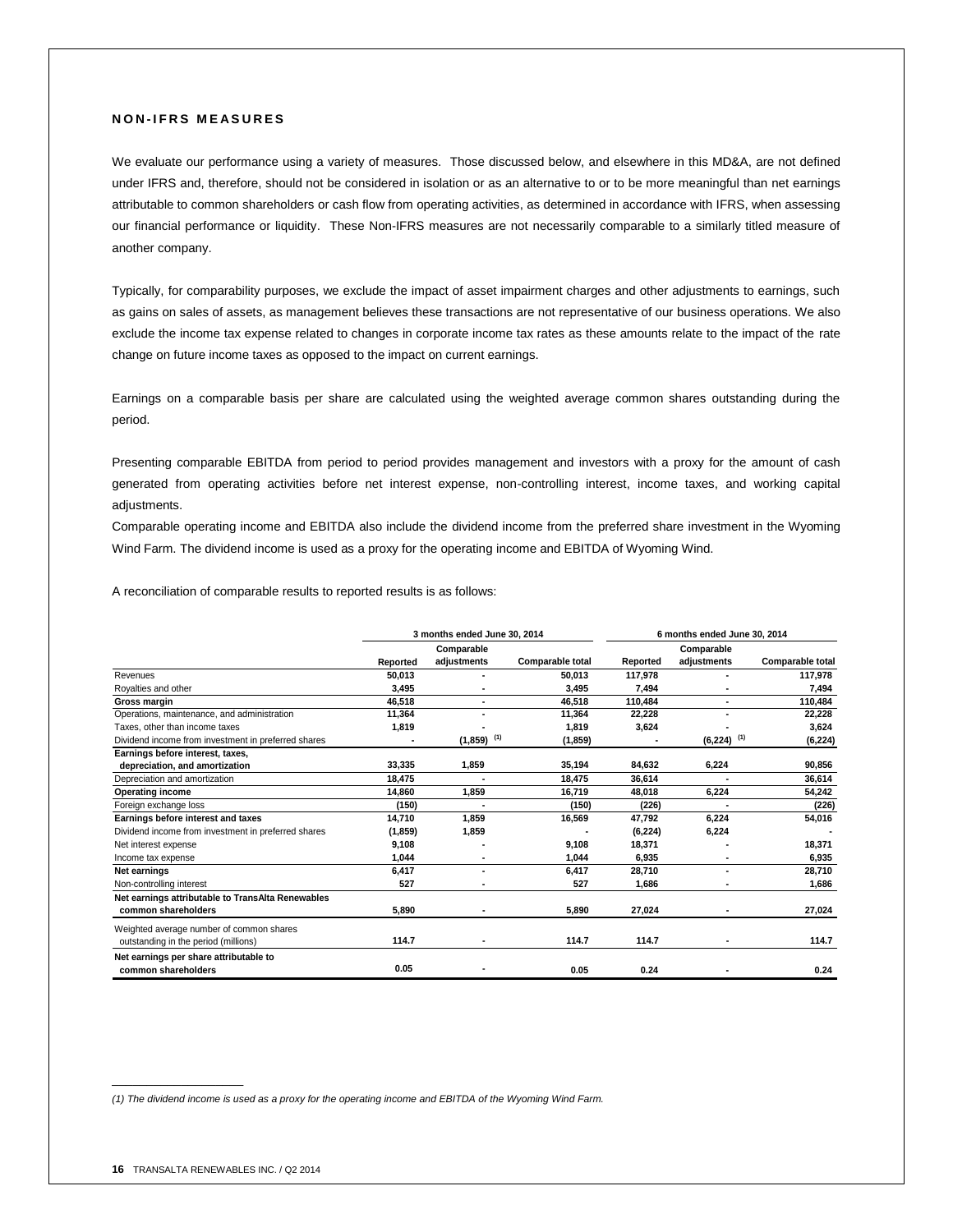|                                                   | 3 months ended June 30, 2013 |                              |                  | 6 months ended June 30, 2013 |             |                  |
|---------------------------------------------------|------------------------------|------------------------------|------------------|------------------------------|-------------|------------------|
|                                                   |                              | Comparable                   |                  |                              | Comparable  |                  |
|                                                   | Reported                     | adjustments                  | Comparable total | Reported                     | adjustments | Comparable total |
| Revenues                                          | 70.940                       |                              | 70,940           | 131.857                      |             | 131,857          |
| Royalties and other                               | 3,766                        |                              | 3,766            | 7,326                        |             | 7,326            |
| Gross margin                                      | 67.174                       |                              | 67,174           | 124,531                      |             | 124,531          |
| Operations, maintenance, and administration       | 10,137                       |                              | 10,137           | 19,311                       |             | 19,311           |
| Taxes, other than income taxes                    | 1.844                        |                              | 1.844            | 3,643                        |             | 3,643            |
| Earnings before interest, taxes,                  |                              |                              |                  |                              |             |                  |
| depreciation, and amortization                    | 55,193                       | $\qquad \qquad \blacksquare$ | 55,193           | 101,577                      |             | 101,577          |
| Depreciation and amortization                     | 20.596                       | $\overline{\phantom{a}}$     | 20,596           | 39,506                       | ۰.          | 39,506           |
| <b>Operating income</b>                           | 34,597                       |                              | 34,597           | 62,071                       |             | 62,071           |
| Foreign exchange loss                             | (561)                        |                              | (561)            | (1,321)                      |             | (1, 321)         |
| Other income                                      | 223                          |                              | 223              | 223                          |             | 223              |
| Earnings before interest and taxes                | 34,259                       |                              | 34,259           | 60,973                       | ÷.          | 60,973           |
| Net interest expense                              | 7,288                        |                              | 7,288            | 14,577                       |             | 14,577           |
| Income tax expense                                | 6,739                        |                              | 6,739            | 11,541                       |             | 11,541           |
| Net earnings                                      | 20,232                       |                              | 20,232           | 34,855                       |             | 34,855           |
| Non-controlling interest                          | 720                          |                              | 720              | 1,339                        |             | 1,339            |
| Net earnings attributable to TransAlta Renewables |                              |                              |                  |                              |             |                  |
| common shareholders                               | 19,512                       |                              | 19,512           | 33,516                       |             | 33,516           |
| Weighted average number of common shares          |                              |                              |                  |                              |             |                  |
| outstanding in the period (millions)              | 114.7                        |                              | 114.7            | 114.7                        |             | 114.7            |
| Net earnings per share attributable to            | 0.17                         |                              |                  | 0.29                         |             |                  |
| common shareholders                               |                              |                              | 0.17             |                              |             | 0.29             |

## *Funds from Operations*

Presenting FFO from period to period provides management and investors with a proxy for the amount of cash generated from operating activities, before changes in working capital, and provides the ability to evaluate cash flow trends.

|                                                                                  | 3 months ended June 30 |        | 6 months ended June 30 |          |
|----------------------------------------------------------------------------------|------------------------|--------|------------------------|----------|
|                                                                                  | 2014                   | 2013   | 2014                   | 2013     |
| Cash flow from operating activities                                              | 35,782                 | 45.738 | 80.992                 | 98,966   |
| Change in non-cash operating working capital balances                            | (8, 832)               | 2.026  | (7,688)                | (12,011) |
| <b>Funds from operations</b>                                                     | 26.950                 | 47.764 | 73.304                 | 86,955   |
| Weighted average number of common shares<br>outstanding in the period (millions) | 114.7                  | 114.7  | 114.7                  | 114.7    |
| Funds from operations per share                                                  | 0.23                   | 0.42   | 0.64                   | 0.76     |

# *Cash Available for Distribution*

Cash available for distribution represents the amount of cash generated from operations by our business, before changes in working capital that is available to invest in growth initiatives, make principal repayments of debt, pay additional common share dividends, or repurchase common shares. Changes in working capital are excluded so as not to distort free cash flow with changes that we consider temporary in nature, reflecting, among other things, the impact of seasonal factors and the timing of capital projects.

Sustaining capital and productivity expenditures represent total additions to PP&E and intangibles per the Condensed Consolidated Statements of Cash Flows less what we have invested in growth projects. For the three and six months ended June 30, 2014 and 2013, we invested nil (2013 - \$1.4 million) and nil (2013 - \$29.7 million), respectively, in growth projects.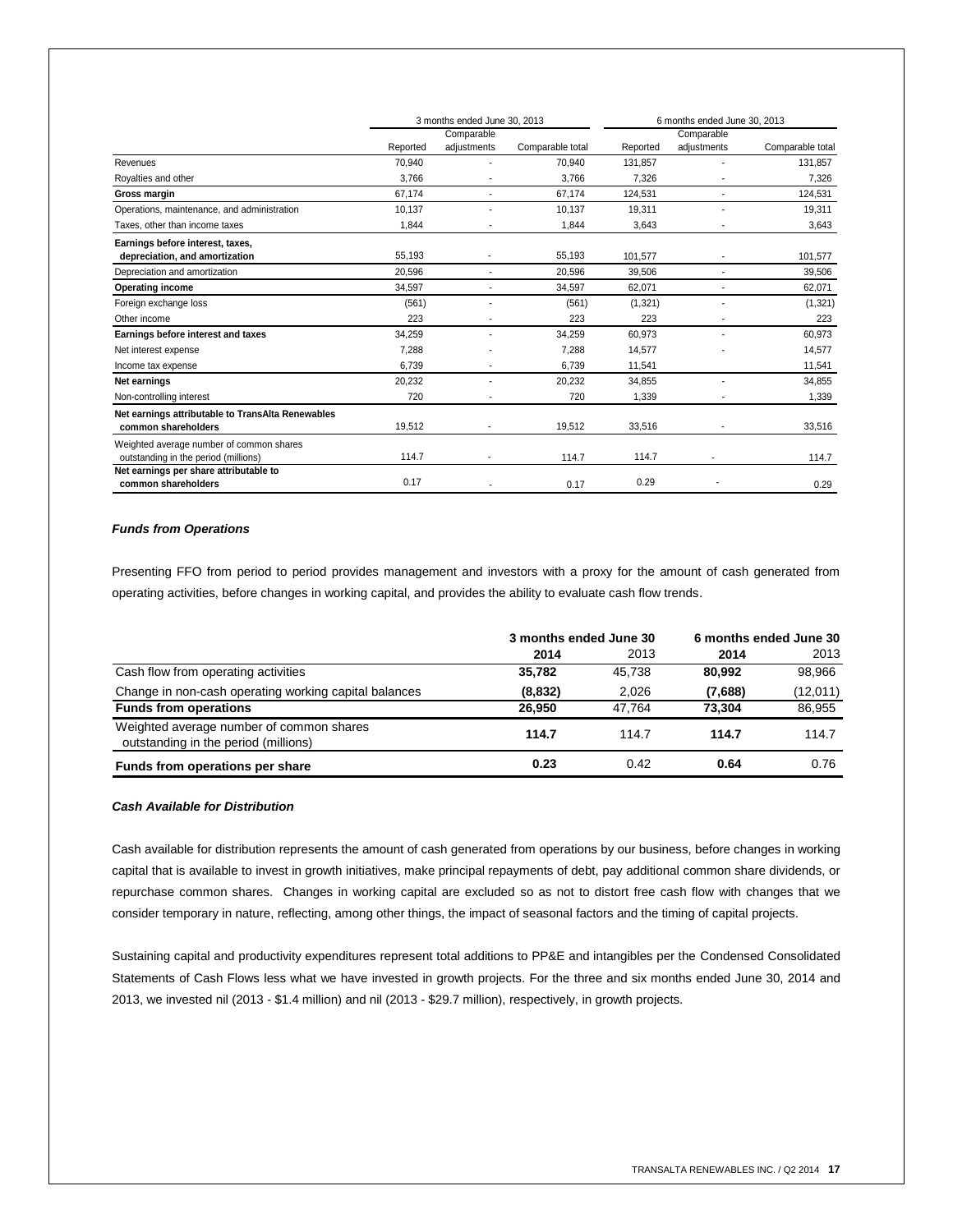The reconciliation between cash flow from operating activities and cash available for distribution is outlined below:

|                                                              | 3 months ended June 30 |         | 6 months ended June 30 |          |
|--------------------------------------------------------------|------------------------|---------|------------------------|----------|
|                                                              | 2014                   | 2013    | 2014                   | 2013     |
| Cash flow from operating activities                          | 35,782                 | 45.738  | 80,992                 | 98,966   |
| Add (deduct):                                                |                        |         |                        |          |
| Changes in non-cash operating working capital                | (8, 832)               | 2.026   | (7,688)                | (12,011) |
| Sustaining capital and productivity expenditures             | (2, 465)               | (2,279) | (3,273)                | (3,368)  |
| Distributions paid to subsidiaries' non-controlling interest | (1,549)                | (1,062) | (2,985)                | (2, 262) |
| Principal repayments of debt                                 |                        |         | (27, 275)              |          |
| Cash available for distribution                              | 22.936                 | 44.423  | 39,771                 | 81,325   |
| Weighted average number of common shares                     |                        |         |                        |          |
| outstanding in the period (millions)                         | 114.7                  | 114.7   | 114.7                  | 114.7    |
| Cash available for distribution per share                    | 0.20                   | 0.39    | 0.35                   | 0.71     |

We seek to maintain sufficient cash balances and working capital credit facilities to fund periodic net cash outflows related to our business.

# **C U R R E N T A C C O U N T I N G C H A N G E S**

On Jan. 1, 2014, we adopted the amended disclosure requirements of IAS 36 *Impairment of Assets*. The amended disclosure requirements did not have an impact on the condensed consolidated financial statements.

# **FUTURE ACCOUNTING CHANGES**

Accounting standards that have been previously issued by the International Accounting Standard Board ("IASB") but are not yet effective, and have not been applied by the Corporation include:

# **I. IFRS 9** *Financial Instruments*

In February 2014, the IASB indicated that IFRS 9 will be effective for the annual periods beginning on or after Jan. 1, 2018. The Corporation continues to assess the impact of adopting this standard.

#### **II. IFRS 15** *Revenue from Contracts with Customers*

In May 2014, the IASB issued IFRS 15 *Revenue from Contracts with Customers* which replaces existing revenue recognition guidance with a single comprehensive accounting model. The model specifies that an entity recognizes revenue when (or as) it transfers promised goods or services to customers in an amount that reflects the consideration to which it expects to be entitled in exchange for those goods or services. IFRS 15 is effective for annual reporting periods beginning on or after Jan. 1, 2017 with early application permitted. We are assessing the impact that adopting this standard will have on our consolidated financial statements.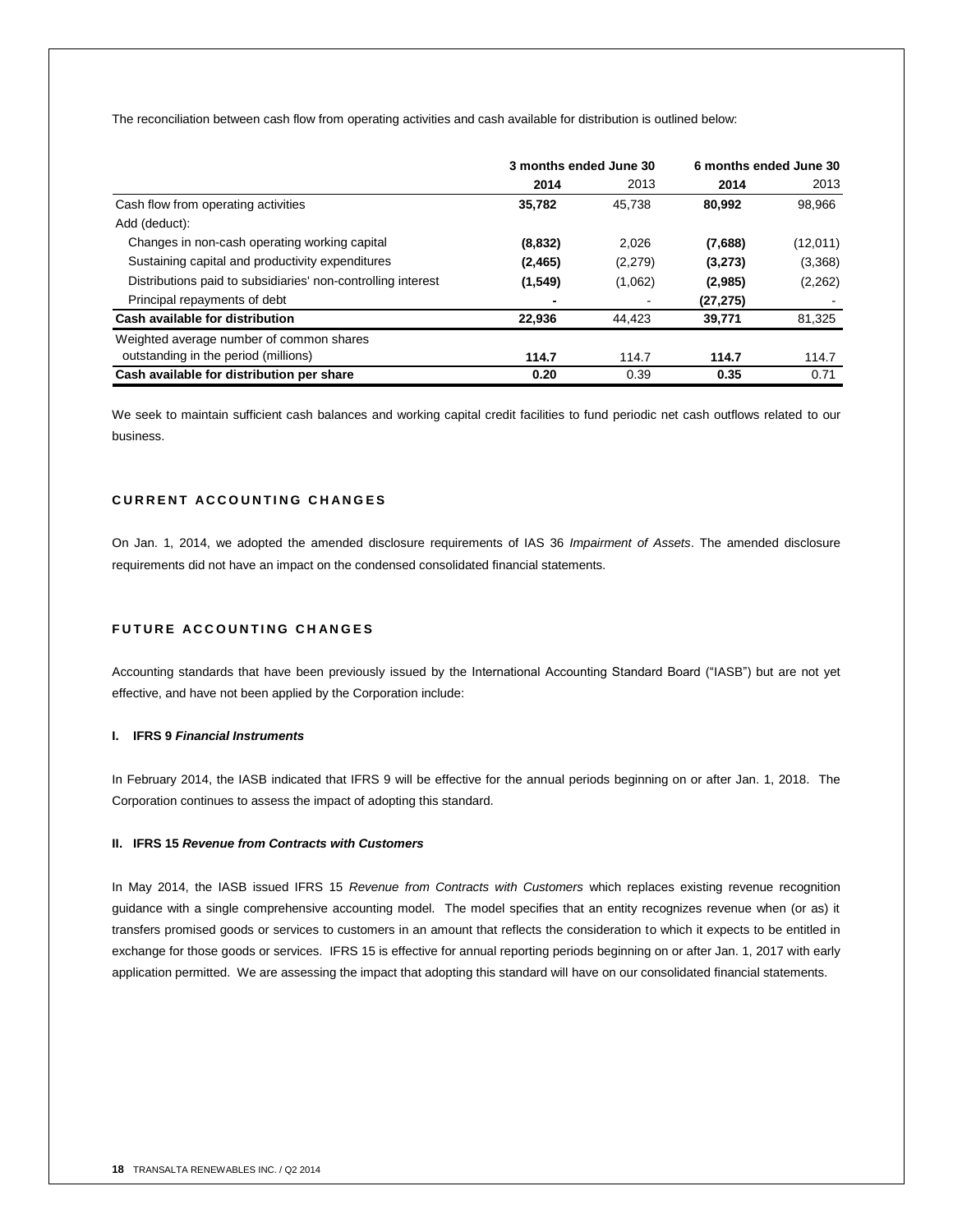# SELECTED QUARTERLY INFORMATION

|                                                                                  | Q3 2013 | Q4 2013 | Q1 2014 | Q2 2014             |
|----------------------------------------------------------------------------------|---------|---------|---------|---------------------|
| Revenue                                                                          | 43,535  | 69,949  | 67,965  | 50,013              |
| Net earnings attributable to common shareholders                                 | 1,207   | 15,535  | 21,134  | 5,890               |
| Net earnings per share attributable to common shareholders,<br>basic and diluted | 0.01    | 0.13    | 0.18    | 0.05                |
| Comparable earnings per share                                                    | 0.03    | 0.15    | 0.18    | 0.05                |
|                                                                                  | Q3 2012 | Q4 2012 | Q1 2013 | Q <sub>2</sub> 2013 |
| Revenue                                                                          | 41,896  | 67,344  | 60.917  | 70,940              |
| Net earnings attributable to common shareholders                                 | 2,812   | 18,522  | 14,004  | 19,512              |
| Net earnings per share attributable to common shareholders,<br>basic and diluted | 0.02    | 0.16    | 0.12    | 0.17                |
| Comparable earnings per share                                                    | 0.02    | 0.16    | 0.12    | 0.17                |

Basic and diluted earnings per share ("EPS") attributable to common shareholders and comparable EPS are calculated each period using the weighted average common shares outstanding during the period. As a result, the sum of the EPS for the four quarters making up the calendar year may sometimes differ from the annual EPS.

## **F O R W A R D - L O O K I N G S T A T E M E N T S**

This MD&A, the documents incorporated herein by reference, and other reports and filings made with the securities regulatory authorities include forward-looking statements. All forward-looking statements are based on our beliefs as well as assumptions based on information available at the time the assumption was made and on management's experience and perception of historical trends, current conditions, and expected future developments, as well as other factors deemed appropriate in the circumstances. Forward-looking statements are not facts, but only predictions and generally can be identified by the use of statements that include phrases such as "may", "will", "believe", "expect", "anticipate", "intend", "plan", "foresee", "potential", "enable", "continue", or other comparable terminology. These statements are not guarantees of our future performance and are subject to risks, uncertainties, and other important factors that could cause our actual performance to be materially different from that projected.

In particular, this MD&A contains forward-looking statements pertaining to our business and anticipated financial performance including, but not limited to, for example: spend on growth and sustaining capital and productivity projects; expectations in terms of the cost of operations, capital spend, and maintenance, and the variability of those costs; expectations related to future earnings and cash flow from operating and contracting activities; the anticipated impact of our economic interest in the Wyoming Wind Farm on cash available for distribution; the payment of future dividends; expectations for demand for electricity in both the short term and long term, and the resulting impact on electricity prices; expectations in respect of generation availability, capacity, and production; expected financing of our capital expenditures; expected governmental regulatory regimes and legislation and their expected impact on us, as well as the cost of complying with resulting regulations and laws; estimates of future tax rates, future tax expense, and the adequacy of tax provisions; accounting estimates; anticipated growth rates in our markets; expectations for the outcome of existing or potential legal and contractual claims; expectations for the ability to access capital markets at reasonable terms; the estimated impact of changes in interest rates and the value of the Canadian dollar relative to the U.S. dollar; the monitoring of our exposure to liquidity risk; expectations regarding entering into additional financial instruments; expectations in respect to the global economic environment; estimated cash flow required to settle decommissioning and restoration activities; and expectations regarding borrowing rates and our credit practices.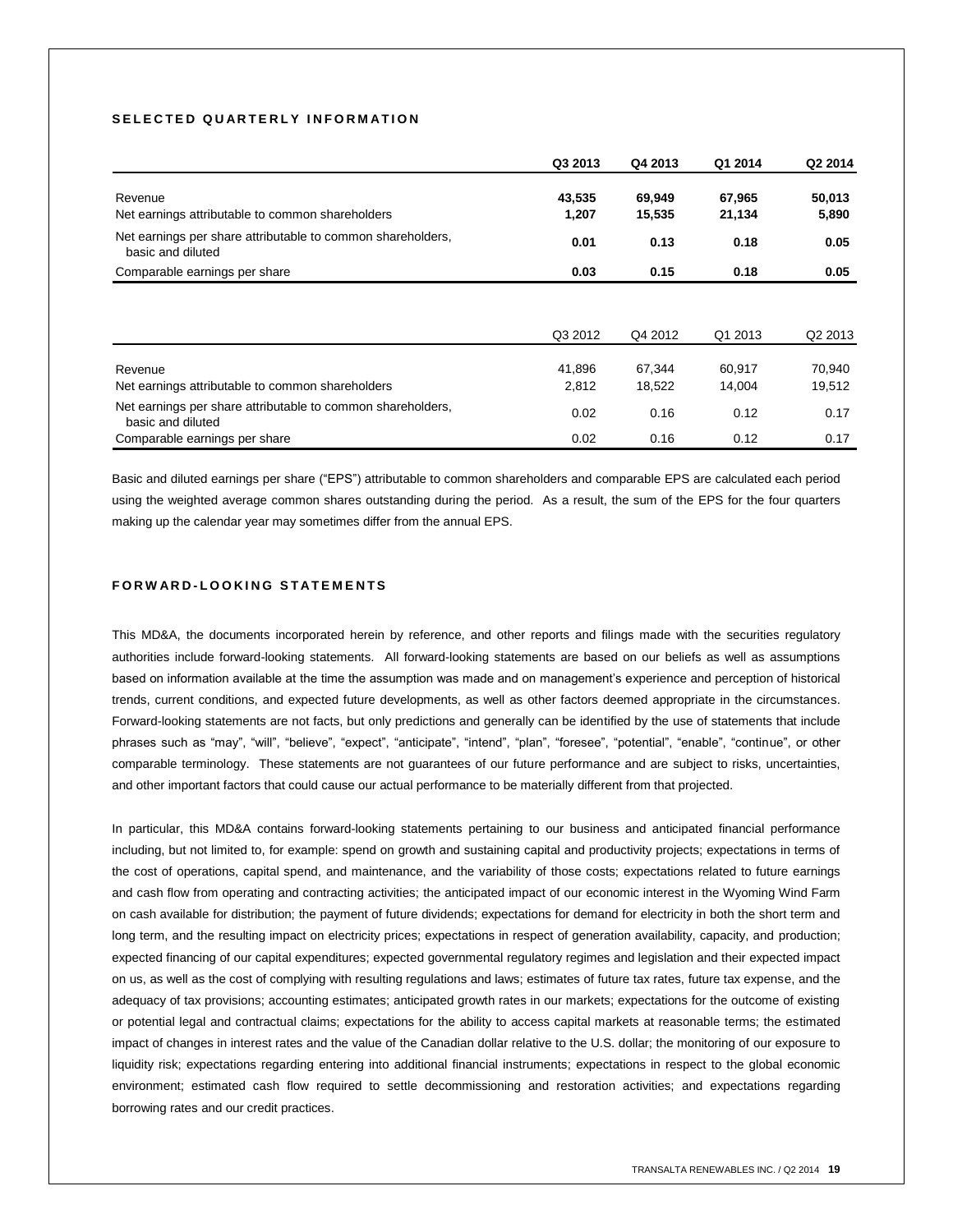Factors that may adversely impact our forward-looking statements include risks relating to: changes in general economic conditions including interest rates; operational risks involving our facilities, including unplanned outages at such facilities; disruptions in the transmission and distribution of electricity; the effects of weather; disruptions in the source of water or wind required to operate our facilities; natural disasters; the threat of domestic terrorism, cyber-attacks and other man-made disasters; equipment failure and our ability to carry out repairs in a cost-effective or timely manner; industry risk and competition; fluctuations in the value of foreign currencies; the need for additional financing; structural subordination of securities; counterparty credit risk; insurance coverage; our provision for income taxes; legal and contractual proceedings involving the Corporation; reliance on key personnel; the regulatory and political environments in the jurisdictions in which we operate; environmental requirements and changes in, or liabilities under, these requirements; and development projects and acquisitions. The foregoing risk factors, among others, are described in further detail in the Risk Factors section of our 2014 AIF for the year ended Dec. 31, 2013 and our 2013 Annual MD&A, both available on SEDAR at www.sedar.com.

Readers are urged to consider these factors carefully in evaluating the forward-looking statements and are cautioned not to place undue reliance on these forward-looking statements. The forward-looking statements included in this document are made only as of the date hereof and we do not undertake to publicly update these forward-looking statements to reflect new information, future events or otherwise, except as required by applicable laws. In light of these risks, uncertainties, and assumptions, the forward-looking events might occur to a different extent or at a different time than we have described, or might not occur. We cannot assure that projected results or events will be achieved.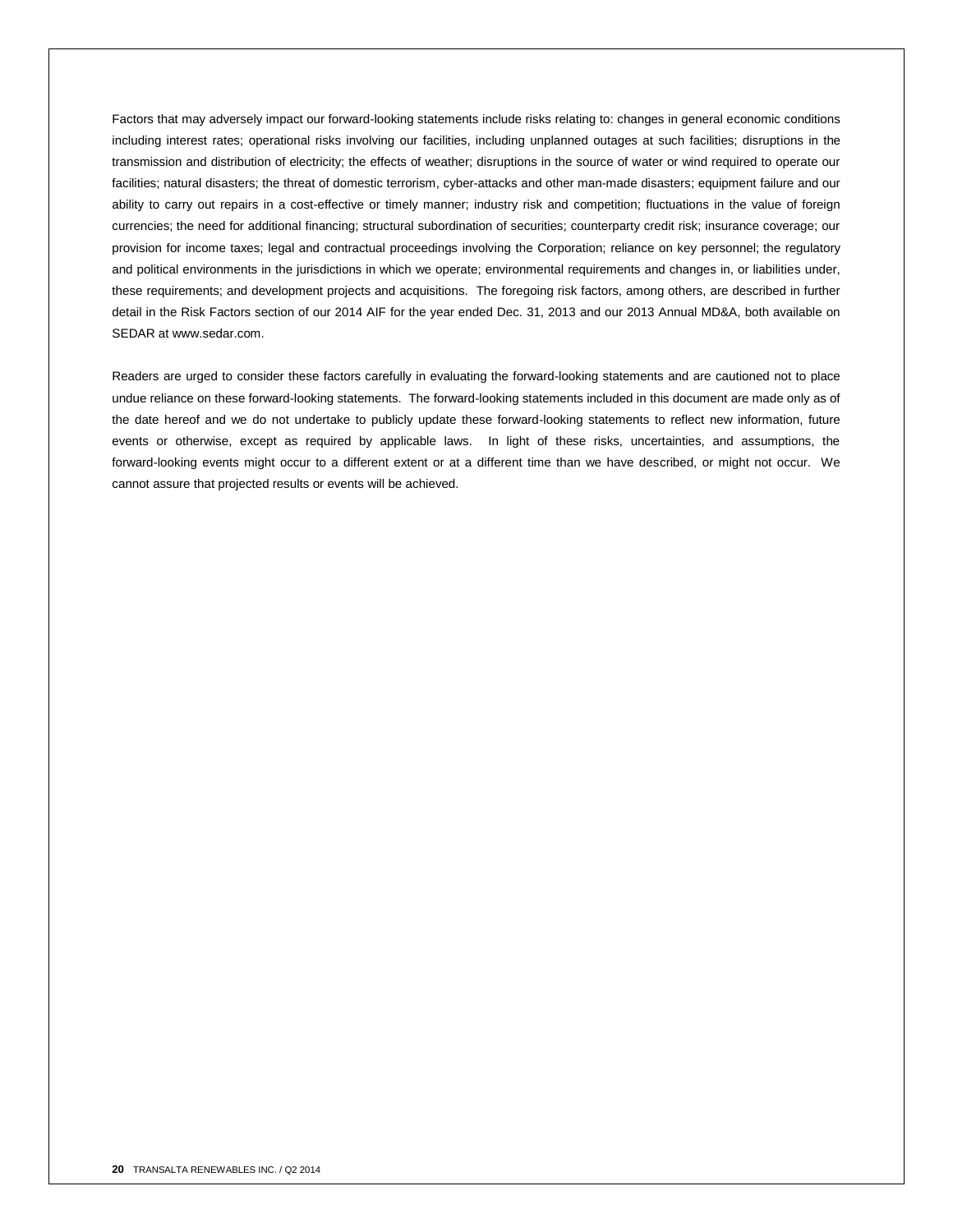# **TRANSALTA RENEWABLES INC. CONDENSED CONSOLIDATED STATEMENTS OF EARNINGS**

*(in thousands of Canadian dollars, except as otherwise noted)*

|                                                                                            | 3 months ended June 30 |          | 6 months ended June 30 |           |
|--------------------------------------------------------------------------------------------|------------------------|----------|------------------------|-----------|
| Unaudited                                                                                  | 2014                   | 2013     | 2014                   | 2013      |
| Revenues                                                                                   | 40,516                 | 59,329   | 94,605                 | 112,330   |
| Government incentives                                                                      | 4,619                  | 5,267    | 11,165                 | 12,005    |
| Lease revenue                                                                              | 4,878                  | 6,344    | 12,208                 | 7,522     |
| <b>Total revenue</b>                                                                       | 50,013                 | 70,940   | 117,978                | 131,857   |
| Royalties and other                                                                        | 3,495                  | 3,766    | 7,494                  | 7,326     |
| Gross margin                                                                               | 46.518                 | 67,174   | 110,484                | 124,531   |
| Operations, maintenance, and administration                                                | 11,364                 | 10,137   | 22,228                 | 19,311    |
| Depreciation and amortization                                                              | 18,475                 | 20,596   | 36,614                 | 39,506    |
| Taxes, other than income taxes                                                             | 1,819                  | 1,844    | 3,624                  | 3,643     |
| <b>Operating income</b>                                                                    | 14,860                 | 34,597   | 48,018                 | 62,071    |
| Dividend income from investment in preferred shares (Note 8)                               | 1,859                  |          | 6,224                  |           |
| Net interest expense (Note 3)                                                              | (9, 108)               | (7, 288) | (18, 371)              | (14, 577) |
| Foreign exchange loss                                                                      | (150)                  | (561)    | (226)                  | (1,321)   |
| Other income                                                                               |                        | 223      |                        | 223       |
| Earnings before income taxes                                                               | 7,461                  | 26,971   | 35,645                 | 46,396    |
| Income tax expense (Note 4)                                                                | 1,044                  | 6,739    | 6,935                  | 11,541    |
| Net earnings                                                                               | 6,417                  | 20,232   | 28,710                 | 34,855    |
| Net earnings attributable to:                                                              |                        |          |                        |           |
| Common shareholders                                                                        | 5,890                  | 19,512   | 27,024                 | 33,516    |
| Non-controlling interest (Note 5)                                                          | 527                    | 720      | 1,686                  | 1,339     |
|                                                                                            | 6,417                  | 20,232   | 28,710                 | 34,855    |
| Weighted average number of common shares                                                   |                        |          |                        |           |
| outstanding in the period (millions) (Note 10)                                             | 114.7                  | 114.7    | 114.7                  | 114.7     |
| Net earnings per share attributable to common<br>shareholders, basic and diluted (Note 10) | 0.05                   | 0.17     | 0.24                   | 0.29      |
|                                                                                            |                        |          |                        |           |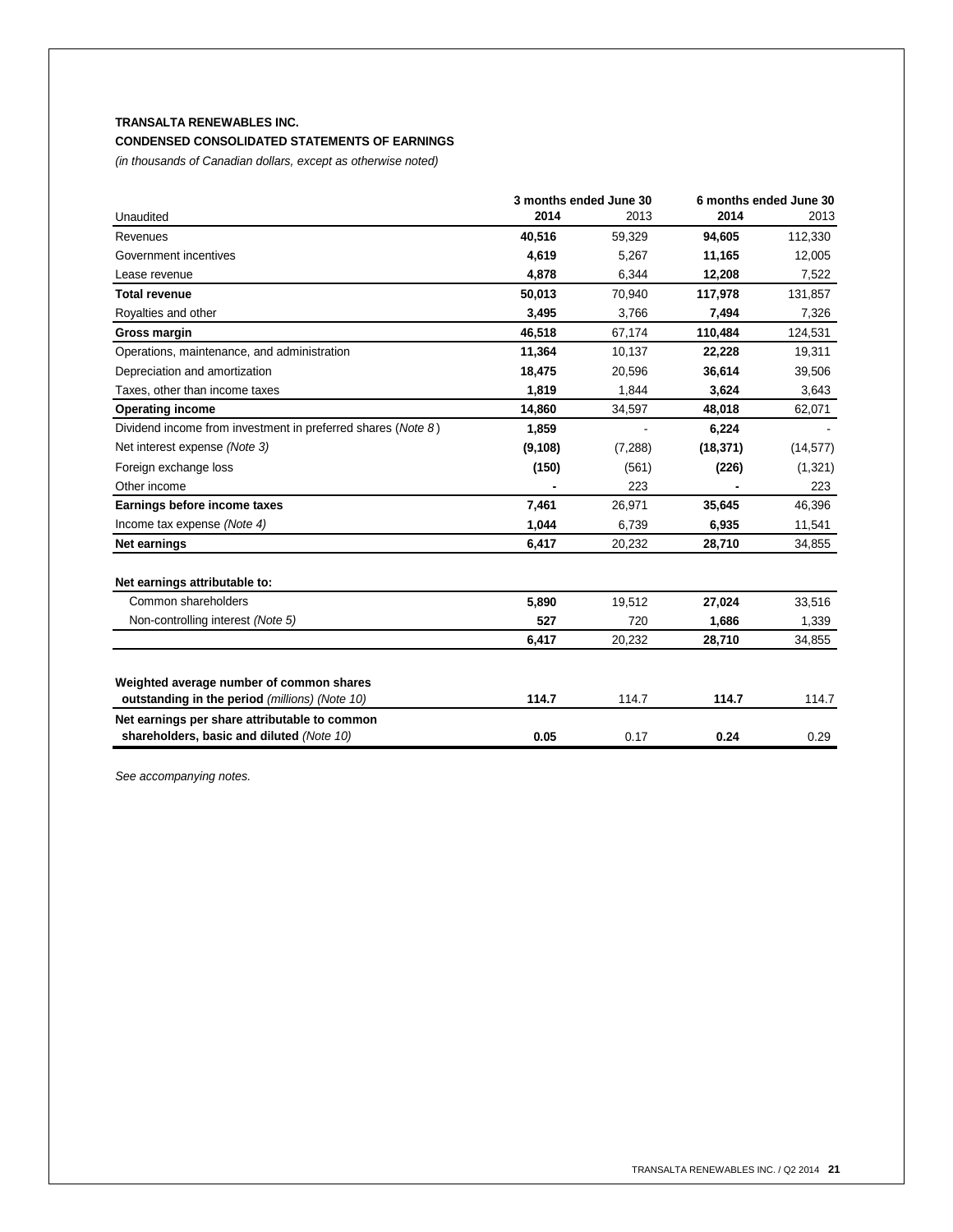# **TRANSALTA RENEWABLES INC.**

## **CONDENSED CONSOLIDATED STATEMENTS OF COMPREHENSIVE INCOME**

*(in thousands of Canadian dollars)*

|                                                                 | 3 months ended June 30 |                | 6 months ended June 30 |        |
|-----------------------------------------------------------------|------------------------|----------------|------------------------|--------|
| Unaudited                                                       | 2014                   | 2013           | 2014                   | 2013   |
| Net earnings                                                    | 6,417                  | 20,232         | 28,710                 | 34,855 |
| Gains (losses) on derivatives designated as cash flow hedges,   |                        |                |                        |        |
| net of tax $(1)$                                                | (89)                   | 155            | (29)                   | 44     |
| Reclassification of losses on derivatives designated as cash    |                        |                |                        |        |
| flow hedges to non-financial assets, net of $\text{tax}^{(2)}$  | ٠                      | $\blacksquare$ |                        | 1,265  |
| Total items that will not be reclassified subsequently to       |                        |                |                        |        |
| net earnings                                                    | (89)                   | 155            | (29)                   | 1,309  |
| Gains (losses) on derivatives designated as cash flow hedges,   |                        |                |                        |        |
| net of $\text{tax}^{(3)}$                                       | (309)                  | (80)           | 288                    | 39     |
| Reclassification of (gains) losses on derivatives designated as |                        |                |                        |        |
| cash flow hedges to net earnings, net of tax $(4)$              | 427                    | 80             | (202)                  | (215)  |
| Total items that will be reclassified subsequently to           |                        |                |                        |        |
| net earnings                                                    | 118                    |                | 86                     | (176)  |
| Other comprehensive income                                      | 29                     | 155            | 57                     | 1,133  |
| Total comprehensive income                                      | 6,446                  | 20,387         | 28,767                 | 35,988 |
| Total comprehensive income attributable to:                     |                        |                |                        |        |
| Common shareholders                                             | 5,919                  | 19,667         | 27,081                 | 34,649 |
| Non-controlling interest (Note 5)                               | 527                    | 720            | 1,686                  | 1,339  |
|                                                                 | 6,446                  | 20,387         | 28,767                 | 35,988 |

*(1) Net of income tax recovery of 30 and 10 for the three and six months ended June 30, 2014 (2013 - 22 expense and 15 recovery), respectively.*

*(2) Net of income tax recovery of 422 for the six months ended June 30, 2013.*

*(3) Net of income tax recovery of 109 and tax expense of 99 for the three and six months ended June 30, 2014 (2013 - 29 recovery and 11 expense), respectively.*

*(4) Net of income tax recovery of 187 and tax expense of 30 for the three and six months ended June 30, 2014 (2013 - 29 recovery and 139 expense), respectively.*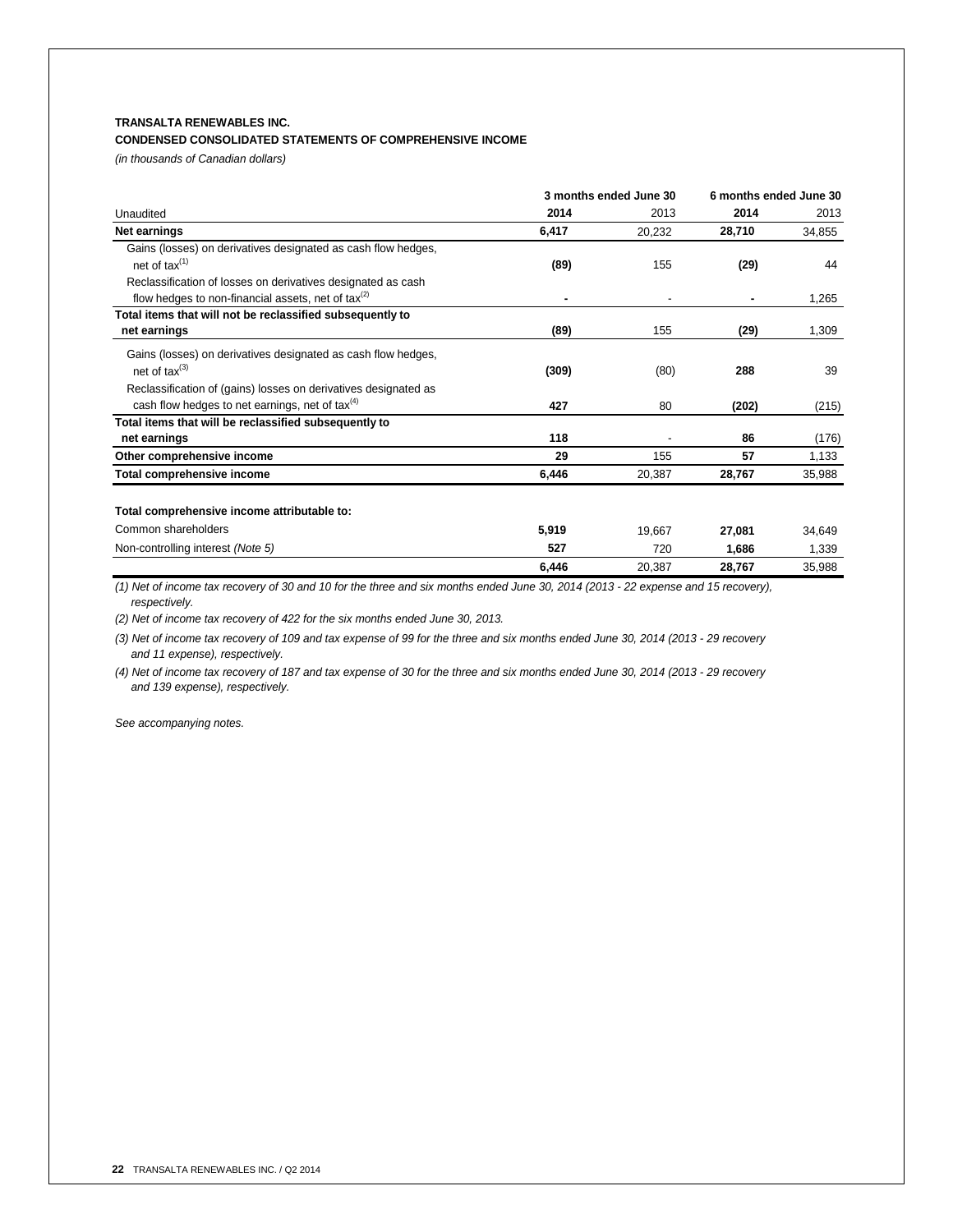# **TRANSALTA RENEWABLES INC. CONDENSED CONSOLIDATED STATEMENTS OF FINANCIAL POSITION**

*(in thousands of Canadian dollars)*

| Unaudited                                  | June 30, 2014 | Dec. 31, 2013 |
|--------------------------------------------|---------------|---------------|
| Cash and cash equivalents                  | 22,094        | 19,256        |
| Accounts receivable                        | 22,508        | 37,413        |
| Prepaid expenses                           | 6,336         | 2,375         |
| Risk management assets (Note 6)            | 236           | 22            |
| Inventory                                  | 40            | 140           |
|                                            | 51,214        | 59,206        |
| Property, plant, and equipment (Note 7)    |               |               |
| Cost                                       | 2,026,387     | 2,021,386     |
| Accumulated depreciation                   | (346, 760)    | (314, 387)    |
|                                            | 1,679,627     | 1,706,999     |
| Intangible assets                          | 102,025       | 105,284       |
| Risk management assets (Note 6)            | 9             | 14            |
| Other assets                               | 3,018         | 3,059         |
| Investment in preferred shares (Note 8)    | 109,695       | 109,325       |
| Deferred income tax assets                 | 31,233        | 29,751        |
| <b>Total assets</b>                        | 1,976,821     | 2,013,638     |
|                                            |               |               |
| <b>Bank overdraft</b>                      |               | 891           |
| Accounts payable and accrued liabilities   | 28,139        | 31,267        |
| Risk management liabilities (Note 6)       | 102           | 73            |
| Income taxes payable                       | 87            | 364           |
| Dividends payable (Note 10)                | 14,714        | 29,239        |
| Current portion of deferred revenue        | 425           | 425           |
| Current portion of long-term debt (Note 9) | 57,033        | 37,596        |
|                                            | 100,500       | 99,855        |
| Long-term debt (Note 9)                    | 601,700       | 646,619       |
| Decommissioning provisions                 | 15,797        | 12,410        |
| Deferred revenues                          | 6,765         | 6,977         |
| Deferred income tax liabilities            | 188,542       | 180,651       |
| Risk management liabilities (Note 6)       | 104           | 67            |
| <b>Total liabilities</b>                   | 913,408       | 946,579       |
| <b>Equity</b>                              |               |               |
| Common shares (Note 10)                    | 1,223,845     | 1,223,845     |
| Deficit                                    | (198, 667)    | (196, 263)    |
| Accumulated other comprehensive income     | 244           | 187           |
| Equity attributable to shareholders        | 1,025,422     | 1,027,769     |
| Non-controlling interest (Note 5)          | 37,991        | 39,290        |
| <b>Total equity</b>                        | 1,063,413     | 1,067,059     |
| <b>Total liabilities and equity</b>        | 1,976,821     | 2,013,638     |

Contingencies *(Note 11).*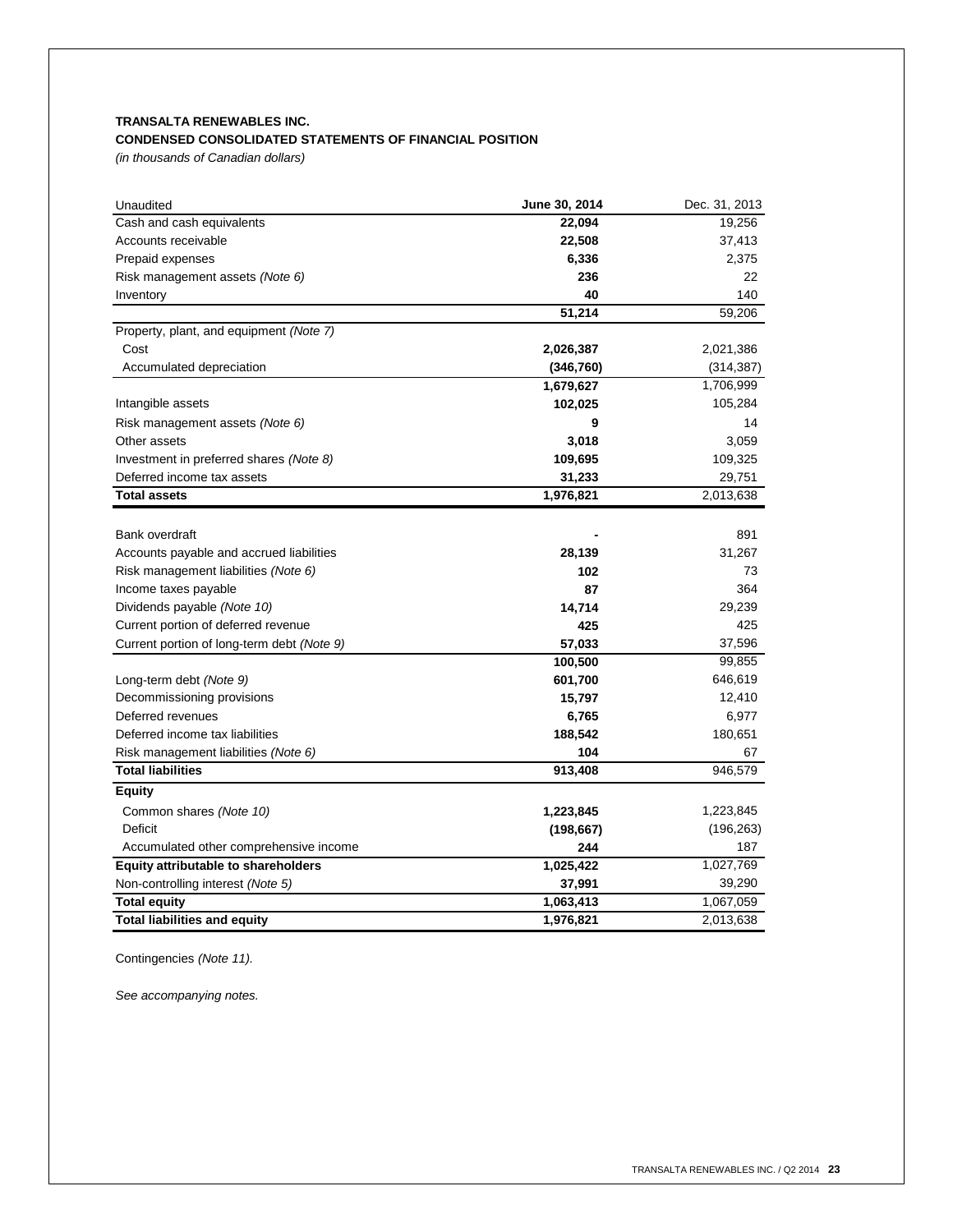# **TRANSALTA RENEWABLES INC.**

## **CONDENSED CONSOLIDATED STATEMENTS OF CHANGES IN EQUITY** *(in thousands of Canadian dollars)*

|                                           |                          |                | <b>Accumulated other</b> |                 | Attributable to |           |
|-------------------------------------------|--------------------------|----------------|--------------------------|-----------------|-----------------|-----------|
|                                           | Common                   |                | comprehensive            | Attributable to | non-controlling |           |
| Unaudited                                 | shares                   | <b>Deficit</b> | income                   | shareholders    | interest        | Total     |
| Balance, Dec. 31, 2013                    | 1.223.845                | (196,263)      | 187                      | 1.027.769       | 39.290          | 1,067,059 |
| Net earnings                              | $\overline{\phantom{a}}$ | 27.024         |                          | 27.024          | 1.686           | 28,710    |
| Other comprehensive income:               |                          |                |                          |                 |                 |           |
| Net gains on derivatives designated       |                          |                |                          |                 |                 |           |
| as cash flow hedges, net of tax           |                          |                | 57                       | 57              |                 | 57        |
| Total comprehensive income                |                          | 27.024         | 57                       | 27.081          | 1.686           | 28,767    |
| Common share dividends (Note 10)          |                          | (29, 428)      |                          | (29, 428)       |                 | (29, 428) |
| Distributions to non-controlling interest |                          |                |                          |                 | (2,985)         | (2,985)   |
| <b>Balance, June 30, 2014</b>             | 1.223.845                | (198, 667)     | 244                      | 1,025,422       | 37.991          | 1,063,413 |

|                                                                        | Net parental | <b>Accumulated other</b><br>comprehensive | <b>Total net</b><br>parental | Attributable to<br>non-controlling |           |
|------------------------------------------------------------------------|--------------|-------------------------------------------|------------------------------|------------------------------------|-----------|
| Unaudited                                                              | investment   | income (loss)                             | investment                   | interest                           | Total     |
| Balance, Dec. 31, 2012                                                 | 1,660,166    | (970)                                     | 1,659,196                    | 40,416                             | 1,699,612 |
| Net earnings                                                           | 33,516       | $\overline{\phantom{0}}$                  | 33.516                       | 1.339                              | 34,855    |
| Other comprehensive income:                                            |              |                                           |                              |                                    |           |
| Net gains on derivatives designated as cash<br>flow hedges, net of tax |              | 1.133                                     | 1,133                        |                                    | 1,133     |
| Total comprehensive income                                             | 33.516       | 1.133                                     | 34.649                       | 1,339                              | 35,988    |
| Net transfers to Parent                                                | (37, 497)    |                                           | (37, 497)                    |                                    | (37, 497) |
| Distributions to non-controlling interest                              |              |                                           |                              | (2,262)                            | (2,262)   |
| Balance, June 30, 2013                                                 | 1.656.185    | 163                                       | 1.656.348                    | 39.493                             | 1.695.841 |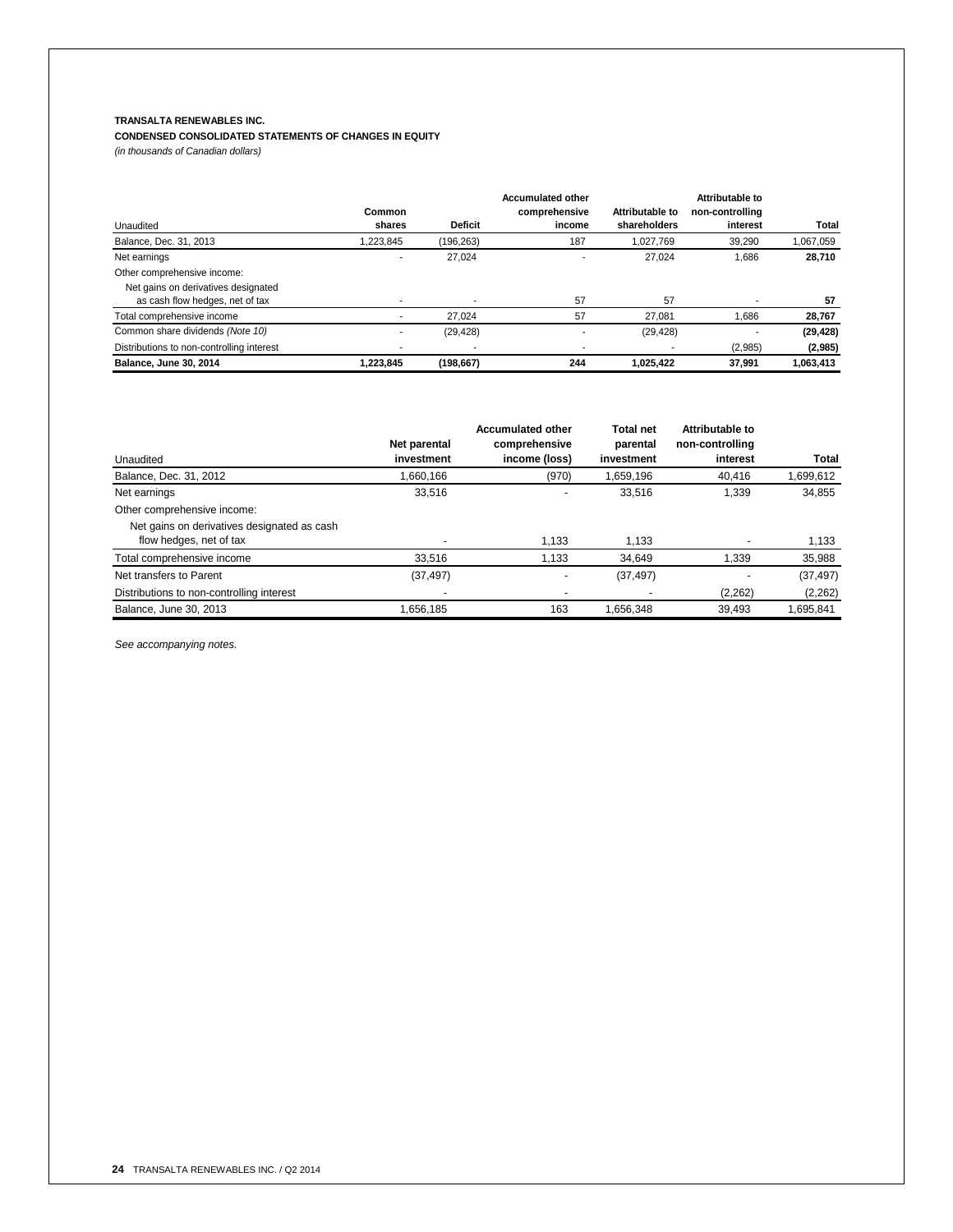# **TRANSALTA RENEWABLES INC.**

# **CONDENSED CONSOLIDATED STATEMENTS OF CASH FLOWS**

*(in thousands of Canadian dollars)*

|                                                                         | 3 months ended June 30 | 6 months ended June 30   |                |           |
|-------------------------------------------------------------------------|------------------------|--------------------------|----------------|-----------|
| Unaudited                                                               | 2014                   | 2013                     | 2014           | 2013      |
| <b>Operating activities</b>                                             |                        |                          |                |           |
| Net earnings                                                            | 6,417                  | 20,232                   | 28,710         | 34,855    |
| Depreciation and amortization                                           | 18,475                 | 20,596                   | 36,614         | 39,506    |
| Accretion of provisions (Note 3)                                        | 238                    | 211                      | 458            | 409       |
| Deferred income tax expense (Note 4)                                    | 1,031                  | 5,552                    | 6,350          | 10,354    |
| Unrealized foreign exchange loss                                        | 520                    | 628                      | 580            | 1,119     |
| Unrealized (gain) loss from risk management activities                  | (9)                    | 249                      | 37             | 121       |
| Deferred credits                                                        |                        | (89)                     |                | (180)     |
| Other non-cash items                                                    | 278                    | 385                      | 555            | 771       |
| Cash flow from operations before changes in working capital             | 26,950                 | 47,764                   | 73,304         | 86,955    |
| Change in non-cash operating working capital balances                   | 8,832                  | (2,026)                  | 7,688          | 12,011    |
| Cash flow from operating activities                                     | 35,782                 | 45,738                   | 80,992         | 98,966    |
| <b>Investing activities</b>                                             |                        |                          |                |           |
| Additions to property, plant, and equipment (Note 7)                    | (2, 519)               | (3,900)                  | (3, 351)       | (33, 185) |
| Additions to intangibles                                                | (16)                   | 271                      | (16)           | 149       |
| Proceeds on sale of assets                                              |                        |                          | 312            |           |
| Change in other assets                                                  |                        | 16                       |                | 289       |
| Realized risk management (loss) gain                                    | (100)                  | 57                       | $\blacksquare$ | 2,335     |
| Change in non-cash investing working capital balances                   | 645                    | (10, 282)                | 13             | (20, 777) |
| Other                                                                   | (1)                    |                          | (1)            |           |
| Cash flow used in investing activities                                  | (1, 991)               | (13, 838)                | (3,043)        | (51, 189) |
| <b>Financing activities</b>                                             |                        |                          |                |           |
| Repayment of net parental investment and related party advances         |                        | (30, 716)                |                | (46, 626) |
| Long-term debt repayments                                               |                        |                          | (27, 275)      |           |
| Dividends paid on common shares (Note 10)                               | (22,071)               |                          | (43, 952)      |           |
| Distributions to non-controlling interest (Note 5)                      | (1, 549)               | (1,062)                  | (2,985)        | (2,262)   |
| Cash flow used in financing activities                                  | (23, 620)              | (31, 778)                | (74, 212)      | (48, 888) |
| Cash flow from (used in) operating, investing, and financing activities | 10,171                 | 122                      | 3,737          | (1, 111)  |
| Effect of translation on foreign currency cash                          | (22)                   | $\overline{\phantom{a}}$ | (8)            |           |
| Increase (decrease) in cash and cash equivalents                        | 10,149                 | 122                      | 3,729          | (1, 111)  |
| Cash and cash equivalents, net of bank overdraft, beginning of period   | 11,945                 | 1,972                    | 18,365         | 3,205     |
| Cash and cash equivalents, end of period                                | 22,094                 | 2,094                    | 22,094         | 2,094     |
| Cash income taxes paid                                                  | 270                    | 199                      | 862            | 380       |
| Cash interest paid                                                      | 10,313                 | 7,448                    | 17,521         | 16,241    |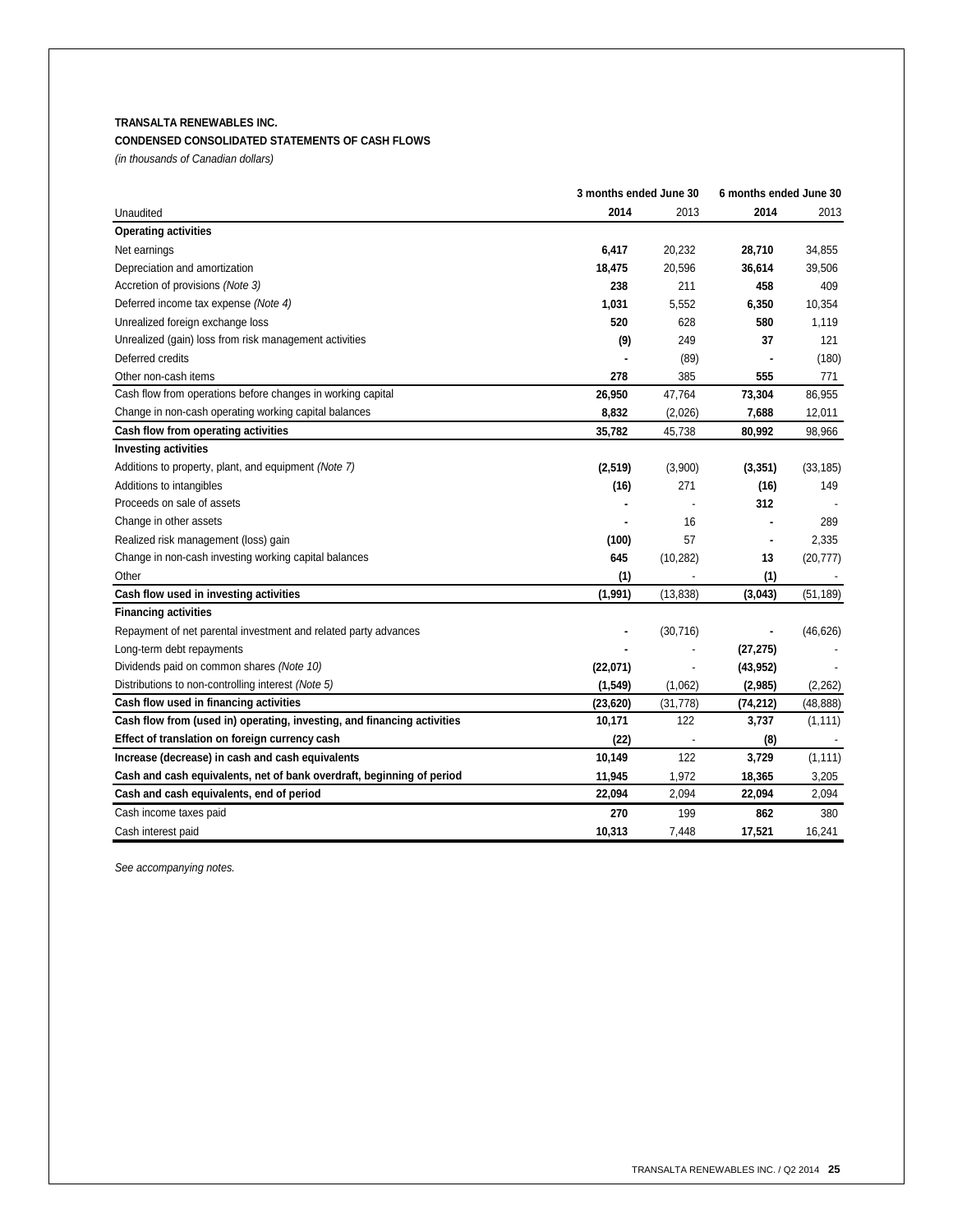# **NOTES TO CONDENSED CONSOLIDATED FINANCIAL STATEMENTS (UNAUDITED)**

*(Tabular amounts in thousands of Canadian dollars, except as otherwise noted)*

## 1. BACKGROUND AND ACCOUNTING POLICIES

#### **A. Formation of the Corporation**

TransAlta Renewables Inc. (the "Corporation" or "TransAlta Renewables") was incorporated on May 28, 2013 under the *Canada Business Corporations Act* and was formed to own a portfolio of renewable power generation facilities. The Corporation had no active operations from the date of incorporation until Aug. 9, 2013, when it indirectly acquired 28 wind and hydroelectric ("hydro") generating assets (the "Acquired Assets") from TransAlta Corporation ("TransAlta" or the "Parent") (the "Acquisition") and completed an initial public offering of 22.1 million common shares. Information regarding the Acquisition and initial public offering can be found in Note 4 of the Corporation's most recent annual consolidated financial statements.

#### **B. Basis of Preparation**

These unaudited interim condensed consolidated financial statements have been prepared by management in compliance with International Accounting Standard ("IAS") 34 *Interim Financial Reporting* using the same accounting policies as those used in the Corporation's most recent annual consolidated financial statements, except as outlined in Note 2(A). These unaudited interim condensed consolidated financial statements do not include all of the disclosures included in the Corporation's annual consolidated financial statements. Accordingly, these should be read in conjunction with the Corporation's most recent annual consolidated financial statements which are available on SEDAR at www.sedar.com.

The unaudited interim condensed consolidated financial statements include the accounts of the Corporation and the subsidiaries that it controls.

The unaudited interim condensed consolidated financial statements have been prepared on a historical cost basis, except for derivative financial instruments, which are stated at fair value.

The unaudited interim condensed consolidated financial statements reflect all adjustments that consist of normal recurring adjustments and accruals that are, in the opinion of management, necessary for a fair presentation of results. The Corporation's results are partly seasonal due to the nature of electricity, which cannot be stored; and the nature of wind and run-of-river hydro resources, which fluctuate based on both seasonal patterns and annual weather variation. Typically, run-of-river hydro facilities generate most of their electricity and revenues during the spring and summer months when the melting snow starts feeding the watersheds and the rivers. Inversely, wind speeds are historically greater during the cold winter months when the air density is at its peak.

These unaudited interim condensed consolidated financial statements were authorized for issue by the Board of Directors on July 28, 2014.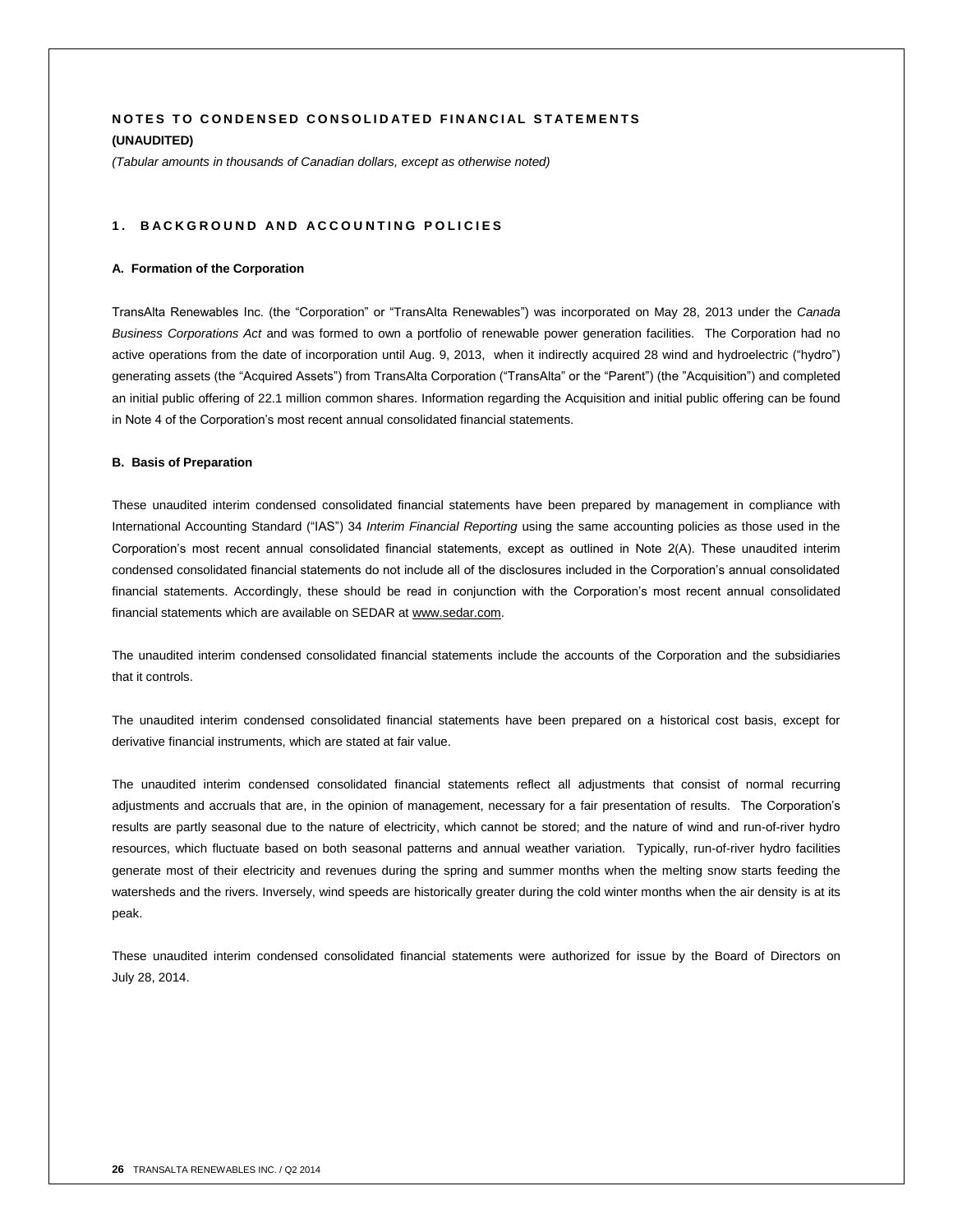# **C. Use of Estimates**

The preparation of these unaudited interim condensed consolidated financial statements in accordance with International Financial Reporting Standards ("IFRS") requires management to use judgment and make estimates and assumptions that affect the reported amounts of assets and liabilities and disclosures of contingent assets and liabilities at the date of the unaudited interim condensed consolidated financial statements and the reported amounts of revenues and expenses during the period. These estimates are subject to uncertainty. Actual results could differ from these estimates due to factors such as fluctuations in interest rates, foreign exchange rates, inflation and commodity prices, and changes in economic conditions, legislation, and regulations. Refer to Note 2(P) of the Corporation's most recent annual consolidated financial statements for a more detailed discussion of the significant accounting judgments and key sources of estimation uncertainty.

#### **D. Basis of Preparation Prior to the Acquisition**

The unaudited interim condensed consolidated financial statements for the June 30, 2013 comparative period include the combined financial statements of the Acquired Assets, as the Acquired Assets are ultimately controlled by TransAlta before and after the Acquisition and there has been no substantive change in operations.

Historically, financial statements have not been prepared by TransAlta for the Acquired Assets as they had not been operated as a separate business by TransAlta. Accordingly, the financial statements for periods prior to the Acquisition reflect the financial statements for the Acquired Assets in a manner consistent with how TransAlta managed the Acquired Assets and as though the Acquired Assets had been a separate Corporation. All material assets and liabilities specifically identified to the Acquired Assets and all material revenues and expenses specifically attributable to the Acquired Assets and allocations of overhead expenses have been presented in the financial statements for periods prior to the Acquisition. The financial statements for periods prior to the Acquisition may not necessarily reflect the financial position, results of operations, or cash flows that the Acquired Assets might have had in the past had they existed as a separate business during the periods prior to the Acquisition (see Note 13).

# **2 . A C C O U N T I N G C H A N G E S**

#### **A. Adoption of New or Amended IFRS**

On Jan. 1, 2014, the Corporation adopted the amended disclosure requirements of IAS 36 *Impairment of Assets*. The change did not impact disclosures presented in this period.

#### **B. Comparative Figures**

Certain comparative figures have been reclassified to conform to the current period's presentation. These reclassifications did not impact previously reported net earnings.

## **C. Future Accounting Changes**

Accounting standards that have been previously issued by the International Accounting Standard Board ("IASB") but are not yet effective, and have not been applied by the Corporation include:

#### **III. IFRS 9** *Financial Instruments*

In Feb 2014, the IASB indicated that IFRS 9 will be effective for the annual periods beginning on or after Jan. 1, 2018. The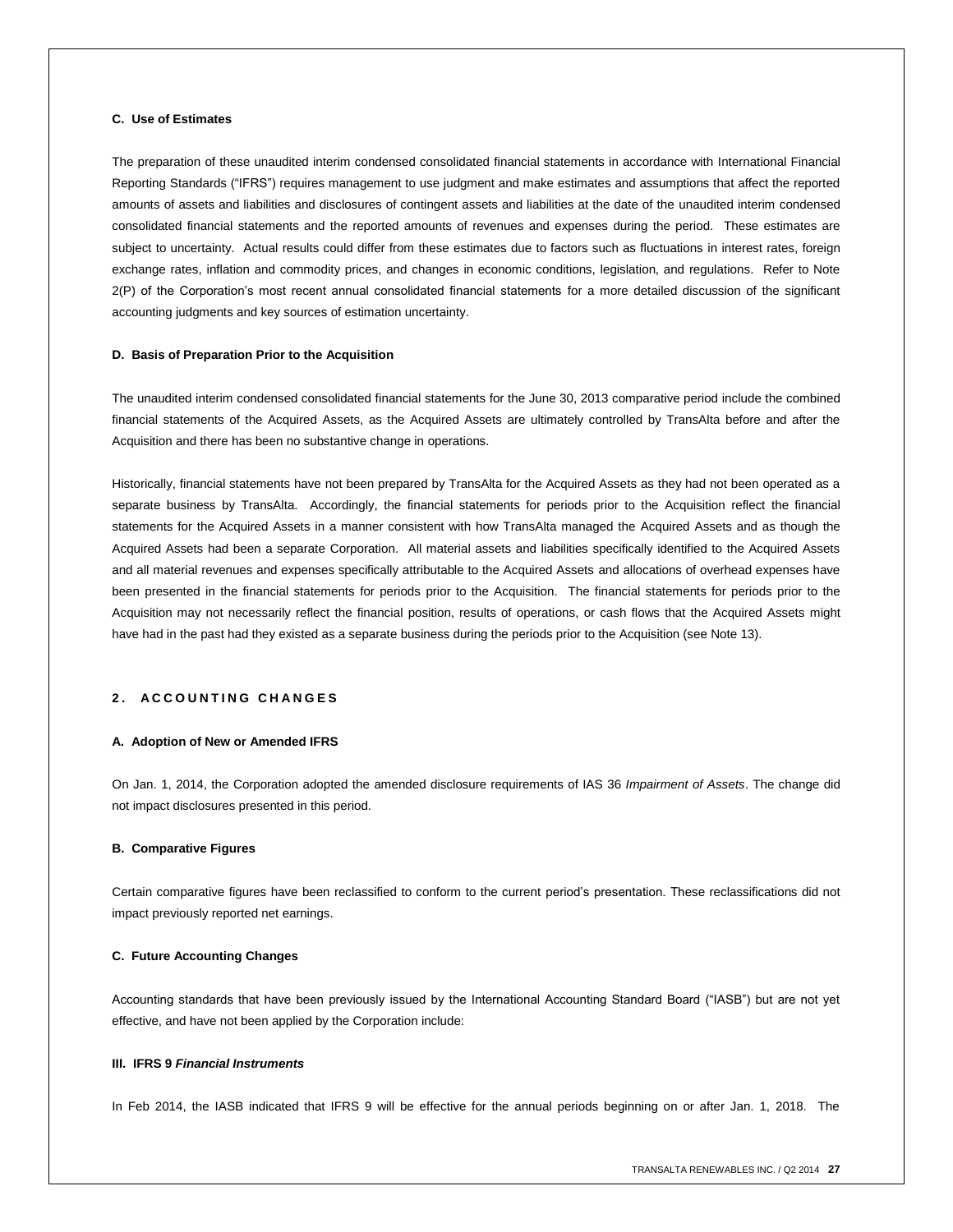Corporation continues to assess the impact of adopting this standard.

## **IV. IFRS 15** *Revenue from Contracts with Customers*

In May 2014, the IASB issued IFRS 15 *Revenue from Contracts with Customers* which replaces existing revenue recognition guidance with a single comprehensive accounting model. The model specifies that an entity recognizes revenue when it transfers promised goods or services to customers in an amount that reflects the consideration to which it expects to be entitled in exchange for those goods or services. IFRS 15 is effective for annual reporting periods beginning on or after Jan. 1, 2017 with early application permitted. The Corporation is assessing the impact that adopting this standard will have on its consolidated financial statements.

# **3 . N E T I N T E R E S T E X P E N S E**

The components of net interest expense are as follows:

|                                                                   | 3 months ended June 30 |       | 6 months ended June 30 |          |
|-------------------------------------------------------------------|------------------------|-------|------------------------|----------|
|                                                                   | 2014                   | 2013  | 2014                   | 2013     |
| Interest on long-term debt                                        | 8,869                  | 6,394 | 17,894                 | 14.096   |
| Interest on letters of credit and quarantees pledged by TransAlta | 3                      | 685   | 24                     | 2.225    |
| Capitalized interest                                              |                        |       | ٠                      | (2, 147) |
| Interest income                                                   | (2)                    | (2)   | (5)                    | (6)      |
| Interest expense                                                  | 8,870                  | 7.077 | 17,913                 | 14,168   |
| Accretion of provisions                                           | 238                    | 211   | 458                    | 409      |
| Net interest expense                                              | 9.108                  | 7.288 | 18,371                 | 14.577   |

# **4 . I N C O M E T A X E S**

The components of income tax expense are as follows:

|                                                                                                                                             | 3 months ended June 30 |       | 6 months ended June 30 |        |
|---------------------------------------------------------------------------------------------------------------------------------------------|------------------------|-------|------------------------|--------|
|                                                                                                                                             | 2014                   | 2013  | 2014                   | 2013   |
| Current income tax expense                                                                                                                  | 145                    | 427   | 717                    | 427    |
| Adjustments in respect of deferred income tax of previous years                                                                             | (132)                  | 760   | (132)                  | 760    |
| Adjustments in respect of deferred income tax for previously unrecognized<br>tax loss, tax credit or temporary difference of a prior period | 83                     | (760) | 176                    | (760)  |
| Deferred income tax expense related to the origination and reversal of                                                                      |                        |       |                        |        |
| temporary differences                                                                                                                       | 948                    | 6.312 | 6.174                  | 11.114 |
| Income tax expense                                                                                                                          | 1.044                  | 6.739 | 6.935                  | 11.541 |

Presented in the Condensed Consolidated Statements of Earnings as follows:

|                             | 3 months ended June 30 |       | 6 months ended June 30 |        |
|-----------------------------|------------------------|-------|------------------------|--------|
|                             | 2014                   | 2013  | 2014                   | 2013   |
| Current income tax expense  | 13                     | 1.187 | 585                    | 1.187  |
| Deferred income tax expense | 1.031                  | 5.552 | 6.350                  | 10.354 |
| Income tax expense          | 1.044                  | 6.739 | 6.935                  | 11.541 |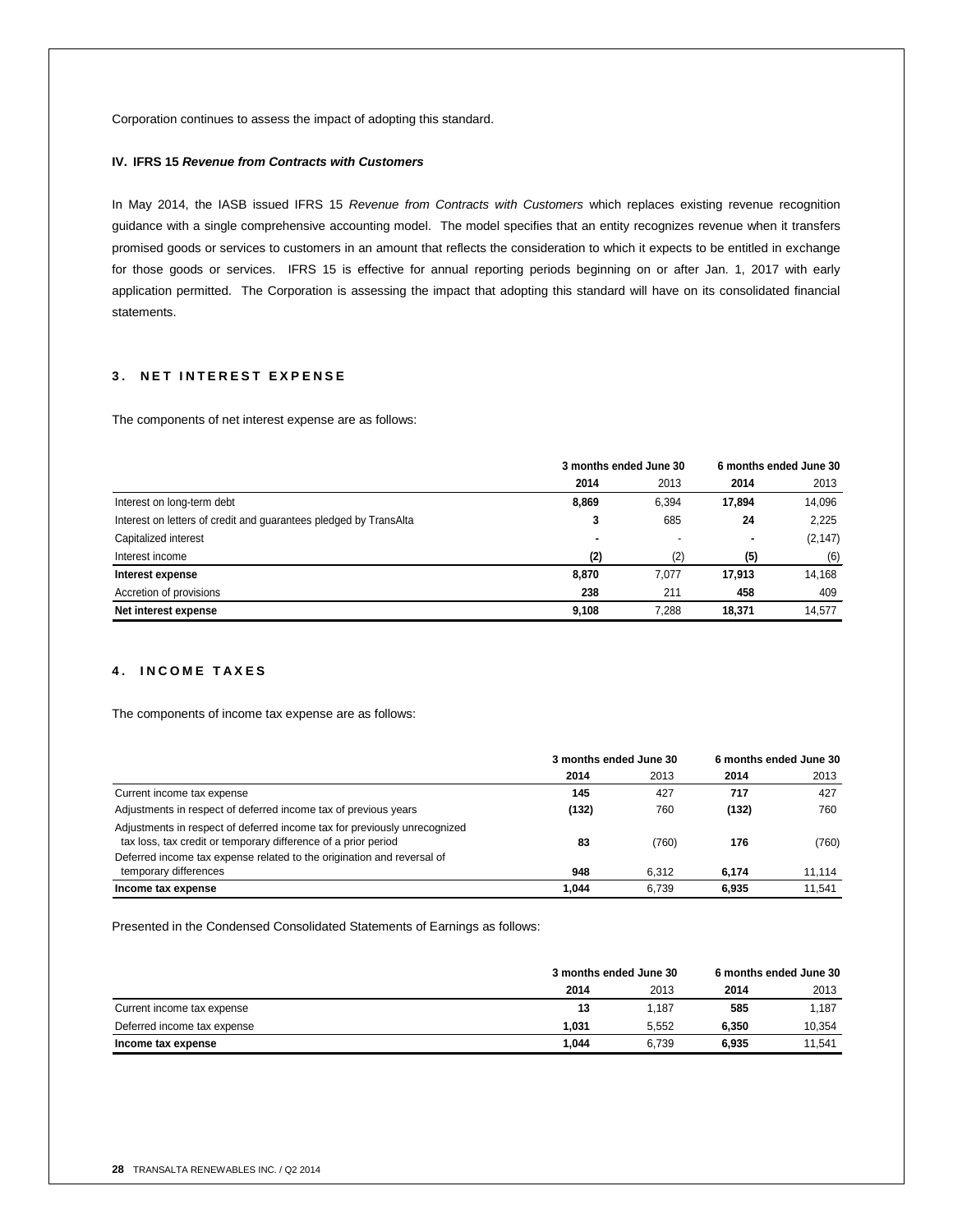# **5 . N O N - C O N T R O L L I N G I N T E R E S T**

The non-controlling interest in the Corporation's operations is comprised of a 17% interest in the Kent Hills wind farm.

Summarized financial information relating to the Kent Hills wind farm is as follows:

|                                             |       | 3 months ended June 30 |        | 6 months ended June 30 |  |
|---------------------------------------------|-------|------------------------|--------|------------------------|--|
|                                             | 2014  | 2013                   | 2014   | 2013                   |  |
| <b>Results of operations</b>                |       |                        |        |                        |  |
| Revenues                                    | 7.159 | 8.087                  | 17.998 | 15.789                 |  |
| Net earnings and total comprehensive income | 3.099 | 4.250                  | 9.917  | 7.906                  |  |

| As at                      | June 30, 2014 | Dec. 31, 2013 |
|----------------------------|---------------|---------------|
| <b>Financial position</b>  |               |               |
| <b>Current assets</b>      | 3.500         | 5,708         |
| Long-term assets           | 223.014       | 227.256       |
| <b>Current liabilities</b> | (2,535)       | (1, 435)      |
| Long-term liabilities      | (505)         | (414)         |
| Total equity               | (223, 474)    | (231, 115)    |

# **6. FINANCIAL INSTRUMENTS AND RISK MANAGEMENT**

#### **A. Financial Assets and Liabilities – Measurement**

Financial assets and financial liabilities are measured on an ongoing basis at fair value or amortized cost.

#### **B. Fair Value of Financial Instruments**

## **I. Financial Instruments – Measured at Fair Value**

During the second quarter, the Corporation de-designated its cash flow hedge of the foreign-exchange exposure on the U.S.\$20 million debt. No significant reclassifications from accumulated other comprehensive income arise as a result of this discontinuation of hedge accounting.

During the six months ended June 30, 2014, fluctuations in the net risk management position are principally attributable to the hedge of foreign-denominated debt, prior to its de-designation. The changes have been recognized in other comprehensive income.

The derivatives previously designated as part of the cash flow hedge on foreign-denominated debt, and now classified as nonhedge derivatives, are classified as a Level II fair value measurements, for which the Corporation uses observable inputs other than unadjusted quoted prices that are observable for the financial instrument, such as credit valuation adjustments and currency rates.

Other financial statements measured at fair value are described in Note 13(B) of the Corporation's most recent annual consolidated financial statements.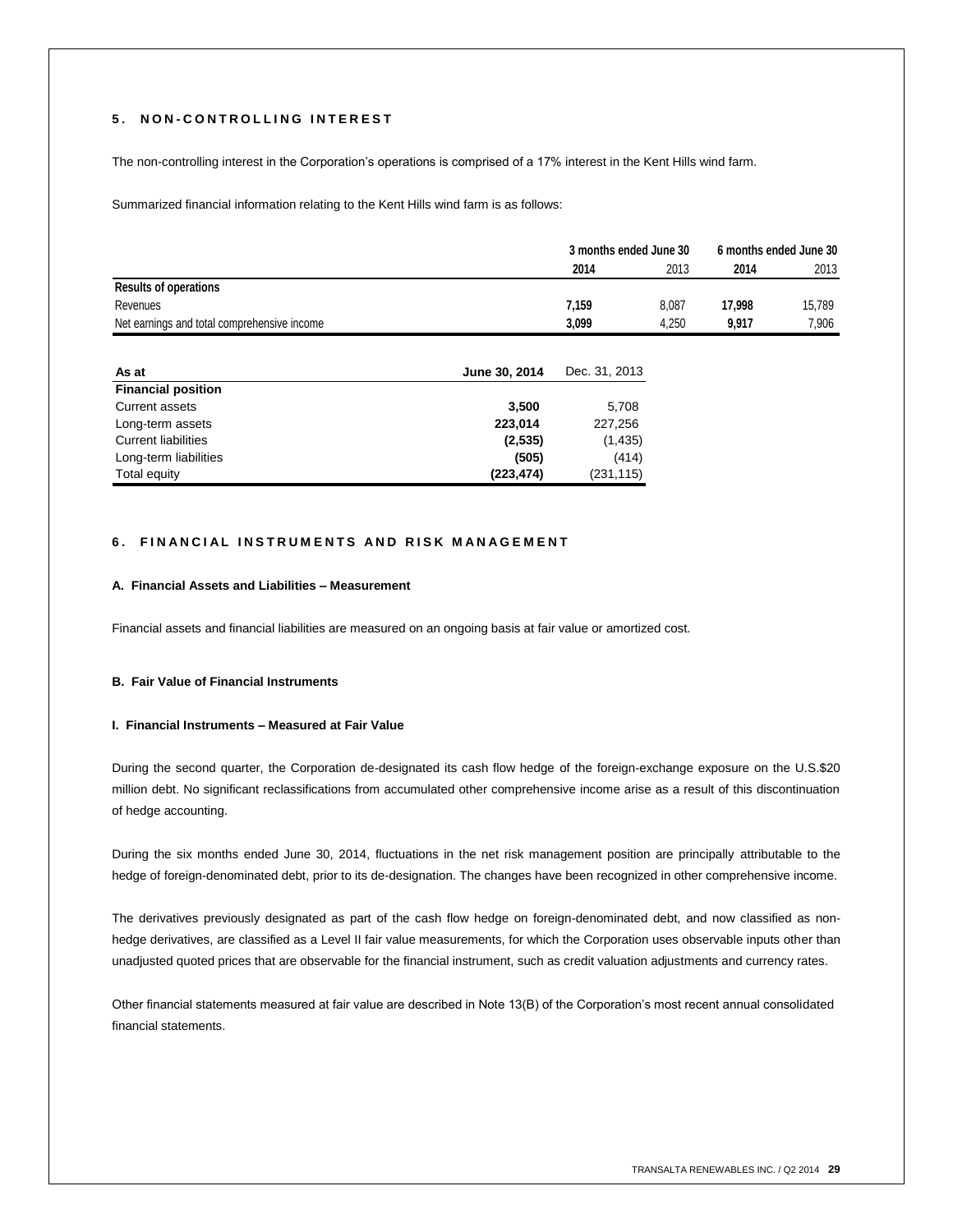## **II. Financial Instruments – Not Measured at Fair Value**

The fair value of long-term debt is as follows:

|                                         |                   |   |          |           |                |          | <b>Total</b> |
|-----------------------------------------|-------------------|---|----------|-----------|----------------|----------|--------------|
|                                         | <b>Fair value</b> |   |          |           |                | carrying |              |
|                                         | Level I           |   | Level II | Level III |                | Total    | value        |
| Long-term debt $^{(1)}$ - June 30, 2014 |                   | ٠ | 694.944  |           | $\blacksquare$ | 694,944  | 658,733      |
| Long-term debt $(1)$ - Dec. 31, 2013    |                   | ٠ | 700.723  |           | $\blacksquare$ | 700.723  | 684,215      |

*(1) Includes current portion*

The fair value of the Corporation's debentures is determined using prices observed in secondary markets. The fair value of other long-term debt is determined by calculating an implied price based on a current assessment of the yield to maturity.

The book value of other short-term financial assets and liabilities (cash and cash equivalents, accounts receivable, accounts payable and accrued liabilities, and dividends payable) approximates fair value due to the liquid nature of the asset or liability.

#### **C. Nature and Extent of Risks Arising from Financial Instruments and Derivatives**

The following discussion is limited to specific risk measures, which are more fully discussed in Note 13(C) of the most recent annual consolidated financial statements.

# **I. Credit Risk**

The Corporation's maximum exposure to credit risk at June 30, 2014, without taking into account collateral held or right of set-off, is represented by the current carrying amounts of accounts receivable and risk management assets as per the Condensed Consolidated Statements of Financial Position.

The Corporation uses external credit ratings, as well as internal ratings in circumstances where external ratings are not available, to establish credit limits for counterparties. As at June 30, 2014, significantly all of the Corporation's counterparties were considered investment grade.

At June 30, 2014, the Corporation had two unrelated customers whose outstanding balances each accounted for greater than 10 per cent of the total trade receivables outstanding. The Corporation has evaluated the risk of default related to these customers to be minimal.

### **II. Liquidity Risk**

The following table presents the contractual maturities of the Corporation's financial liabilities as at June 30, 2014:

|                                           |        |         |        |        |         | 2019 and                 |         |
|-------------------------------------------|--------|---------|--------|--------|---------|--------------------------|---------|
|                                           | 2014   | 2015    | 2016   | 2017   | 2018    | thereafter               | Total   |
| Accounts payable and accrued liabilities  | 28.139 |         |        |        |         | $\overline{\phantom{a}}$ | 28.139  |
| Long-term debt <sup>(1)</sup>             | 10.957 | 193.589 | 66.481 | 24.413 | 284.104 | 82.511                   | 662,055 |
| Net risk management (assets) liabilities  | (130)  | (8)     | (3)    | 3      | 3       | 96                       | (39)    |
| Interest on long-term debt <sup>(2)</sup> | 16.725 | 28.988  | 21.871 | 19.559 | 11.815  | 4.596                    | 103,554 |
| Dividends payable                         | 14.714 |         |        |        |         | $\blacksquare$           | 14,714  |
| Total                                     | 70.405 | 222.569 | 88.349 | 43.975 | 295.922 | 87.203                   | 808,423 |

*(1) Excludes impacts of derivatives.*

*(2) Not recognized as a financial liability on the Condensed Consolidated Statements of Financial Position.*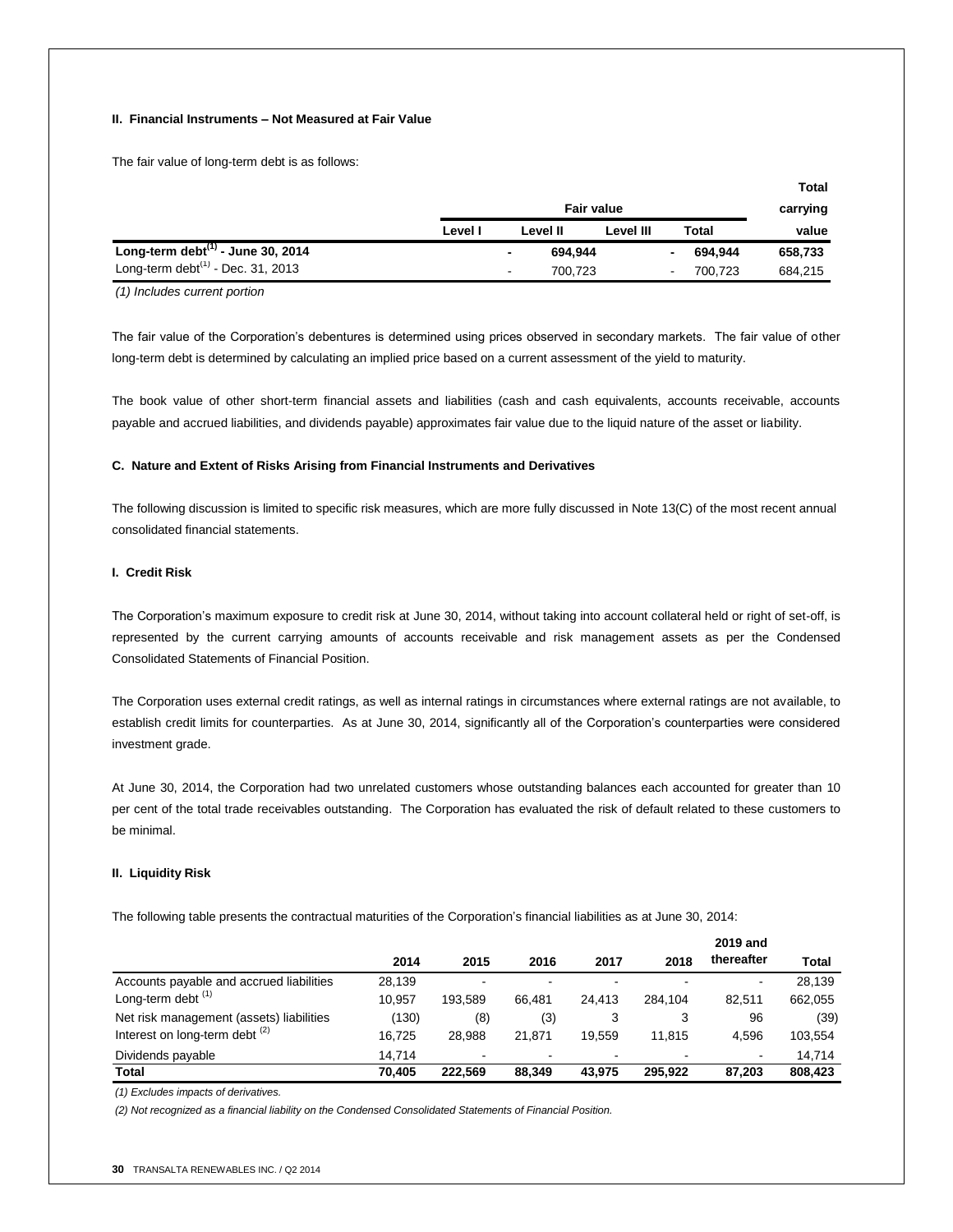The Corporation manages liquidity risk associated with debentures due in 2015 and beyond through preparing and revising longterm external financing plans reflecting business plans and market availability of capital.

# **7 . P R O P E R T Y , P L A N T , A N D E Q U I P M E N T**

A reconciliation of the changes in the carrying amount of property, plant & equipment is as follows:

|                            | Hydro          | Wind       | <b>Capital spares</b> |           |
|----------------------------|----------------|------------|-----------------------|-----------|
|                            | generation     | generation | and other             | Total     |
| As at Dec. 31, 2013        | 195,636        | 1,503,751  | 7,612                 | 1,706,999 |
| <b>Additions</b>           | 439            | 1,986      | 926                   | 3,351     |
| Depreciation               | (3,583)        | (29, 017)  | ٠                     | (32,600)  |
| Revisions and additions to |                |            |                       |           |
| decommissioning costs      | 1,861          | 1,068      | $\blacksquare$        | 2,929     |
| Disposals                  | (4)            | (809)      | $\blacksquare$        | (813)     |
| Transfers                  | $\blacksquare$ | (314)      | 75                    | (239)     |
| As at June 30, 2014        | 194.349        | 1,476,665  | 8.613                 | 1.679.627 |

# **8 . I N V E S T M E N T I N P R E F E R R E D S H A R E S**

The investment in preferred shares as at June 30, 2014 and Dec. 31, 2013 is comprised of the U.S.\$102.7 million investment in Class A preferred shares of a subsidiary of TransAlta, and represents the Corporation's economic interest in the Wyoming wind farm.

Dividend income from the investment in preferred shares is recognized when dividends are declared. Monthly declarations of dividends track pre-tax earnings of the Wyoming wind farm. Dividends received are recognized in cash flows from operating activities in the Condensed Consolidated Statements of Cash Flows.

# **9 . L O N G - T E R M D E B T**

#### **A. Amounts Outstanding**

| June 30, 2014<br>As at                       |          |           |                         |           | Dec. 31, 2013 |                |
|----------------------------------------------|----------|-----------|-------------------------|-----------|---------------|----------------|
|                                              | Carrying | Face      |                         | Carrying  | Face          |                |
|                                              | value    | value     | Interest <sup>(1)</sup> | value     | value         | Interest $(1)$ |
| Unsecured debentures <sup>(2)</sup>          | 341,630  | 344.852   | 5.91%                   | 340.866   | 344.780       | 5.91%          |
| Secured debenture                            | 34,900   | 35,000    | 5.28%                   | 34.821    | 35,000        | 5.28%          |
| Amortizing term loan                         | 189,322  | 189,322   | 4.00%                   | 200,000   | 200.000       | 4.00%          |
| Wyoming Wind Acquisition Loan <sup>(3)</sup> | 92,881   | 92,881    | 4.00%                   | 108,528   | 108,528       | 4.00%          |
|                                              | 658,733  | 662,055   |                         | 684,215   | 688,308       |                |
| Less: current portion                        | (57,033) | (57, 033) |                         | (37, 596) | (37, 596)     |                |
| Total long-term debt                         | 601.700  | 605.022   |                         | 646.619   | 650.712       |                |

*(1) Interest rate reflects the stipulated rate or the average rate weighted by principal amounts outstanding.*

*(2) Includes U.S.\$20 million (2013 - U.S.\$20 million).*

*(3) U.S.\$87.0 million (2013 - U.S.\$102.0 million).*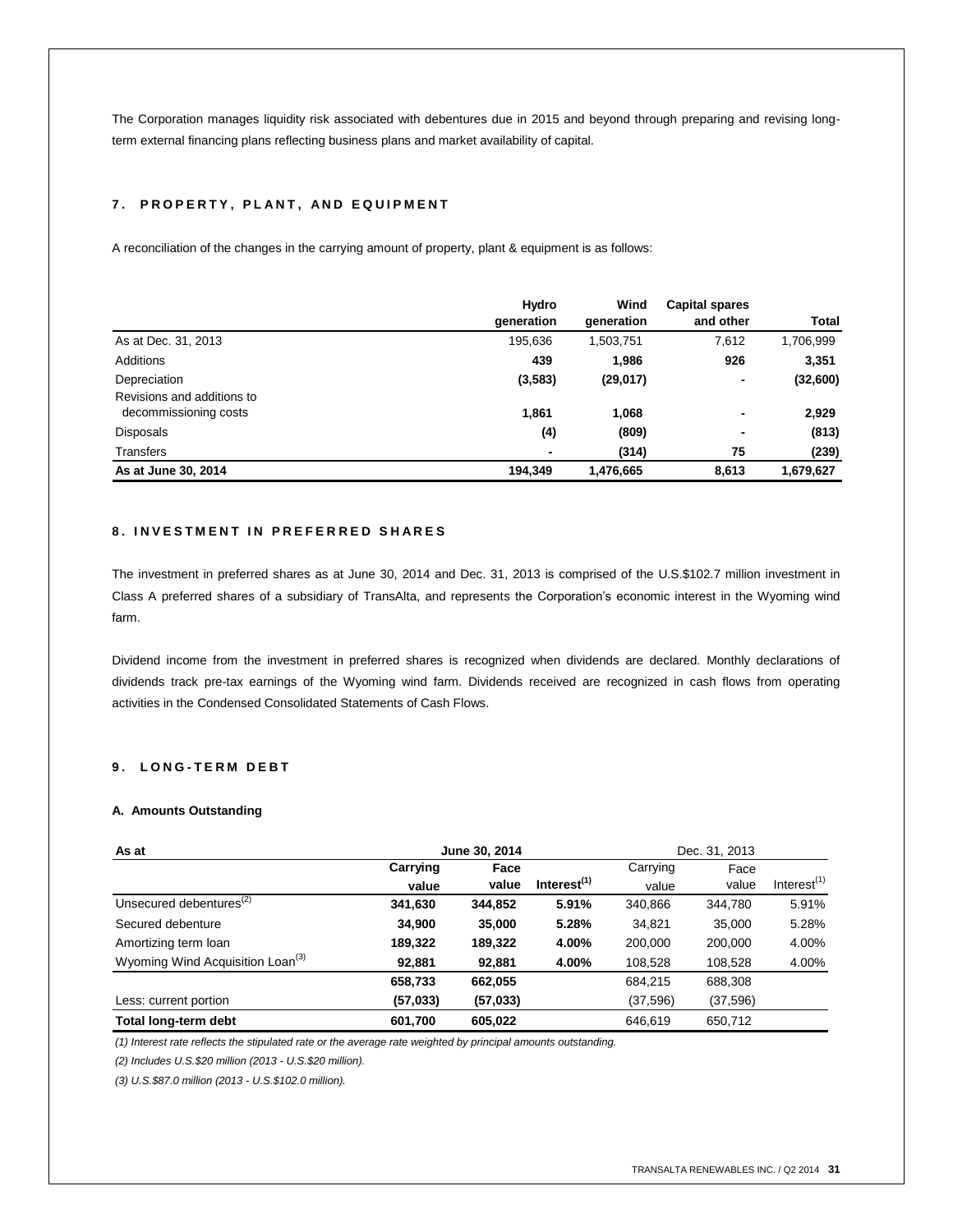The Corporation has a \$100.0 million working capital credit facility with TransAlta. As at June 30, 2014 and Dec. 31, 2013, no amounts were drawn on this facility.

#### **B. Restrictions**

Unsecured debentures include restrictive covenants requiring the proceeds received from the sale of certain assets to be reinvested into similar renewable assets.

## **1 0 . C O M M O N S H A R E S**

## **A. Authorized and Outstanding**

The Corporation is authorized to issue an unlimited number of common shares and an unlimited number of preferred shares. The common shares entitle the holders thereof to one vote per share at meetings of shareholders. The preferred shares are issuable in series and have such rights, restrictions, conditions, and limitations as the Board of Directors (the "Board") may from time to time determine.

The Corporation has 114.7 million issued and outstanding common shares as at June 30, 2014 and Dec. 31, 2013. No preferred shares have been issued.

## **B. Dividends**

The declaration of dividends on the Corporation's common shares is at the discretion of the Board.

The following table summarizes the common share dividends declared and paid or payable within the six months ended June 30, 2014:

| Date                       | <b>Payment</b> | Dividend per  | <b>Total</b> |           | Other        |
|----------------------------|----------------|---------------|--------------|-----------|--------------|
| declared                   | date           | share $($ \$) | dividends    | TransAlta | shareholders |
| Oct. 29, 2013              | Jan. 31, 2014  | 0.06250       | 7,167        | 5,786     | 1,381        |
| Dec. 20, 2013              | Feb. 28, 2014  | 0.06416       | 7,357        | 5,938     | 1,419        |
| Dec. 20, 2013              | Mar. 28, 2014  | 0.06416       | 7,357        | 5,938     | 1,419        |
| Dec. 20, 2013              | Apr. 30, 2014  | 0.06416       | 7,357        | 5,938     | 1,419        |
| Feb. 13, 2014              | May 30, 2014   | 0.06416       | 7,357        | 5,172     | 2,185        |
| May 2, 2014                | June 30, 2014  | 0.06416       | 7,357        | 5,172     | 2,185        |
| May 2, 2014                | July 31, 2014  | 0.06416       | 7,357        | 5,172     | 2,185        |
| May 2, 2014 <sup>(1)</sup> | Aug. 29, 2014  | 0.06416       | 7,357        | 5.172     | 2,185        |

*(1) TransAlta and other shareholders' respective shares of this dividend will be confirmed based on their holdings at the close of business on August 1, 2014.*

On July 28, 2014, the Corporation declared dividends of \$0.06416 per common share payable on Sept. 30, 2014, Oct. 31, 2014 and Nov. 28, 2014.

#### **C. Earnings per Share**

Basic earnings per share is based on net earnings attributable to the common shareholders and is calculated based upon the weighted average number of common shares outstanding during the periods presented. For comparative purposes, the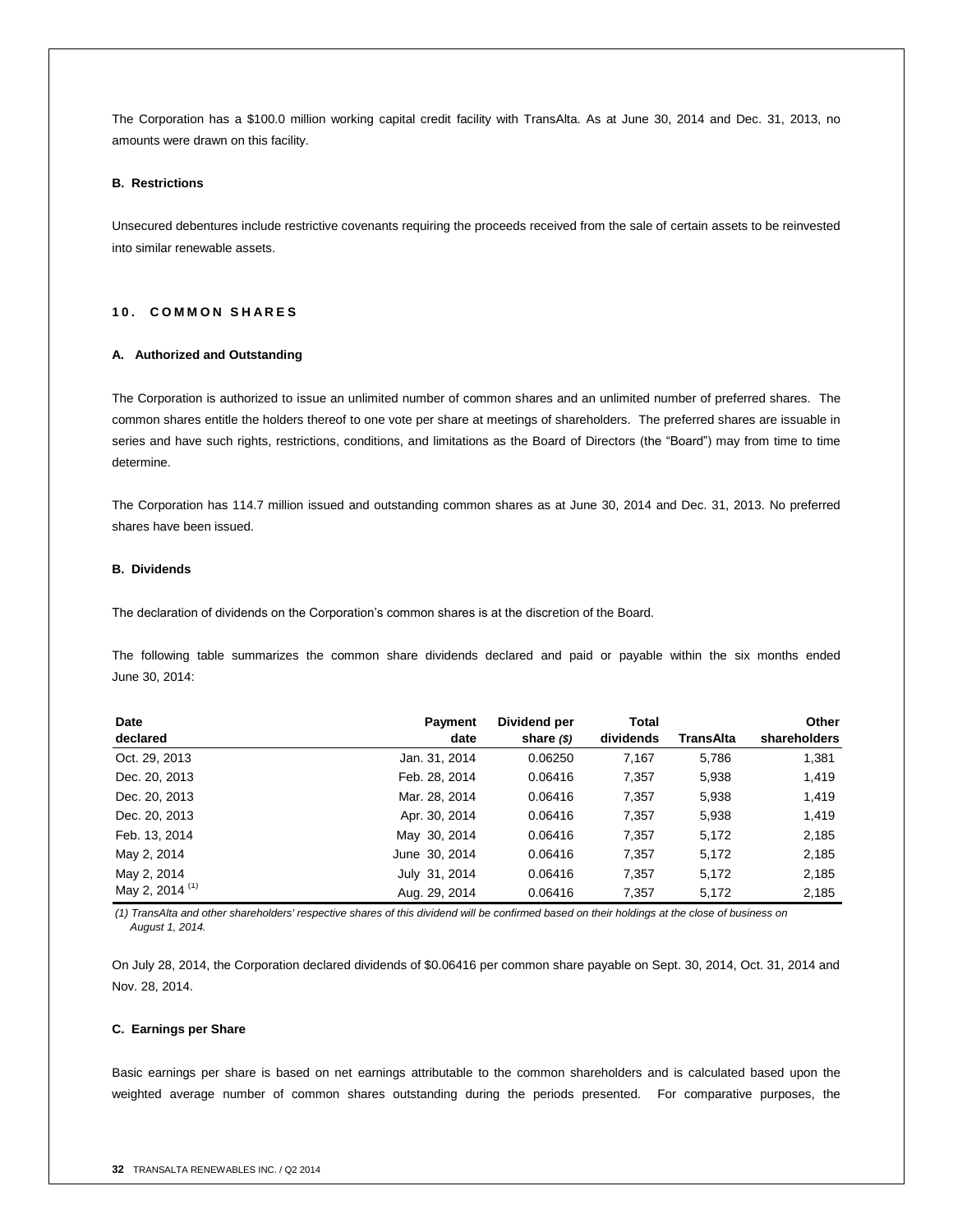Corporation's common shares issued under its initial public offering have been assumed to be outstanding as of the beginning of each period presented. The Corporation has no dilutive or potentially dilutive instruments.

# **D. Secondary Offering**

On April 29, 2014, TransAlta completed a secondary public offering of 11,950,000 common shares of the Corporation at a price of \$11.40 per common share. As a result of the offering, TransAlta's ownership interest has been reduced from approximately 80.7 per cent to approximately 70.3 per cent. The Corporation did not receive any of the proceeds from the sale of common shares, as these shares were owned and held by TransAlta.

# **1 1 . C O N T I N G E N C I E S**

In the normal course of business, the Corporation may become party to litigation claims. There are currently no known claims that the Corporation has determined as significant enough to require disclosure.

### **1 2 . R E L A T E D P A R T Y T R A N S A C T I O N S A N D B A L A N C E S**

Prior to the Aug. 9, 2013 acquisition of the Acquired Assets and separation of TransAlta Renewables as a stand-alone public entity, the Acquired Assets were historically managed and operated in the normal course of business by TransAlta along with other TransAlta operations and affiliates and not as a separate business.

After the Acquisition, the Corporation entered into certain agreements and transactions with TransAlta which are discussed in more detail in Note 27 of the Corporation's most recent annual consolidated financial statements.

### **A. Related Party Transactions**

Related party transactions include the dividend income from the investment in preferred shares, as well as the interest on letters of credit and guarantees pledged by TransAlta disclosed in Note 3.

Significant related party transactions that are not otherwise presented elsewhere consist of the following:

|                                                   | 3 months ended June 30 |                          | 6 months ended June 30 |      |
|---------------------------------------------------|------------------------|--------------------------|------------------------|------|
|                                                   | 2014                   | 2013                     | 2014                   | 2013 |
| Revenue from TransAlta PPAs                       | 7,055                  | ۰                        | 15,006                 |      |
| G&A Reimbursement Fee                             | 2,619                  | ۰                        | 5,142                  |      |
| Interest expense on amortizing term loan          | 1,888                  | ۰                        | 3,802                  |      |
| Interest expense on Wyoming Wind Acquisition Loan | 942                    | $\overline{\phantom{0}}$ | 2,077                  |      |

All of these transactions are with TransAlta or subsidiaries of TransAlta.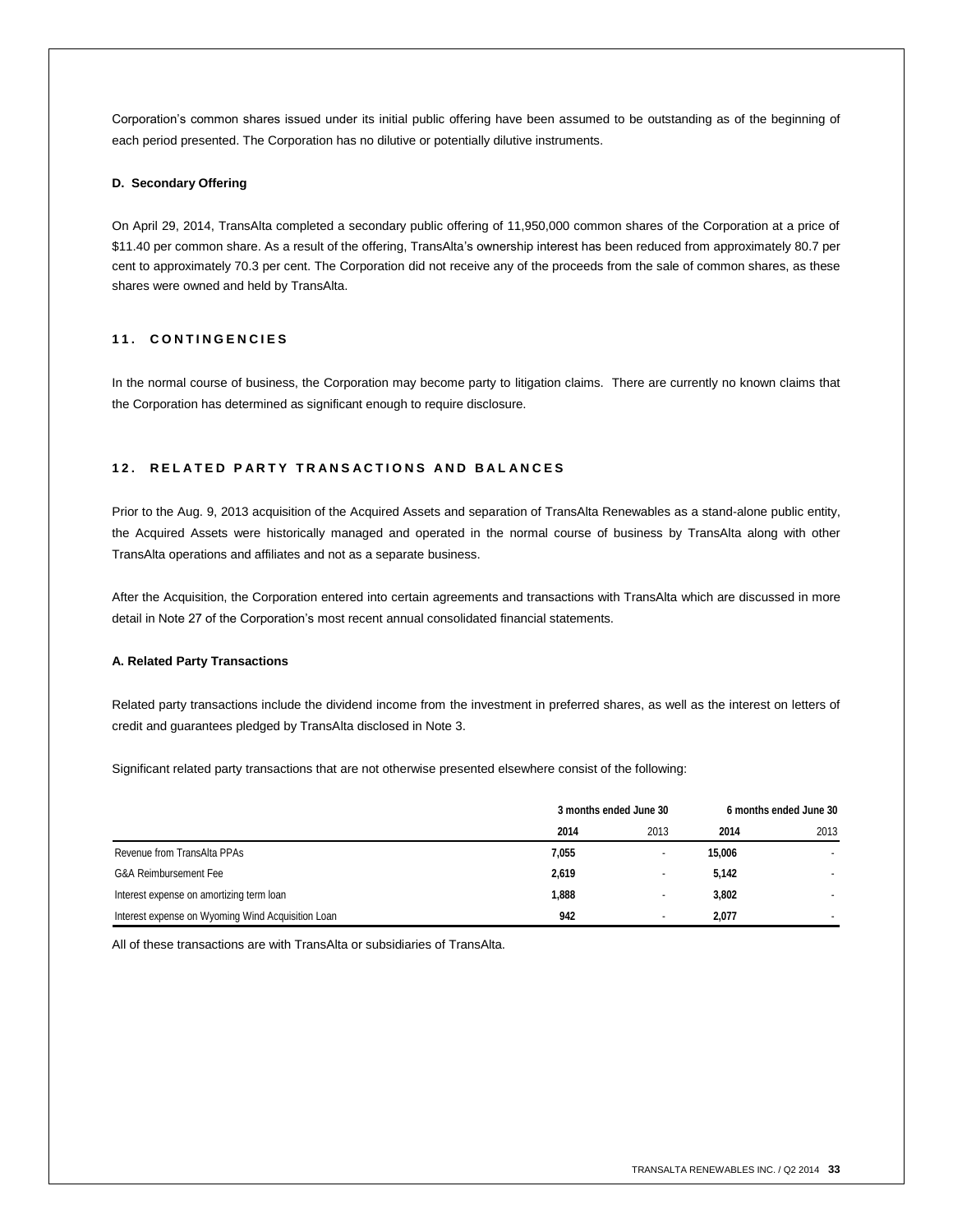# **B. Related Party Balances**

Related party balances include the investment in preferred shares, the risk management assets and liabilities, as well as the amortizing term loan, Wyoming Wind Acquisition Loan, and credit facility disclosed in Note 9.

Significant related party balances that are not otherwise presented elsewhere consist of the following:

| As at                                                              | June 30, 2014 | Dec. 31, 2013 |
|--------------------------------------------------------------------|---------------|---------------|
| Trade accounts receivable                                          | 3,878         | 10,232        |
| Trade accounts payable                                             | 2,302         | 5.048         |
| Dividends payable                                                  | 10.344        | 23,600        |
| Interest payable                                                   | 2,925         | 3,311         |
| Letters of credit issued by TransAlta on behalf of the Corporation | 4.503         | 4.503         |
| Guarantees provided by TransAlta on behalf of the Corporation      | 226,500       | 226,500       |

All of these balances are with TransAlta or subsidiaries of TransAlta.

# **1 3 . P R E - A C Q U I S I T I O N R E L A T I O N S H I P W I T H P A R E N T**

The Acquired Assets have historically been managed and operated in the normal course of business by TransAlta along with other TransAlta operations and affiliates. Financial statements for periods prior to Aug. 9, 2013 were not historically prepared for the Acquired Assets as they had not been operated as a separate business. Transactions between TransAlta and the Acquired Assets prior to the Acquisition have been identified as related party transactions in the pre-Acquisition period financial statements. See Note 28 of the Corporation's most recent annual consolidated financial statements for additional information on the relationship and transactions not discussed below:

# **Allocation of Corporate Costs**

Certain shared costs were allocated to the Acquired Assets and reflected as expenses in the pre-Acquisition period financial statements. These allocated corporate costs include TransAlta charges for, but not limited to: corporate accounting, human resources, government affairs, information technology, shared real estate expenses, legal, treasury, and pension and other postemployment benefits. These costs are included in operations, maintenance, and administration expenses. The costs were allocated to the Acquired Assets based on GWh of production. Note that these expenses may have been different had the Acquired Assets been a separate entity during the periods presented. For the comparative three months and six months ended June 30, 2013, these pre-tax costs were \$1.9 million and \$3.3 million, respectively.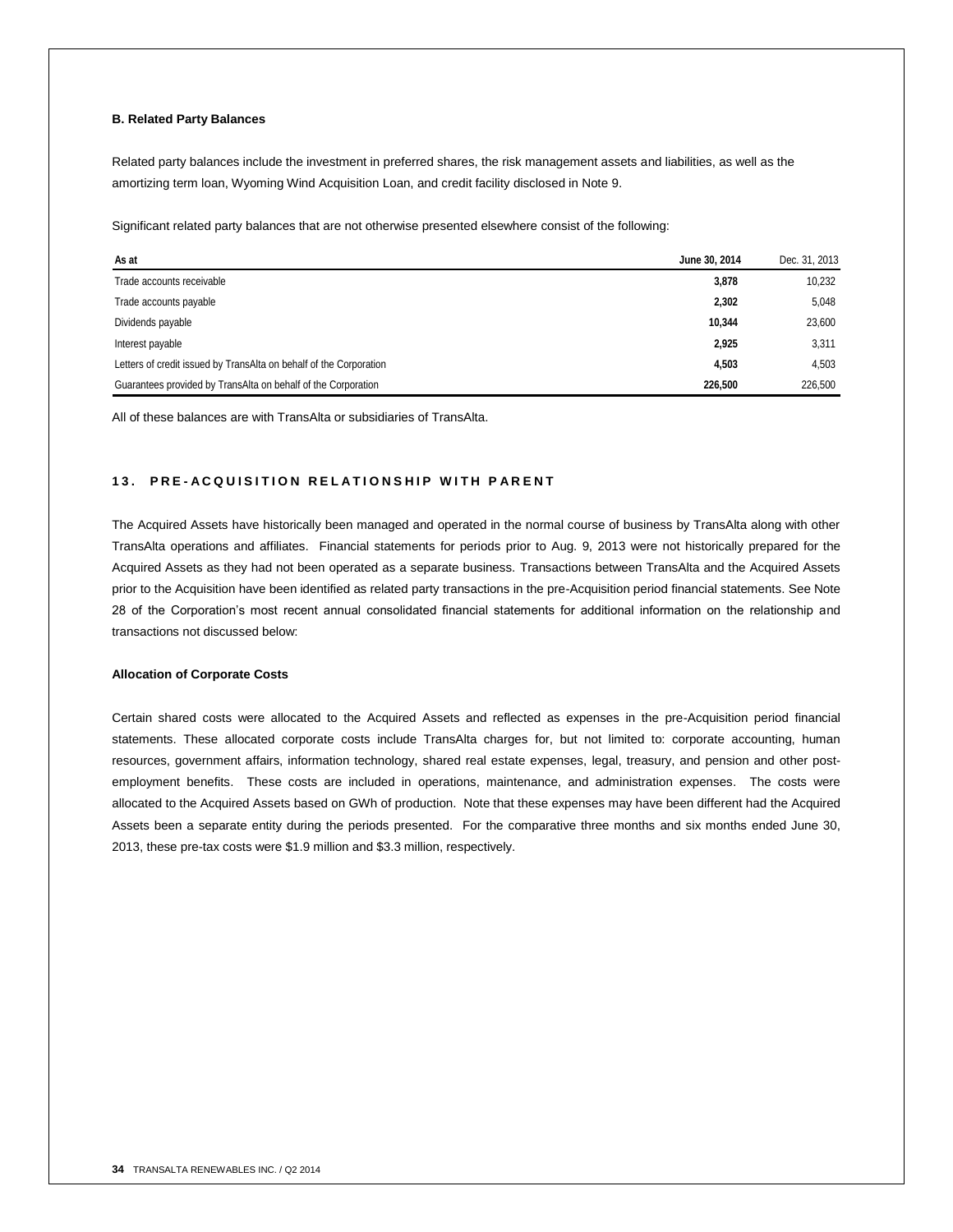#### **G L O S S A R Y O F K E Y T E R M S**

**Amortizing Term Loan** - A \$200 million, unsecured, Amortizing Term Loan from TransAlta.

**Capacity** - The rated continuous load-carrying ability, expressed in megawatts, of generation equipment.

Force Majeure – Literally means "greater force". A force majeure clause excuses a party from liability if an unforeseen event beyond the control of that party prevents it from performing its obligations under the contract.

**Gigawatt** - A measure of electric power equal to 1,000 megawatts.

**Gigawatt Hour (GWh)** - A measure of electricity consumption equivalent to the use of 1,000 megawatts of power over a period of one hour.

**Greenhouse Gas (GHG)** - Gases having potential to retain heat in the atmosphere, including water vapour, carbon dioxide, methane, nitrous oxide, hydrofluorocarbons, and perfluorocarbons.

**Megawatt (MW)** - A measure of electric power equal to 1,000,000 watts.

**Megawatt Hour (MWh)** - A measure of electricity consumption equivalent to the use of 1,000,000 watts of power over a period of one hour.

**Net Maximum Capacity** - The maximum capacity or effective rating, modified for ambient limitations, that a generating unit or power plant can sustain over a specific period, less the capacity used to supply the demand of station service or auxiliary needs.

**PPA –** A power purchase and sale agreement between a power generator and a third party acquirer of electricity.

**Renewable Power** - Power generated from renewable terrestrial mechanisms including wind, hydro, geothermal, and solar with regeneration

**Reserve Margin** – An indication of a market's capacity to meet unusual demand or deal with unforeseen outages/shutdowns of generating capacity.

**TransAlta PPAs –** PPAs between TransAlta and the Corporation providing for the purchase by TransAlta, for a fixed price, all of the power produced by certain wind and hydro facilities. The price payable by TransAlta for output is \$30.00/MWh for wind facilities and \$45.00 per MWh for hydro facilities, which amounts are adjusted annually for changes in the Consumer Price Index.

**Unplanned Outage** - The shutdown of a generating unit due to an unanticipated breakdown.

**Working Capital Credit Facility -** A \$100 million unsecured working capital credit facility with TransAlta. The facility is available for general corporate purposes including financing ongoing working capital requirements.

**Wyoming Wind Acquisition Loan** – A U.S.\$102 million unsecured loan from TransAlta to fund the December, 2013 acquisition of the economic interest in the 144 MW wind farm in Wyoming.

**Wyoming Wind Preferred Shares** – A U.S.\$102.7 million investment in Class A Preferred Shares of a TransAlta subsidiary to acquire the economic interest in the 144 MW wind farm in Wyoming.